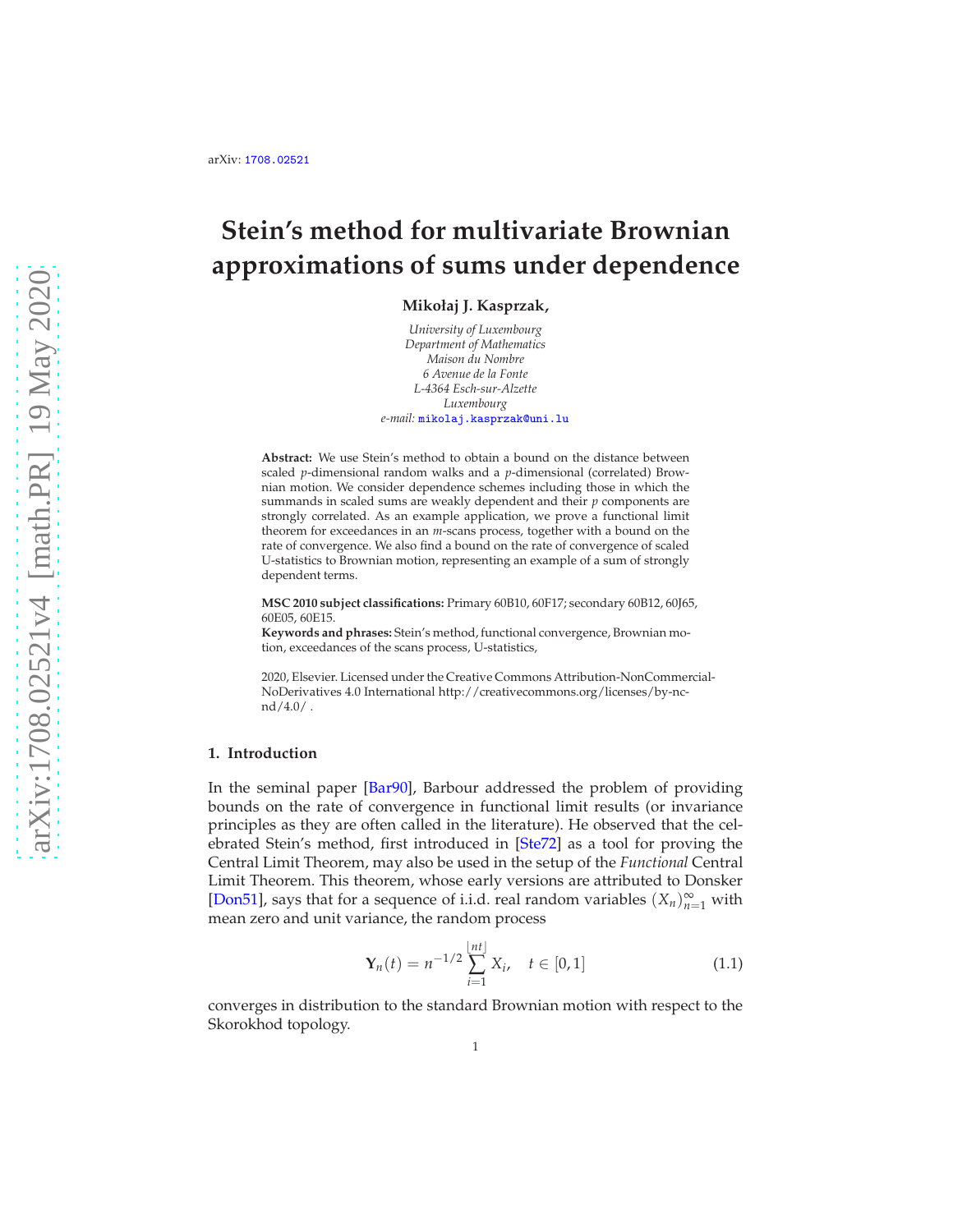Through a careful and technical adaptation of Stein's method to the framework of Brownian-motion approximation and a subsequent repetitive use of Taylor's theorem, Barbour [\[Bar90](#page-43-0)] proved a powerful estimate on a distance between the law of  $Y_n$  in [\(1.1\)](#page-0-0) and the Wiener measure. Specifically, he considered test functions *g* acting on the Skorokhod space  $D([0,1], \mathbb{R})$  of càdlàg real-valued maps on [0, 1], such that *g* takes values in the reals, does not grow faster than a cubic, is twice Fréchet differentiable and its second derivative is Lipschitz. Denoting by **Z** the Brownian motion on [0, 1] and adopting the notation of [\(1.1\)](#page-0-0), his result says that

$$
|\mathbb{E}g(\mathbf{Y}_n)-\mathbb{E}g(\mathbf{Z})|\leq C_g\frac{\mathbb{E}|X_1|^3+\sqrt{\log n}}{\sqrt{n}},
$$

where  $C_g$  is a constant, independent of  $n$ , yet depending on the (carefully defined) *smoothness properties* of *g*. Among the applications and extensions considered by Barbour are an analysis of the empirical distribution function of i.i.d. random variables and the Wald-Wolfowitz theorem often used to construct tests in non-parametric statistics [\[WW40\]](#page-45-1).

Our aim in this paper is to extend the results of [\[Bar90\]](#page-43-0) to approximations of scaled sums of univariate and *multivariate* random variables with different *dependence structures* by univariate and *multivariate* Wiener processes.

#### *1.1. Motivation*

Functional limit results play an important role in applied fields. Researchers often choose to model discrete phenomena with continuous processes arising as scaling limits of discrete ones. The reason is that those scaling limits may be studied using stochastic analysis and are more robust to changes in local details. Questions about the rate of convergence in functional limit results are equivalent to ones about the error those researchers make when doing so. Obtaining bounds on a certain distance between the scaled discrete and the limiting continuous processes provides a way of quantifying this error.

Our motivation in this paper comes from the desire to fill in a gap in the theory but we are also motivated by examples related to applications.

One of those, studied in the example in Section [4](#page-12-0) of this paper, considers *exceedances of the m-scans process*. For a sequence of i.i.d. random variables  $X_1, X_2, \ldots$ , the one-dimensional *m*-scans process is given by  $R_i = \sum_{k=0}^{m-1} X_{i+k}$ . The number of its exceedances of a real number *a* is given by

$$
Y = \sum_{i=1}^{n} \mathbb{1}[R_i > a].
$$

As noted in [\[CGS11](#page-44-1), Example 9.2], this statistic has been studied by many authors, including [\[GNW01](#page-44-2)] and [\[Nau82\]](#page-45-2). It is of high importance in many areas of applied statistics and has been used, for instance, to evaluate the significance of observed inhomogeneities in the distribution of markers along the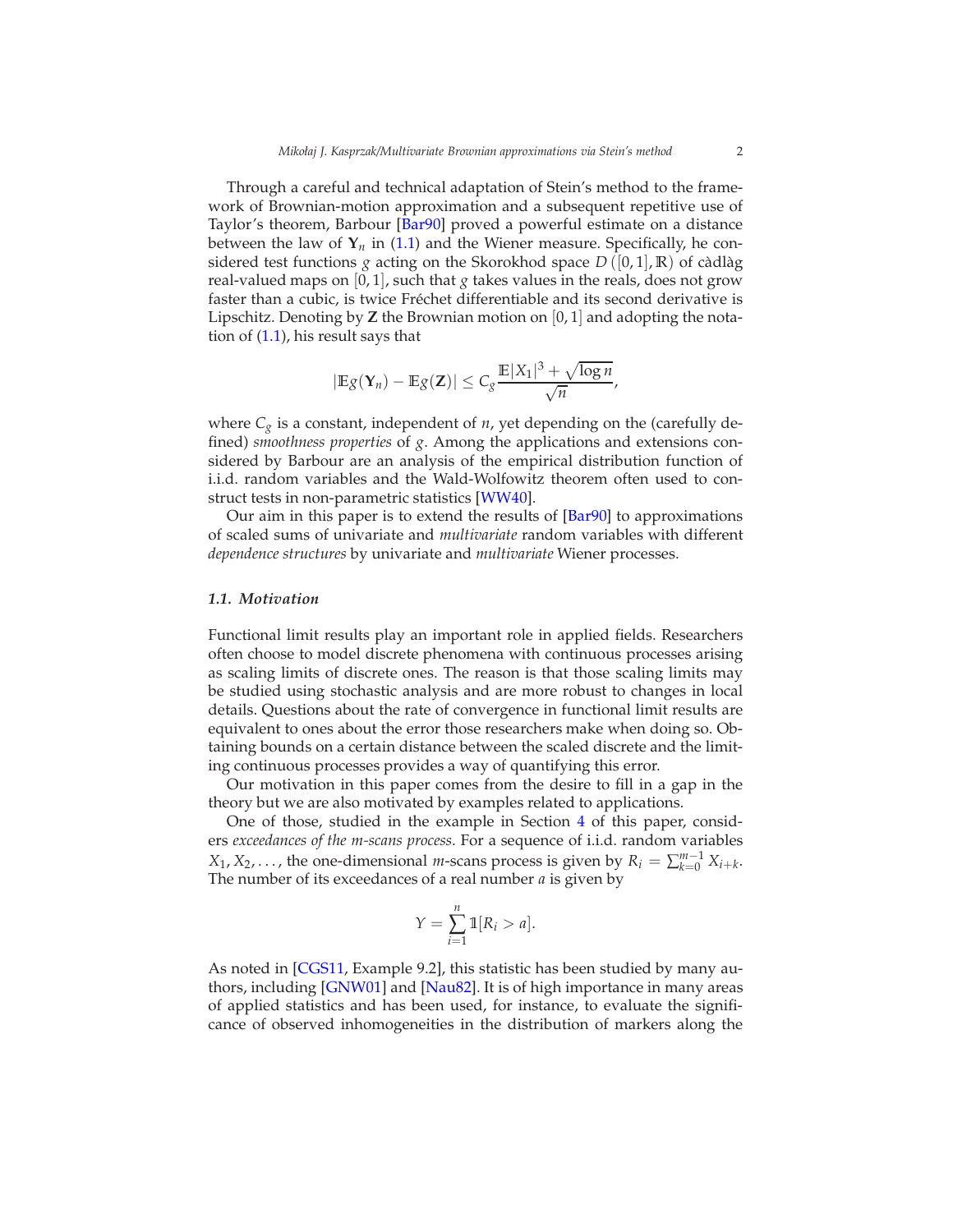length of long DNA sequences (see [\[DK92](#page-44-3), [KB92\]](#page-45-3)). *Y* may be normalized and centralized and then shown to converge in distribution to the standard normal law. Berry-Esseen bounds on the rate of this convergence have been found in [\[DR96,](#page-44-4) Theorem 4.1] and [\[CGS11](#page-44-1), Example 9.2]. We are interested in studying the functional convergence of a multidimensional version of *Y*.

Another example concerns *bivariate U-statistics* and is treated in Theorem [3.9](#page-11-0) of this paper. Bivariate U-statistics are defined to be random variables of the form:

$$
S_n^2(h) = \sum_{1 \le i_1 < i_2 \le n} h(X_{i_1}, X_{i_2}), \quad n \ge 1
$$

for a symmetric real (or complex) function *h* on  $S^2$  (where *S* is some measurable space) and a sequence of i.i.d. random variables  $(X_i)_{i \geq 1}$  taking values in S. Because of their appealing properties, they are central objects in the field of Mathematical Statistics, as described in [\[KJ88\]](#page-45-4) and many commonly used statistics can be expressed in terms of certain U-statistics or approximated by them. They also appear in decompositions of more general statistics into sums of terms of a simpler form (see, e.g. [\[Ser80,](#page-45-5) Chapter 6] or [\[RV80](#page-45-6)] and [\[Vit84\]](#page-45-7)) and play an important role in the study of random fields (see, e.g. [\[Chr87,](#page-44-5) Chapter 4]). The appealing properties of *non-degenerate bivariate U-statistics*, i.e. those such that, for

$$
w(x) = \mathbb{E}h(x, X_1),
$$

 $0 < \text{Var}[w(X_1)] < \infty$ , include their asymptotic behaviour. It can be described by a Strong Law of Large Numbers ([\[Hoe61\]](#page-44-6)), a central limit theorem ([\[Hoe48\]](#page-44-7)) or the functional central limit theorem (e.g. [\[Jan97](#page-44-8), Chapter XI]), which will be studied in this paper. Other interesting results include those connected to large deviations for U-statistics (see [\[EL99\]](#page-44-9)), Berry-Esseen-type bounds (see [\[CS07\]](#page-44-10)) and other bounds on the speed of convergence in the U-statistic CLT (see [\[RR97](#page-45-8)]). *Degenerate U-statistics* have also received much attention in the recent years with [\[DP17](#page-44-11)] providing bounds on the speed of convergence in de Jong's theorem [\[dJ90](#page-44-12)] and proving its multidimensional version.

Our theoretical motivation is expressed in Proposition [3.5](#page-10-0) of this paper. It seems natural to ask whether techniques similar to those of [\[Bar90](#page-43-0)] may be used to study a process of the form

<span id="page-2-0"></span>
$$
t \mapsto n^{-1/2} \sum_{i=1}^{\lfloor nt \rfloor} X_i, \quad t \in [0, 1] \tag{1.2}
$$

where  $\{X_i : i = 1, ..., n\}$  is a collection of i.i.d. random vectors in  $\mathbb{R}^p$  for  *> 1 with a given covariance matrix Σ. Interesting questions arising include* those about the rate of convergence of the process in [\(1.2\)](#page-2-0) to the correlated *p*dimensional Brownian motion created from a standard Brownian motion **B** by premultiplying it by Σ<sup>1/2</sup>. In this context, the role played by Σ in the quality of this approximation seems worth paying attention to.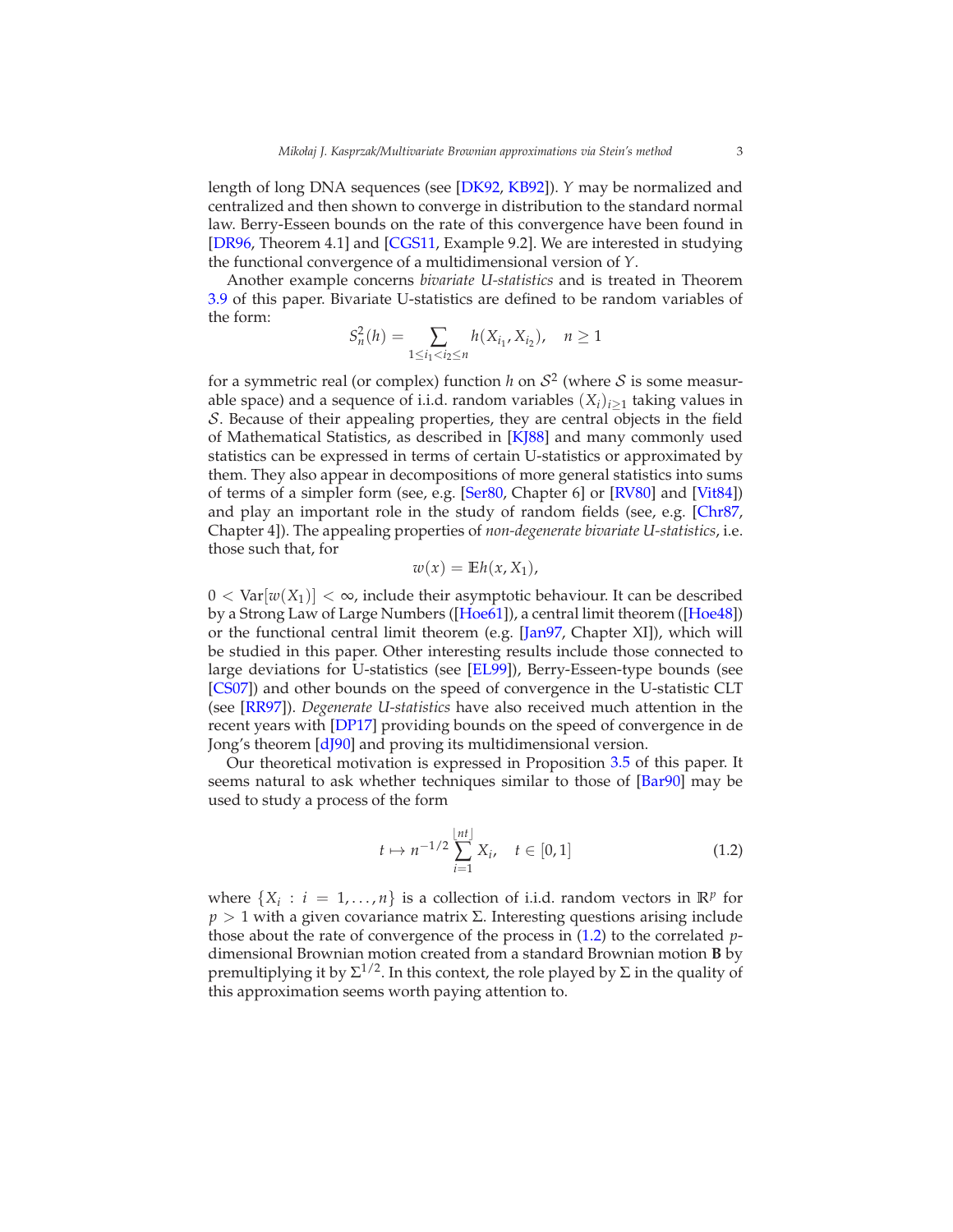#### *1.2. Contribution of the paper*

The main achievements of the paper are the following:

(a) A very general result providing a bound on the distance between a process of the form

$$
\mathbf{Y}_n(t) = \left( \sum_{i=1}^{\lambda_1} X_{i,1} J_{i,1}(t), \ldots, \sum_{i=1}^{\lambda_p} X_{i,p} J_{i,p}(t) \right), \quad t \in [0,1],
$$

where:

- the numbers  $\lambda_j$  are such that  $\lambda_j \leq n$ ;
- *p* is a fixed positive integer;
- the collection of vectors  $X_i = (X_{i,1}, \ldots, X_{i,p})$  for  $i = 1, \ldots, n$  is allowed to be *dependent* and those vectors themselves are allowed to have non-identity covariance matrices;
- the collection of (possibly random) functions

$$
\{J_{i,k} \in D([0,1],\mathbb{R}) : i = 1,\ldots,n, k = 1,\ldots,p\}
$$

is independent of the collection of vectors  $(X_i)_{i=1}^n$  from the previous point;

and a correlated *p*-dimensional Brownian motion. The bound is presented in Theorem [3.1](#page-7-0) and provides a substantial extension of the result of [\[Bar90](#page-43-0)], which bounds the rate of convergence in the classical, one-dimensional Donsker's invariance principle.

- (b) A novel functional central limit theorem involving the number of exceedances in the multidimensional *m*-scans process, together with bounds on the rate of convergence, presented in the example in Section [4.](#page-12-0)
- (c) A novel bound on the rate of convergence in the functional central limit theorem for non-degenerate, bivariate U-statistics (for a classical proof of the theorem see, for instance, [\[Hal79](#page-44-13)]), which is presented in Theorem [3.9.](#page-11-0)
- (d) A technical result, presented in Proposition [2.3,](#page-7-1) showing that our bounds' converging to zero implies weak convergence of the underlying processes with respect to the Skorokhod and uniform topologies. This result is a direct extension of [\[BJ09,](#page-43-1) Proposition 3.1] to the multidimensional setting.

We provide explicit values for all the constants appearing in our bounds. To our best knowledge, none of the authors who have considered functional approximations with Stein's method so far has done so. We do it as we hope that this will make our results more powerful when used in applications.

The technique which is central in obtaining all the bounds is Stein's method.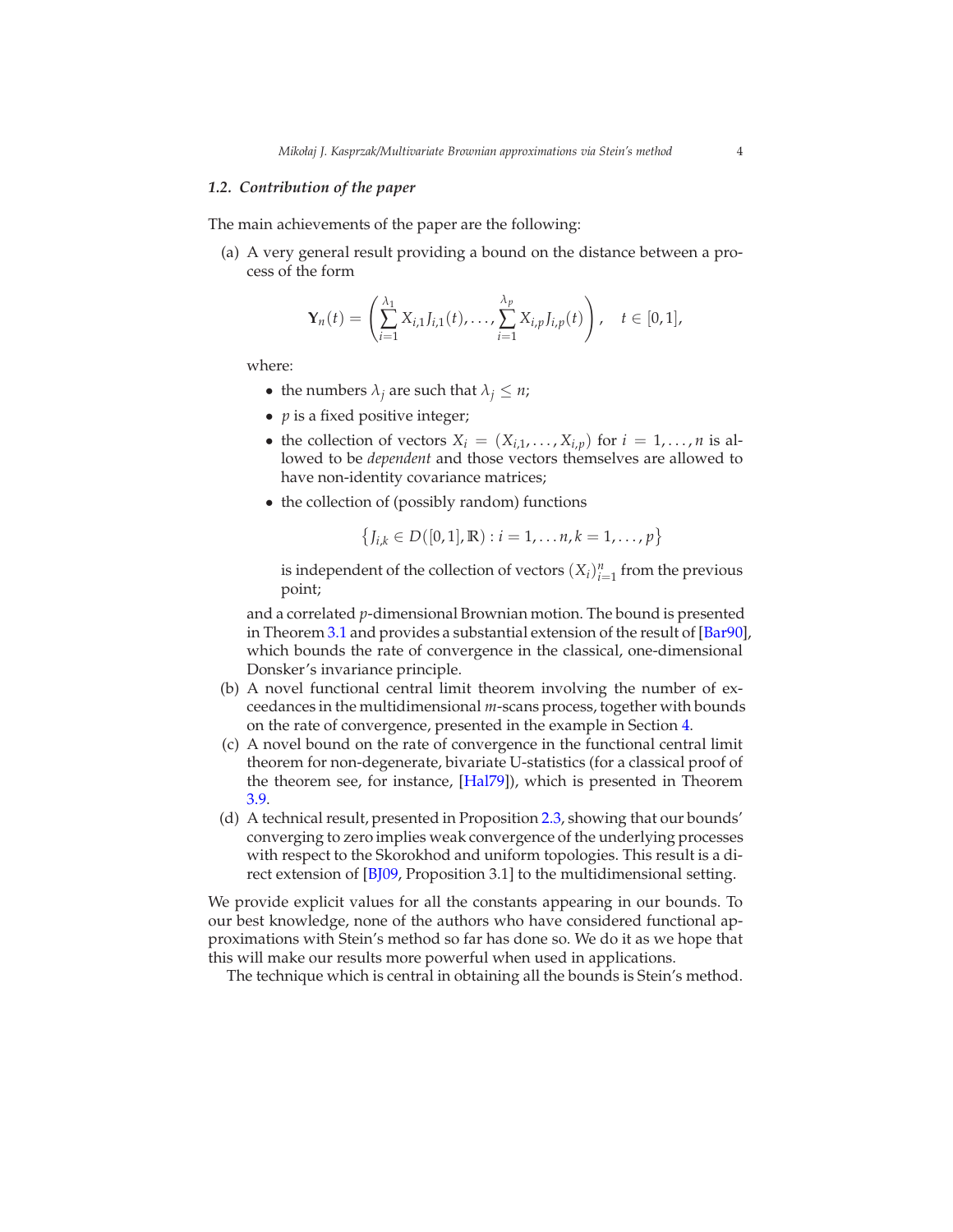#### *1.3. Stein's method for distributional approximation*

In [\[Ste72](#page-45-0)] it is observed that a random variable *Z* has standard normal law if and only if  $EZf(Z) = Ef'(Z)$  for all smooth functions f. Therefore, if, for a random variable *W* with mean zero and unit variance,  $E f'(W) - E W f(W)$ is close to zero for a large class of functions  $f$ , then the law of  $W$  should be approximately Gaussian. This leads to a method of bounding the speed of convergence to the normal distribution. Instead of evaluating <sup>|</sup>**E***h*(*W*) <sup>−</sup> **<sup>E</sup>***h*(*Z*)<sup>|</sup> directly for a given function *h*, one can first find an  $f = f_h$  solving the following *Stein equation*:

$$
f'(w) - wf(w) = h(w) - \mathbb{E}h(Z)
$$

and then find a bound on  $|E f'(W) - E W f(W)|$ . This approach, called *Stein's method*, often turns out to be surprisingly easy and has also proved to be useful for approximations by distributions other than normal.

The aim of the generalised version of Stein's method is to find a bound for the quantity  $|\mathbb{E}_{\nu_n} h - \mathbb{E}_{\mu} h|$ , where  $\mu$  is the target (known) distribution,  $\nu_n$  is the approximating law and *h* is chosen from a suitable class of real-valued test functions  $H$ . The procedure can be described in terms of three steps. First, an operator A acting on a class of real-valued functions is sought, such that

$$
(\forall f \in \text{Domain}(\mathcal{A}) \quad \mathbb{E}_{\nu} \mathcal{A}f = 0) \quad \Longleftrightarrow \quad \nu = \mu,
$$

where  $\mu$  is the target distribution. Then, for a given function  $h \in \mathcal{H}$ , the Stein equation

$$
\mathcal{A}f=h-\mathbb{E}_{\mu}h
$$

has to be solved. Finally, using properties of the solution and various mathematical tools (among which the most popular are Taylor's expansions in the continuous case, Malliavin calculus, as described in [\[NP12](#page-45-9)], and coupling methods), an explicit bound is sought for the quantity  $|\mathbb{E}_{\nu_n} \mathcal{A} f_h|$ .

An accessible account of the method can be found, for example, in the surveys [\[LRS17\]](#page-45-10) and [\[Ros11](#page-45-11)] as well as the books [\[BHJ92\]](#page-43-2) and [\[CGS11\]](#page-44-1), which treat the cases of Poisson and normal approximation, respectively, in detail. The reference [\[Swa16](#page-45-12)] is a database of information and publications connected to Stein's method.

Approximations by laws of diffusion processes have not been covered in the Stein's method literature very widely, with the notable exceptions of [\[Bar90,](#page-43-0) [BJ09](#page-43-1), [Shi11](#page-45-13), [CD13\]](#page-44-14) and recently [\[BDM18,](#page-43-3) [Kas17,](#page-44-15) [Kas20](#page-44-16)]. Our aim in this paper is to develop it in a direction not previously explored by other authors while completely natural given the direction in which the finite-dimensional Stein's method literature has evolved.

#### *1.4. Structure of the paper*

In Section [2](#page-5-0) we define the spaces of test functions we will be working with and the corresponding norms which will appear in the bounds. We also present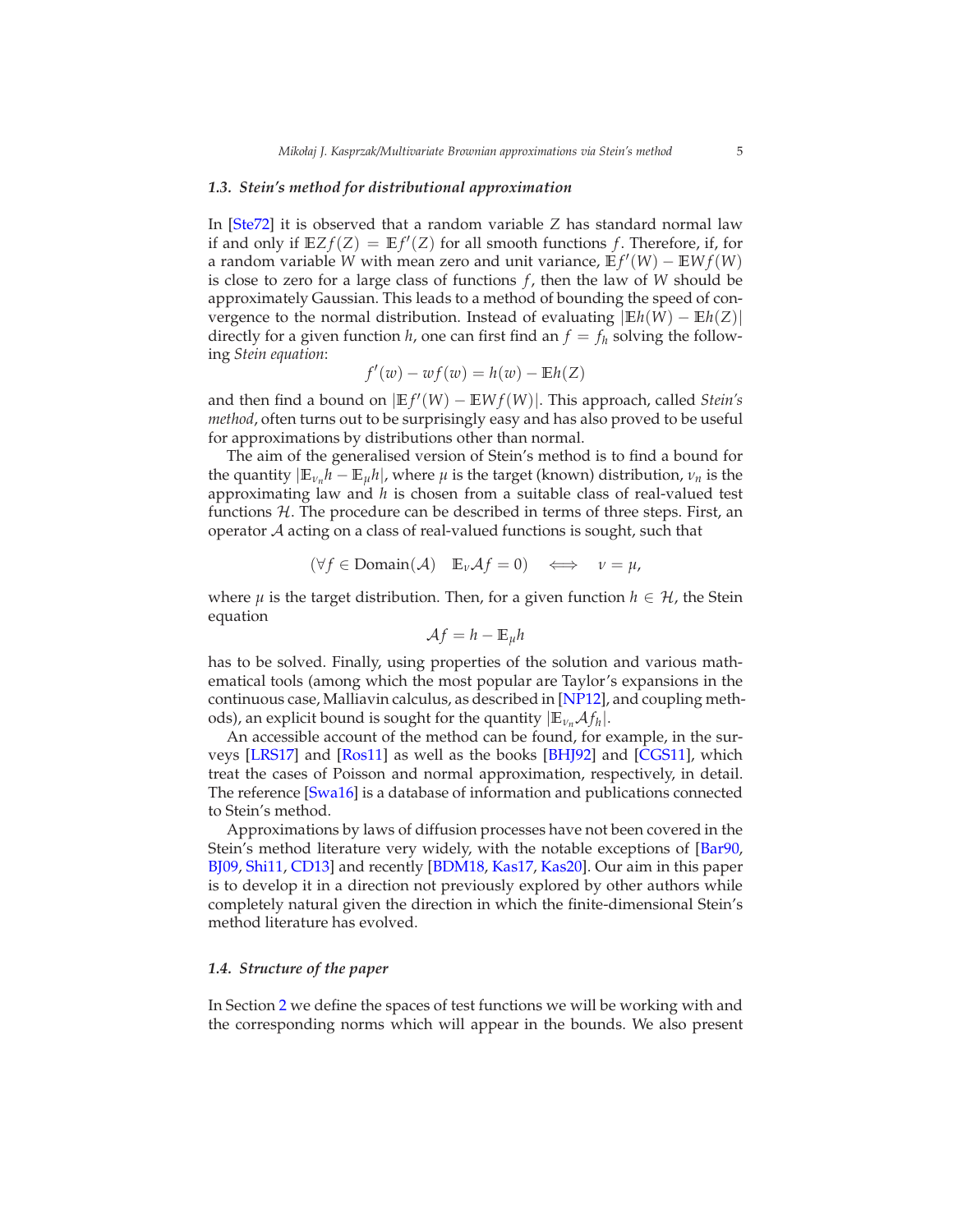Proposition [2.3](#page-7-1) giving circumstances under which the bounds obtained later in the paper converging to zero imply weak convergence of the considered probability distributions. Section [3](#page-7-2) gives statements of the main results of the paper, mentioned above. Section [4](#page-12-0) presents the example concerning exceedances of an *m*-scans process. Section [5](#page-14-0) contains all the proofs preceded by finding the Stein equation for approximation by the law of interest, solving it and examining properties of the solutions. In the appendix we present the proof of the aforementioned Proposition [2.3.](#page-7-1)

# <span id="page-5-0"></span>2. Notation and spaces  $M$ ,  $M^1$ ,  $M^2$  and  $M^0$

The following notation is used throughout the paper. For a function *w* defined on the interval [0, 1] and taking values in a Euclidean space, we define

$$
||w|| = \sup_{t \in [0,1]} |w(t)|,
$$

where  $|\cdot|$  denotes the Euclidean norm. We also let  $p$  be an integer such that  $p \ge 1$  and  $D^p = D([0, 1], \mathbb{R}^p)$  be the Skorokhod space of all cadlag functions on [0, 1] taking values in **R***<sup>p</sup>* . In the literature, this space is usually equipped with the *Skorokhod topology* generated by the *Skorokhod metric σ* given by

$$
\sigma(w,v)=\inf_{\lambda\in\Lambda}\max\{\|\lambda-I\|,\|w-v\circ\lambda\|\},
$$

where *I* is the identity function and  $\Lambda$  is the set of all strictly increasing continuous bijections on [0, 1]. We will most often consider the topology generated by the supremum norm, though.

In the sequel, for  $i = 1, \ldots, p, e_i$  will denote the *i*th unit vector of the canonical basis of  $\mathbb{R}^p$  and the *i*th component of  $x \in \mathbb{R}^p$  will be represented by  $x^{(i)}$ , i.e.  $x = (x^{(1)}, \ldots, x^{(p)}).$ 

Let  $p \in \mathbb{N}$ . Let us define:

$$
||f||_{L} := \sup_{w \in D^{p}} \frac{|f(w)|}{1 + ||w||^{3}},
$$

and let *L* be the Banach space of continuous functions  $f : D^p \to \mathbb{R}$  such that *||f||L* < ∞. Following [\[Bar90\]](#page-43-0), we now define *M* ⊂ *L* to be the set of the twice Fréchet differentiable functions *f*, such that:

$$
||D^2 f(w+h) - D^2 f(w)|| \le k_f ||h||,
$$
\n(2.1)

for some constant  $k_f$ , uniformly in  $w, h \in D^p$ . By  $D^k f$  we mean the *k*-th Fréchet derivative of *f* and the norm of *k*-linear form *B* on *L* is defined to be

$$
||B|| = \sup_{||h_i|| \le 1 \,\forall i=1,\dots,k} |B[h_1,...,h_k]|,
$$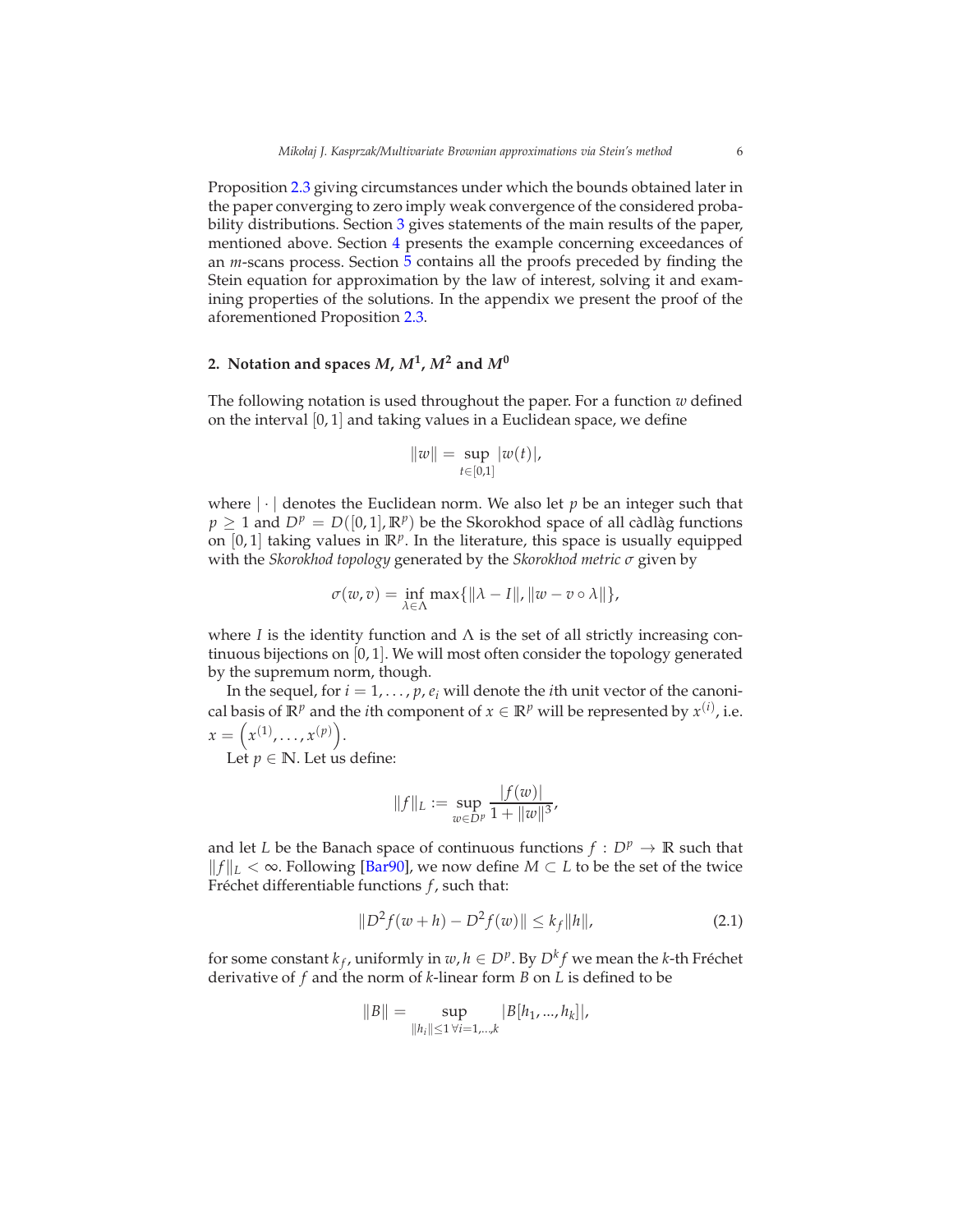where

<span id="page-6-0"></span>
$$
B[h_1, ..., h_k]
$$

denotes *B* applied to arguments  $h_1, \ldots, h_k$ . Note the following lemma, which can be proved in an analogous way to that used to show (2.6) and (2.7) of [\[Bar90](#page-43-0)]. We omit the proof here.

<span id="page-6-2"></span>**Lemma 2.1.** *For every*  $g \in M$ *, let:* 

$$
||g||_M := \sup_{w \in D^p} \frac{|g(w)|}{1 + ||w||^3} + \sup_{w \in D^p} \frac{||Dg(w)||}{1 + ||w||^2} + \sup_{w \in D^p} \frac{||D^2g(w)||}{1 + ||w||}
$$
  
+ 
$$
\sup_{w,h \in D^p} \frac{||D^2g(w+h) - D^2g(w)||}{||h||}.
$$

*Then, for all*  $g \in M$ *, we have*  $\|g\|_M < \infty$ *.* 

For future reference, we let  $M^1 \subset M$  be the class of functionals  $g \in M$  such that:

$$
||g||_{M^{1}} := \sup_{w \in D^{p}} \frac{|g(w)|}{1 + ||w||^{3}} + \sup_{w \in D^{p}} ||Dg(w)|| + \sup_{w \in D^{p}} ||D^{2}g(w)||
$$
  
+ 
$$
\sup_{w,h \in D^{p}} \frac{||D^{2}g(w+h) - D^{2}g(w)||}{||h||} < \infty.
$$
 (2.2)

and  $M^2 \subset M$  be the class of functionals  $g \in M$  such that:

$$
||g||_{M^{2}} := \sup_{w \in D^{p}} \frac{|g(w)|}{1 + ||w||^{3}} + \sup_{w \in D^{p}} \frac{||Dg(w)||}{1 + ||w||} + \sup_{w \in D^{p}} \frac{||D^{2}g(w)||}{1 + ||w||} + \sup_{w,h \in D^{p}} \frac{||D^{2}g(w+h) - D^{2}g(w)||}{||h||} < \infty.
$$
\n(2.3)

We also let  $M^0$  be the class of functionals  $g \in M$  such that:

<span id="page-6-1"></span>
$$
||g||_{M^{0}} := \sup_{w \in D^{p}} |g(w)| + \sup_{w \in D^{p}} ||Dg(w)|| + \sup_{w \in D^{p}} ||D^{2}g(w)||
$$
  
+ 
$$
\sup_{w,h \in D^{p}} \frac{||D^{2}g(w+h) - D^{2}g(w)||}{||h||} < \infty.
$$

We note that  $M^0 \subset M^1 \subset M^2 \subset M$ . We shall refer to those different classes of functions in the results presented in the remainder of this paper. In each case we aim to obtain our bounds for the largest possible class, yet it is not always possible to do so for class *M* or even *M*<sup>2</sup> . Hence, the introduction of the above presented restrictions of *M* is necessary for a recovery of the full strength of our results.

The next proposition is a *p*-dimensional version of [\[BJ09,](#page-43-1) Proposition 3.1] and shows conditions, under which convergence of the sequence of expectations of a functional *g* under the approximating measures to the expectation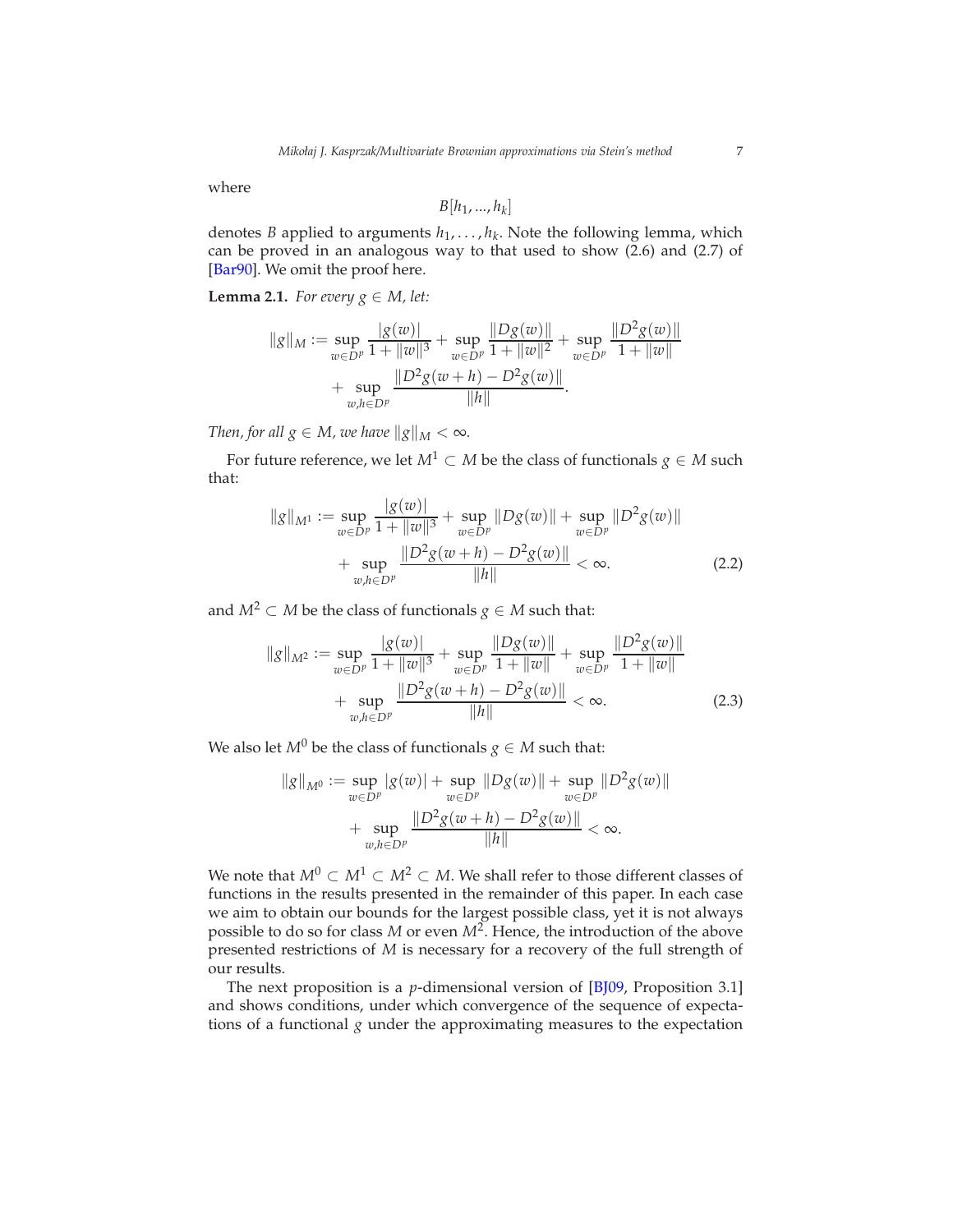of *g* under the target measure for all  $g \in M^0$  implies weak convergence of the measures of interest. The proposition will be later used to conclude weak convergence from bounds derived in the theorems of the next section. Its proof can be found in the Appendix.

**Definition 2.2.**  $Y \in D([0,1], \mathbb{R}^p)$  *is called piecewise constant if*  $[0,1]$  *can be divided into intervals of constancy*  $[a_k, a_{k+1})$  *such that*  $(Y(t_1) - Y(t_2)) = 0$  *for all*  $t_1, t_2 \in$  $[a_k, a_{k+1}).$ 

<span id="page-7-1"></span>**Proposition 2.3.** *Suppose that, for each*  $n \geq 1$ *, the random element*  $\mathbf{Y}_n$  *of*  $D^p$  *is piecewise constant and let r<sup>n</sup>* > 0 *be such that the intervals of constancy are of length at least r<sub>n</sub>. Let*  $(\mathbf{Z}_n)_{n\geq 1}$  *be random elements of D<sup><i>p*</sup> converging in distribution in D<sup>*p*</sup>,  $\overline{P}_n^p$ *with respect to the Skorokhod topology, to a random element*  $\mathbf{Z} \in C([0,1], \mathbb{R}^p) \subset D^p$ . *If there exists a sequence*  $(\kappa_n)_{n\geq 1}$  *such that*  $\kappa_n \log^2(1/r_n) \xrightarrow{n \to \infty} 0$  *and* 

<span id="page-7-3"></span>
$$
|\mathbb{E}g(\mathbf{Y}_n)-\mathbb{E}g(\mathbf{Z}_n)|\leq C\kappa_n||g||_{M^0}
$$
\n(2.4)

*for each*  $g \in M^0$  *then*  $\mathbf{Y}_n \Rightarrow \mathbf{Z}$  *(converges weakly) in*  $D^p$ *, in both the uniform and the Skorokhod topology.*

**Remark 2.4.** *The formulation of Proposition [2.3](#page-7-1) is almost identical to that of [\[BJ09,](#page-43-1) Proposition 3.1] with the only difference being that* **Y***n and* **Z***n are allowed to be pdimensional for p* > 1*. For completeness, the appendix contains a more detailed proof than the one presented in [\[BJ09](#page-43-1)], which may be used by the reader to derive extensions or other versions of the result.*

#### <span id="page-7-2"></span>**3. Main results**

#### *3.1. Scaled sum of dependent vectors with dependent components*

Theorem [3.1](#page-7-0) below studies a scaled sum of locally dependent terms whose components are (strongly) dependent. It bounds the error on its approximation by a correlated Brownian motion for test functions in *M*<sup>1</sup> .

<span id="page-7-0"></span>**Theorem 3.1** (Dependent components and locally dependent summands)**.** *Let n and p be positive integers. Consider an array of mean-zero random variables*

$$
\{X_{i,j}: i=1,...,n, j=1,...,p\},\
$$

*with a positive definite covariance matrix* Σ˜ *n. Let*

- *(a)*  $\lambda_j \leq n$ , for  $j = 1, \ldots, p$ , be deterministic positive integers;
- *(b)*  $\mathbb{A}_i \subset \{1, 2, ..., n\}$ , for  $i = 1, ...$  *n* be a set such that  $X_i = (X_{i,1}, ..., X_{i,p})$  is *independent of*  $\{X_j : j \in \mathbb{A}_i^c\}$ ;
- *(c)*  $\mathbb{A}_{ij}$  ⊂ {1, . . . , *n*}, *for i*, *j* = 1, . . . , *n* be a set such that  $(X_i, X_j)$  and  $\{X_k : k \in$ *A c ij*} *are independent.*
- *(d)*  $J_{i,k} \in D([0,1], \mathbb{R})$  *for*  $i = 1, ..., n$  *and*  $k = 1, ..., p$ *, be (possibly random) functions, independent of the family*  $\{X_{i,k}: i = 1, ..., n, k = 1, ..., p\}$ .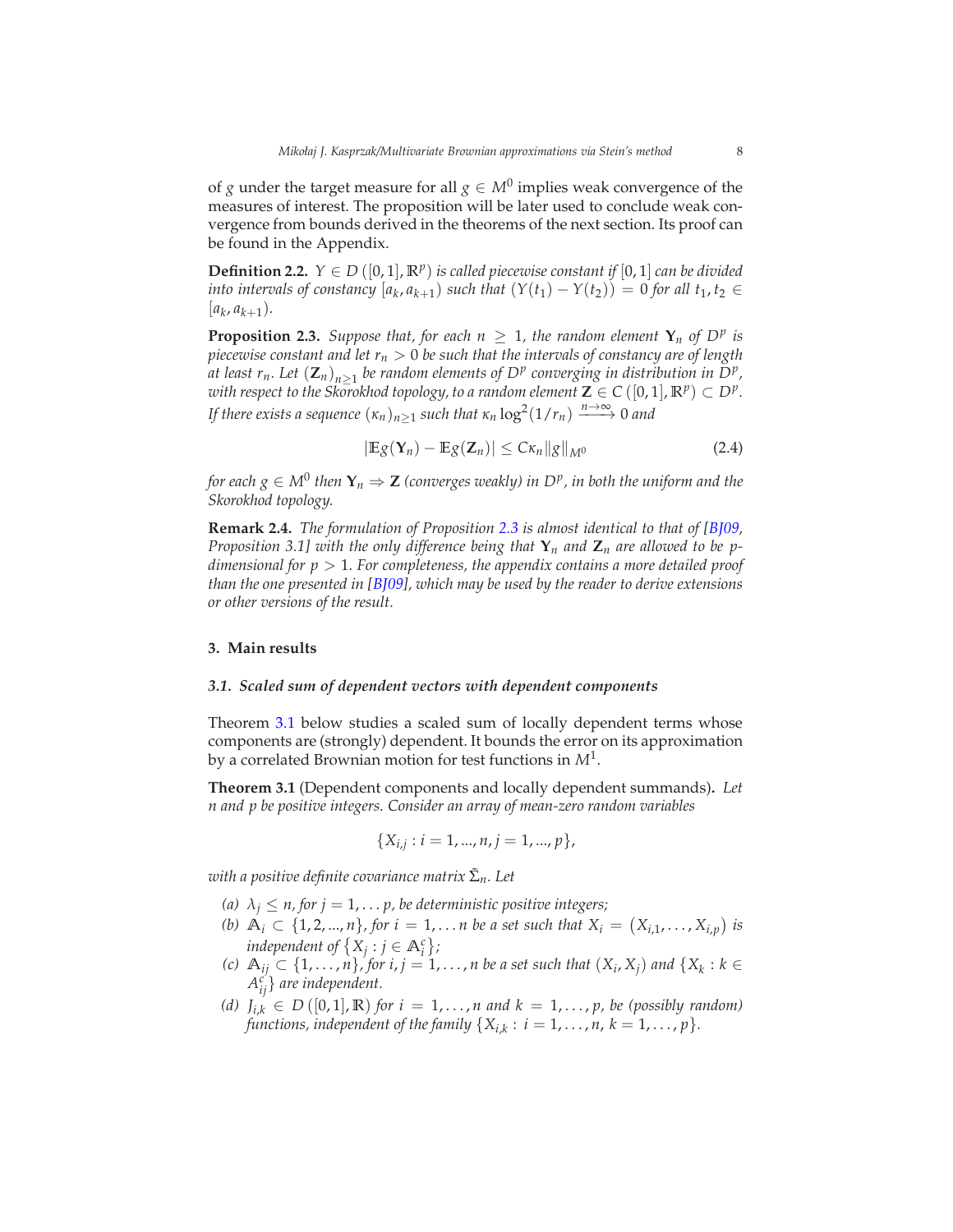*Assume that:*

$$
\sup_{\substack{i_1,i_2,i_3\in\{1,\ldots,n\}\\k_1,k_2,k_3\in\{1,\ldots,p\}}} \mathbb{E}\left[\|J_{i_1,k_1}\|\|J_{i_2,k_2}\|\|J_{i_3,k_3}\|\right] < \infty.
$$

*Let*

$$
\mathbf{Y}_n(t) = \left( \sum_{i=1}^{\lambda_1} X_{i,1} J_{i,1}(t), \ldots, \sum_{i=1}^{\lambda_p} X_{i,p} J_{i,p}(t) \right), \quad t \in [0,1].
$$

*Furthermore, for a standard p-dimensional Brownian motion* **B** *and a positive definite covariance matrix*  $\Sigma \in \mathbb{R}^{p \times p}$ , let  $\mathbb{Z} = \Sigma^{1/2}B$ *. Then, for any*  $g \in M^1$ *, as defined by [\(2.2\)](#page-6-0):* 7

$$
|\mathbb{E}g(\mathbf{Y}_n)-\mathbb{E}g(\mathbf{Z})|\leq ||g||_{M^1}\sum_{i=1}^7 \epsilon_i,
$$

*where:*

$$
\epsilon_{1} = \frac{1}{6} \sum_{i=1}^{n} \mathbb{E} \left\{ \left( \sum_{k,l,m=1}^{p} \left[ (X_{i,k})^{2} ||J_{i,k}||^{2} \mathbb{1}_{[1,\lambda_{k}]}(i) \left( \sum_{j \in A_{i}} X_{j,l} ||J_{j,l}|| \mathbb{1}_{[1,\lambda_{l}]}(j) \right)^{2} \right. \right. \\ \left. \left. \left( \sum_{j \in A_{i}} X_{j,m} ||J_{j,m}|| \mathbb{1}_{[1,\lambda_{m}]}(j) \right)^{2} \right] \right)^{1/2} \right\};
$$
  

$$
\epsilon_{2} = \frac{1}{3} \sum_{i=1}^{n} \sum_{j \in A_{i}} \sum_{k,l=1}^{p} \mathbb{E} \left\{ \left[ \sum_{m=1}^{p} \left( X_{i,k} ||J_{i,k}|| X_{j,l} ||J_{j,l}|| \mathbb{1}_{[1,\lambda_{k}]}(i) \mathbb{1}_{[1,\lambda_{l}]}(j) \right. \right. \\ \left. \left. \sum_{r \in A_{ij} \cap A_{i}^{c}} X_{r,m} ||J_{r,m}|| \mathbb{1}_{[1,\lambda_{m}]}(r) \right)^{2} \right]^{1/2} \right\};
$$
  

$$
\epsilon_{3} = \frac{1}{3} \sum_{i=1}^{n} \sum_{j \in A_{i}} \sum_{k,l=1}^{p} \left\{ \left| \mathbb{E} \left[ X_{i,k} X_{j,l} \right] \right| \mathbb{1}_{[1,\lambda_{k}]}(i) \mathbb{1}_{[1,\lambda_{l}]}(j) \right. \\ \left. \cdot \mathbb{E} \left[ ||J_{i,k}|| ||J_{j,l}|| \sqrt{\sum_{m=1}^{p} \left( \sum_{r \in A_{ij}} X_{r,m} ||J_{r,m}|| \mathbb{1}_{[1,\lambda_{m}]}(r) \right)^{2}} \right] \right\};
$$
  

$$
\epsilon_{4} = \frac{1}{2} \sum_{k,l=1}^{p} \sum_{i=1}^{\lambda_{k} \wedge \lambda_{l}} \left| \sum_{r \in A_{i}} \sum_{k,l} \right. - \mathbb{E}[X_{i,k} X_{i,l}] ;
$$
  

$$
\epsilon_{5} = \frac{1}{2
$$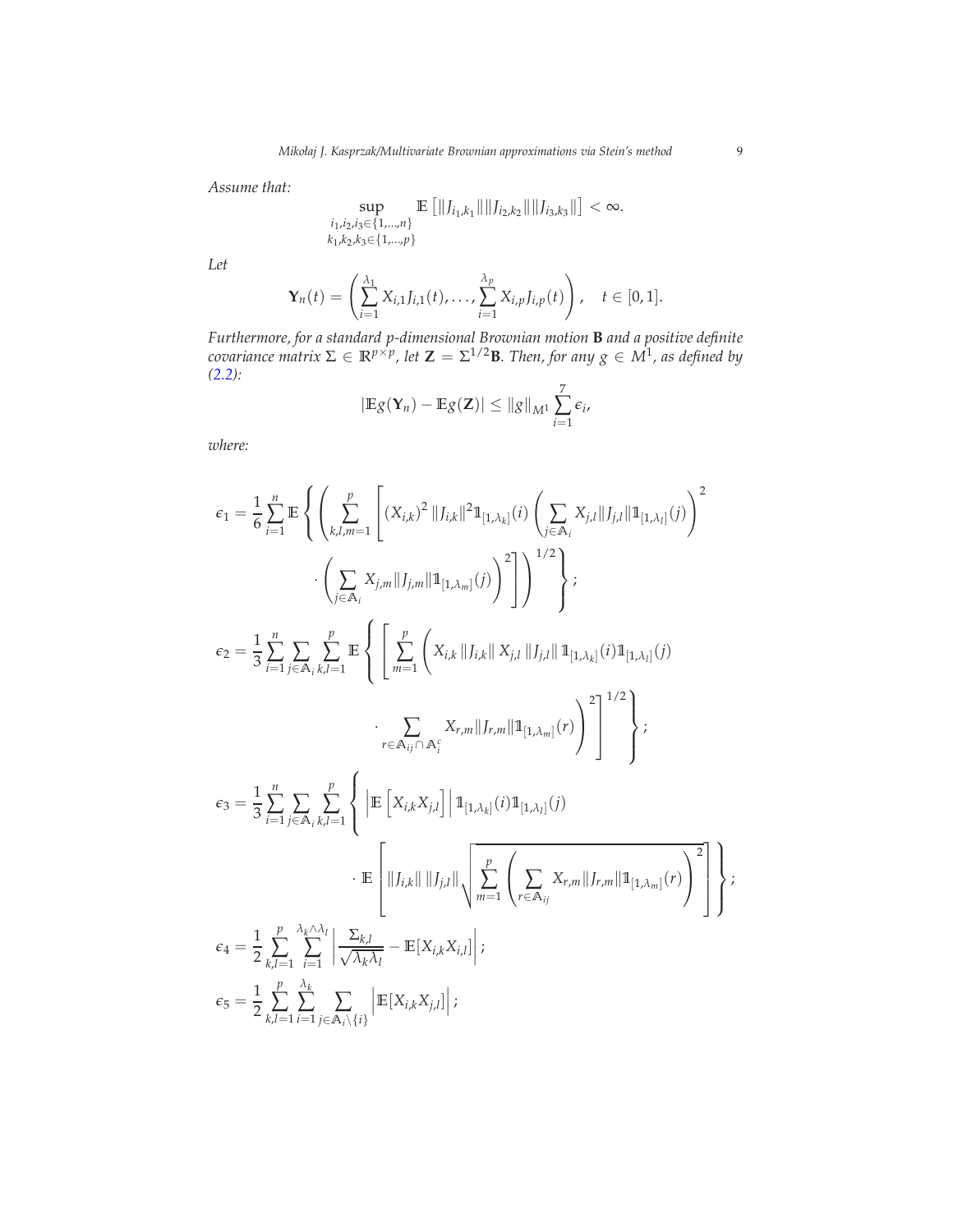$$
\epsilon_6 = \frac{6\sqrt{5}}{\sqrt{2\log 2}} \left( \sum_{i=1}^p \frac{\log(2\lambda_i)}{\lambda_i} \right)^{1/2} \left( \sum_{i=1}^p \Sigma_{i,i} \right)^{1/2};
$$

$$
\epsilon_7 = \sum_{k=1}^p \sum_{i=1}^{\lambda_k} \sqrt{\mathbb{E}\left[ \left( X_{i,k} \right)^2 \right]} \mathbb{E}\left\| J_{i,k} - \mathbb{1}_{\{i/\lambda_k,1\}} \right\|.
$$

**Remark 3.2** (Relevance of terms in the bound)**.**

- *(a) Terms ǫ*<sup>1</sup> , *ǫ*2, *ǫ*<sup>3</sup> *correspond to a Berry-Esseen-type bound involving third moments of the summands, and also account for local dependence between the summands;*
- *(b)* Terms  $\epsilon_4$  and  $\epsilon_5$  *involve a variance estimation with the latter corresponding to the off-diagonal terms of the covariance matrix of the summands, accounting for the dependence;*
- (c) Term  $\epsilon_6$  comes from estimates on the moments of the Brownian modulus of con*tinuity and accounts for the transition from the Skorokhod space to the Wiener space of continuous functions;*
- *(d)* Term  $\epsilon_7$  describes the randomness of the functions  $J_{i,k}$  and their distance from  $indicators \mathbb{1}_{[i/\lambda_k,1]}.$

**Remark 3.3** (Convergence of the bound and process weak convergence)**.** *By Proposition* [2.3,](#page-7-1) *if, in Theorem* [3.1,](#page-7-0)  $J_{i,k} = 1_{[i/\lambda_k,1]}$  *for all*  $i = 1, ..., n$  *and*  $k = 1, ..., p$ *and the bound*  $\sum_{i=1}^{7} \epsilon_i$  converges to 0 faster than  $\frac{1}{\log^2(\max(\lambda_1,...,\lambda_p))}$ , then  $\mathbf{Y}_n$  converges *to* **Z** *in distribution with respect to the uniform topology. We note that, in practice, one might expect that*  $\epsilon_4$  *and*  $\epsilon_5$  *will be the slowest vanishing terms.* 

**Remark 3.4** (Independent summands)**.** *If the summands are independent in Theorem* [3.1,](#page-7-0) *i.e.*  $A_i = \{i\}$  *for all i, then*  $\epsilon_2$  *and*  $\epsilon_5$  *disappear from the bound and*  $\epsilon_1$  *and*  $\epsilon_3$ *become simpler. The new bound takes the following form*

$$
|\mathbb{E} g(\mathbf{Y}_n)-\mathbb{E} g(\mathbf{Z})|\leq \|g\|_{M^1}(\epsilon_1+\epsilon_3+\epsilon_4+\epsilon_6+\epsilon_7),
$$

*where:*

$$
\epsilon_{1} = \frac{1}{6} \sum_{i=1}^{n} \mathbb{E} \left\{ \left[ \sum_{k,l,m=1}^{p} \left( X_{i,k} X_{i,l} X_{i,m} || J_{i,k} || || J_{i,l} || || J_{i,m} || \mathbb{1}_{[1,\lambda_{k}] \cap [1,\lambda_{l}] \cap [1,\lambda_{m}]}(i) \right)^{2} \right]^{1/2} \right\};
$$
  
\n
$$
\epsilon_{3} = \frac{1}{3} \sum_{k,l=1}^{p} \sum_{i=1}^{\min(\lambda_{k},\lambda_{l})} \left\{ \left| \mathbb{E} \left[ X_{i,k} X_{i,l} \right] \right| \mathbb{E} \left[ || J_{i,k} || || J_{i,l} || \sqrt{\sum_{m=1}^{p} \left( X_{i,m} || J_{i,m} || \mathbb{1}_{[1,\lambda_{m}]}(i) \right)^{2}} \right] \right\};
$$
  
\n
$$
\epsilon_{4} = \frac{1}{2} \sum_{k,l=1}^{p} \sum_{i=1}^{\min(\lambda_{k},\lambda_{l})} \left| \frac{\Sigma_{k,l}}{\sqrt{\lambda_{k}\lambda_{l}}} - \mathbb{E} \left[ X_{i,k} X_{i,l} \right] \right|;
$$
  
\n
$$
\epsilon_{6} = \frac{6\sqrt{5}}{\sqrt{2 \log 2}} \left( \sum_{i=1}^{p} \frac{\log(2\lambda_{i})}{\lambda_{i}} \right)^{1/2} \left( \sum_{i=1}^{p} \Sigma_{i,i} \right)^{1/2};
$$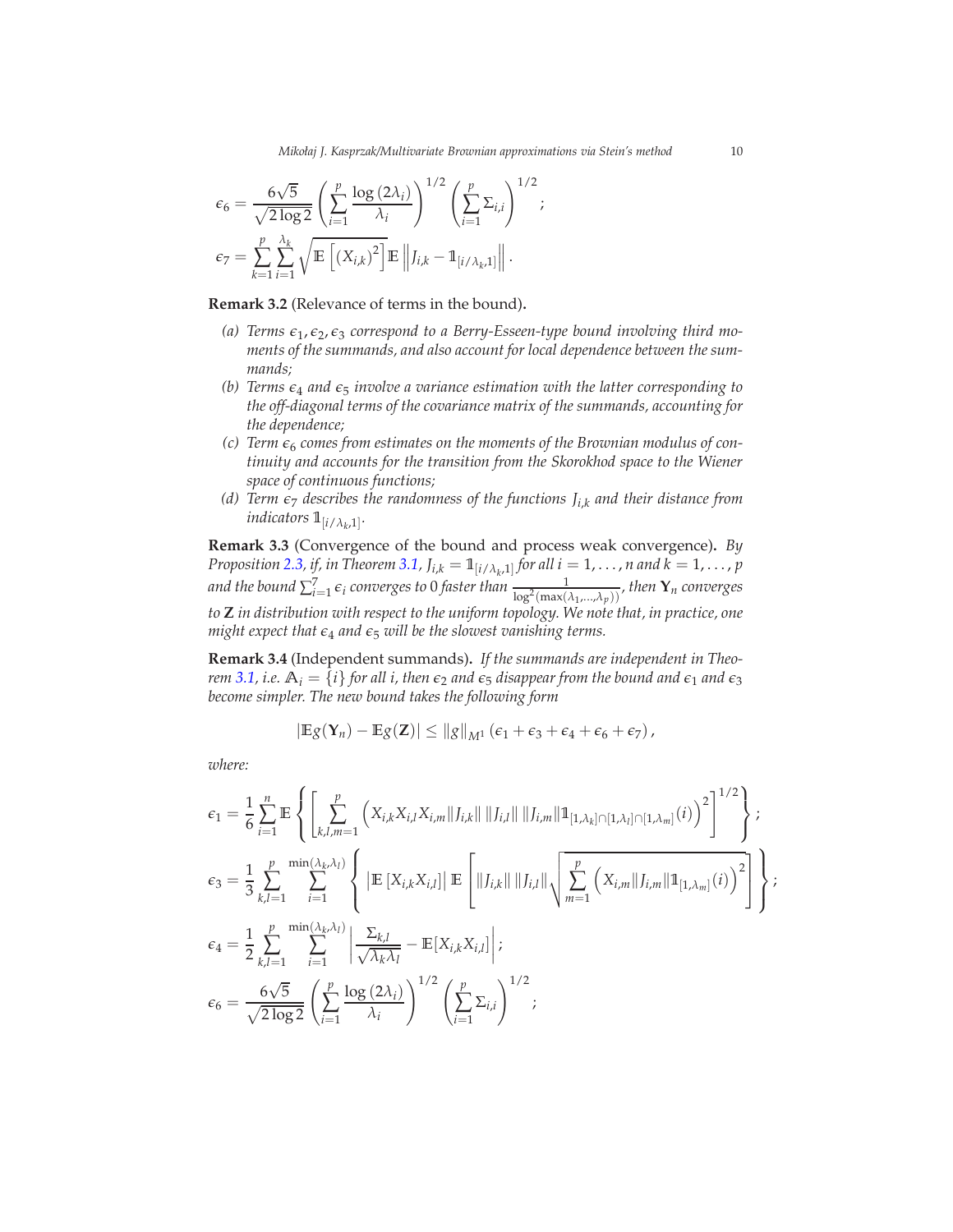$$
\epsilon_7 = \sum_{k=1}^p \sum_{i=1}^{\lambda_k} \sqrt{\mathbb{E}\left[\left(X_{i,k}\right)^2\right]} \mathbb{E}\left\|J_{i,k} - \mathbb{1}_{\left[i/\lambda_k,1\right]}\right\|.
$$

*In this case, it is also possible to derive a bound for the larger class of test functions M (see Section [2\)](#page-5-0). A bound for such test functions, in the case of independent summands, is obtained in Proposition [3.5.](#page-10-0)*

#### *3.2. Scaled sum of independent vectors with dependent components*

The next result treats quantitatively the case of independent *p*-dimensional terms with dependent components, whose scaled sum can be compared to a correlated *p*-dimensional Brownian motion:

<span id="page-10-0"></span>**Proposition 3.5** (Independent summands with dependent components)**.** *Sup*pose that  $X_1, ..., X_n$ , where  $X_i = \left(X_i^{(1)}\right)$  $X_i^{(1)}, \ldots, X_i^{(p)}$  $\binom{(p)}{i}$  for  $i=1,\ldots,n$ , are i.i.d. random *vectors in* **R***<sup>p</sup> . Suppose that each has a positive definite symmetric covariance matrix*  $\Sigma \in \mathbb{R}^{p \times p}$  and mean zero. Let:

$$
\mathbf{Y}_n(t) = n^{-1/2} \sum_{i=1}^{\lfloor nt \rfloor} X_i, \quad t \in [0,1]
$$

*and for* **B***, a standard p-dimensional Brownian motion, let* **Z** = Σ 1/2**B***. Then, for any g* ∈ *M:*

$$
|\mathbb{E}g(\mathbf{Y}_n) - \mathbb{E}g(\mathbf{Z})|
$$
  
\n
$$
\leq ||g||_{M}n^{-1/2} \left\{ \sqrt{\log 2n} \left[ \frac{6\sqrt{5}}{\sqrt{\pi \log 2}} \left( \sum_{i=1}^{p} \Sigma_{i,i} \right)^{1/2} + \frac{93p^{1/2}}{\sqrt{2 \log 2}} \sum_{i=1}^{p} |\Sigma_{i,i}|^{3/2} \right] \right\}
$$
  
\n
$$
+ \frac{1}{6} \left( p^{1/2} \sum_{m=1}^{p} \mathbb{E} |X_1^{(m)}|^3 + 2 \sum_{k,l=1}^{p} |\Sigma_{k,l}| \left( \sum_{m=1}^{p} \mathbb{E} |X_1^{(m)}|^2 \right)^{1/2} \right)
$$
  
\n
$$
+ n^{-1} (\log 2n)^{3/2} p^{1/2} \frac{2160}{\sqrt{\pi} (\log 2)^{3/2}} \sum_{i=1}^{p} |\Sigma_{i,i}|^{3/2} \right\}.
$$

**Remark 3.6.** *The bound in Proposition [3.5](#page-10-0) is of order*  $\frac{\sqrt{\log n}}{\sqrt{n}}$ . We are not aware of *any reference providing a bound in a similar setup (i.e. in a multidimensional version of Donsker's theorem) but we note that our bound is of the same order as the bound derived in [\[Bar90](#page-43-0)] for one-dimensional Donsker's theorem.*

**Remark 3.7.** *If the components are uncorrelated and scaled in Proposition [3.5,](#page-10-0) i.e.*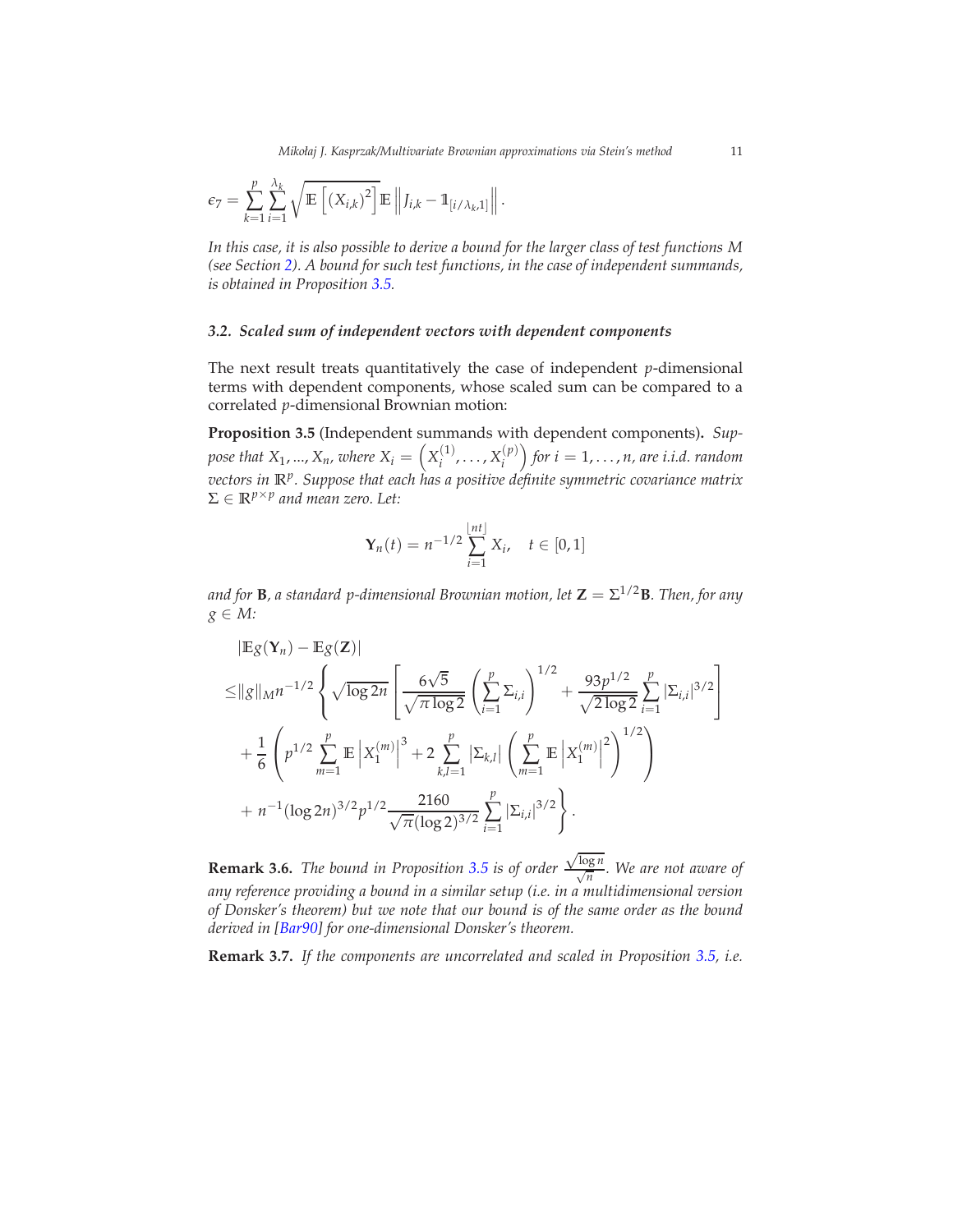$\Sigma = I_{p \times p}$ *, then the bound simplifies in the following way:* 

$$
|\mathbb{E}g(\mathbf{Y}_n) - \mathbb{E}g(\mathbf{Z})|
$$
  
\n
$$
\leq ||g||_{M}n^{-1/2} \left\{ \sqrt{\log 2n} \left[ \frac{6\sqrt{5}p^{1/2}}{\sqrt{2\log 2}} + \frac{93p^{3/2}}{\sqrt{\pi \log 2}} \right] + \frac{1}{6} \left( p^{1/2} \sum_{m=1}^{p} \mathbb{E} \left| X_1^{(m)} \right|^3 + 2p^{3/2} \right) + n^{-1} (\log 2n)^{3/2} p^{3/2} \frac{2160}{\sqrt{\pi} (\log 2)^{3/2}} \right\}.
$$

**Remark 3.8.** *For fixed p, by Proposition [2.3,](#page-7-1) Theorem [3.5](#page-10-0) implies that* **Y***n converges in distribution to* **Z** *in the uniform topology as the bound is of order*  $\frac{\sqrt{\log n}}{\sqrt{n}}$ *.* If one *made p depend on n the bound would also converge to zero as n*  $\rightarrow \infty$  *as long as*  $p = o(n^{1/5}).$ 

#### *3.3. Non-degenerate bivariate U-statistics*

The next result will be proved using ideas similar to those used to prove Theorem [3.1.](#page-7-0) It treats non-degenerate bivariate U-statistics. Those, as observed for instance in [\[Hal79](#page-44-13), Corollary 1], after proper rescaling, represent a process created out of globally dependent summands and converge to standard Brownian motion in distribution under certain conditions. We find a bound for the rate of this convergence.

We note that bivariate U-statistics are defined to be random variables of the form:

$$
S_n^2(h) = \sum_{1 \le i_1 < i_2 \le n} h(X_{i_1}, X_{i_2}), \quad n \ge 1
$$

for a symmetric real (or complex) function *h* on  $S^2$  (where S is some measurable space) and a sequence of i.i.d. random variables  $(X_i)_{i\geq 1}$  taking values in  $S$ . Here, we only consider non-degenerate U-statistics, i.e. those with  $0 < \sigma_w^2 = \text{Var}(w(X_1)) < \infty$ , where  $w(x) = \mathbb{E}[h(X_1,x)]$ . The reason is that in the case of degenerate ones (i.e. those satisfying  $Var(w(X_1)) = 0$ ) the limit in the invariance principle is non-Gaussian (see [\[Hal79,](#page-44-13) Corollary 1]), which is beyond the scope of this paper.

<span id="page-11-0"></span>**Theorem 3.9** (Non-degenerate bivariate U-statistics)**.** *Let X*1, *X*2, ... *be i.i.d. random variables taking values in some measurable space*  $S$  *and let*  $h: S^2 \to \mathbb{R}$  *be a symmetric function such that*  $\mathbb{E} [h(X_1, X_2)] = 0$ ,  $\mathbb{E} [h^2(X_1, X_2)] = \sigma_h^2 < \infty$ . Also, sup*pose that, for the function*  $w(x) = \mathbb{E}[h(X_1, x)]$ *, we have that:*  $0 < \sigma_w^2 = \text{Var}(w(X_1))$ *and*  $\mathbb{E}|w(X_1)|^3 < \infty$ *. Let:* 

$$
\mathbf{Y}_n(t) = \frac{n^{-3/2}}{\sigma_{w}t} \sum_{1 \le i_1 < i_2 \le \lfloor nt \rfloor} h(X_{i_1}, X_{i_2}), \quad t \in [0, 1]
$$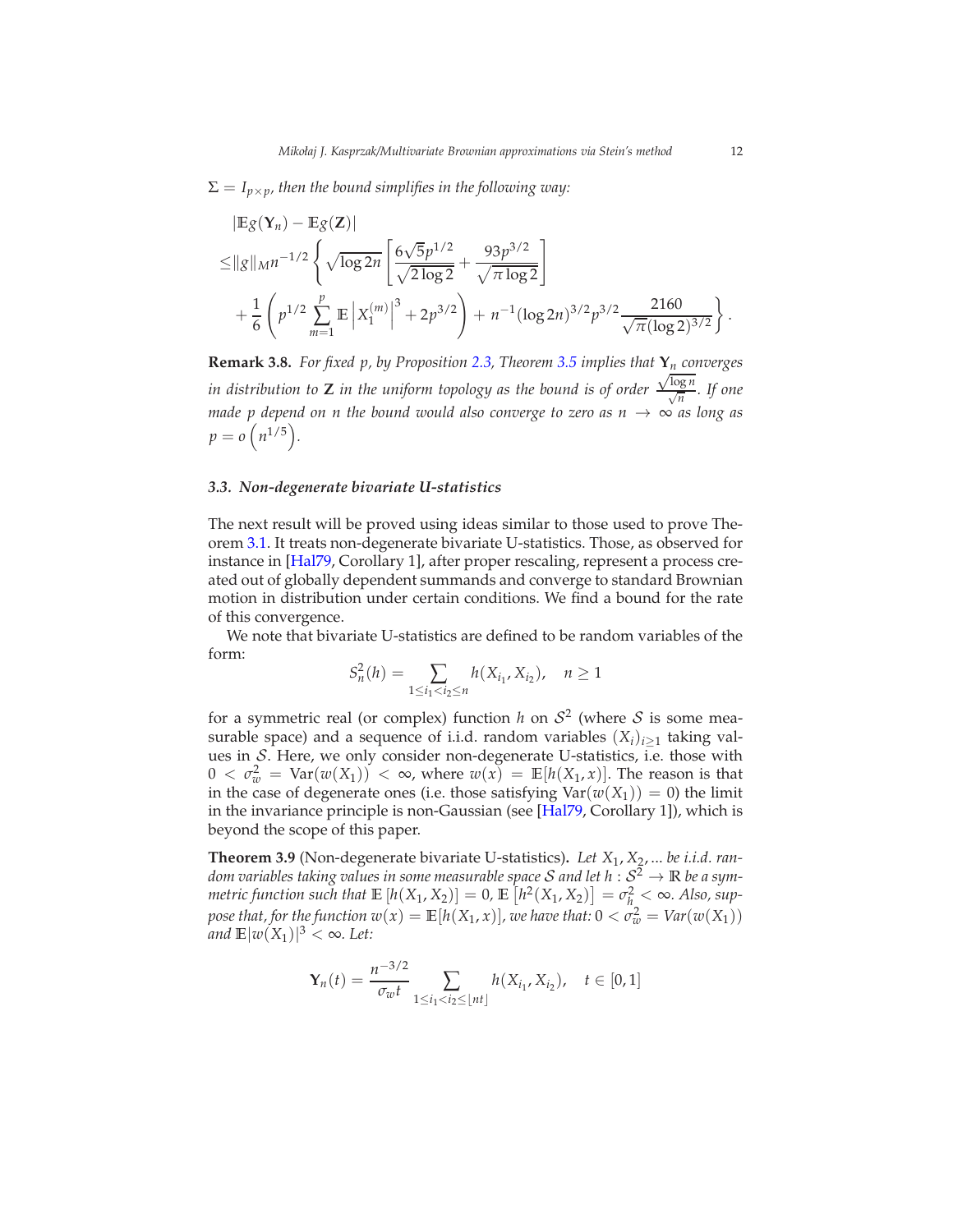and let  $\mathbf{Z}$  be a standard Brownian motion. Then, for any  $g \in M^2$ , as defined by [\(2.3\)](#page-6-1):

$$
|\mathbb{E}g(\mathbf{Y}_n) - \mathbb{E}g(\mathbf{Z})| \le ||g||_{M^2} n^{-1/2} \left[ \left( 141 + 16 \frac{\sigma_h^2}{\sigma_w^2} + 12 \left( \frac{\sigma_h^2}{\sigma_w^2} - 2 \right)^{1/2} \right) \sqrt{\log 3n} + 43 + \frac{\mathbb{E}|w(X_1)|^3 + 2\sigma_w^2 \mathbb{E}|w(X_1)|}{6\sigma_w^3} \right].
$$

**Remark 3.10** (Discussion of the bound). *The term*  $\frac{\mathbb{E}|w(X_1)|^3 + 2\sigma_w^2 \mathbb{E}|w(X_1)|}{6\sigma_w^3}$  appearing *in the bound comes from the comparison of the process given by*

$$
\tilde{\mathbf{Y}}_n(t) = \frac{n^{-3/2}}{\sigma_w t} \sum_{1 \le i_1 < i_2 \le \lfloor nt \rfloor} \left( w(X_{i_1}) + w(X_{i_2}) \right), \quad t \in [0, 1]
$$

*and a piecewise constant Gaussian process. It involves a Berry-Esseen-type third absolute moment component. The remaining terms come from the comparison of*  $\mathbf{Y}_n$  *and*  $\tilde{\mathbf{Y}}_n$  and from the comparison of the piecewise constant Gaussian process and Brownian *motion, for which the Brownian modulus of continuity is used.*

*The bound is of order*  $\frac{\sqrt{\log n}}{\sqrt{n}}$ . We are not aware of any reference providing a bound *on the rate of functional convergence of non-degenerate U-statistics but we note that our bound is of the same order as the bound obtained in [\[Bar90\]](#page-43-0) for the rate of convergence in the classical Donsker's theorem.*

**Remark 3.11.** *By Proposition [2.3,](#page-7-1) Theorem [3.9](#page-11-0) implies that* **Y***n converges in distribution to* **Z** *in the uniform (and Skorokhod) topology.*

**Remark 3.12.** *The constants in Theorems [3.1,](#page-7-0) [3.9](#page-11-0) and Proposition [3.5](#page-10-0) are not optimal ones as they are often estimated in a crude manner in the proofs presented in the section below. The constants are, however, expressed explicitly, which is often not the case in related pieces of literature. We also have no information about the optimality of the orders of the obtained bounds.*

#### <span id="page-12-0"></span>**4. Example: Exceedances of the m-scans process**

Consider an extension of the one-dimensional results presented in [\[CGS11,](#page-44-1) Example 9.2, p. 254] to the multidimensional and functional setting. For  $j =$ 1, 2, . . . . , let  $V_j = (V_{j,1}, \ldots, V_{j,p})$  be i.i.d. random vectors in  $\mathbb{R}^p$ . For  $k = 1, \ldots, p$ and *i* = 1, 2, . . . let  $R_{i,k} = \sum_{l=0}^{m-1} V_{i+l,k}$  be an *m*-scans process. Let *a* = (*a*<sub>1</sub>, . . . , *a*<sub>*p*</sub>) ∈  $\mathbb{R}^p$  and suppose that  $n > m$ .

For  $k = 1, \ldots, p$ , let  $\pi_k = \mathbb{P}(R_{1,k} \le a_k)$  and for  $i = 1, \ldots, n$  and  $k = 1, \ldots, p$ , let

$$
X_{i,k} = \frac{1}{n} \left( \sum_{j=1}^{n} \mathbb{1}[R_{n(i-1)+j,k} \leq a_k] \right) - \pi_k.
$$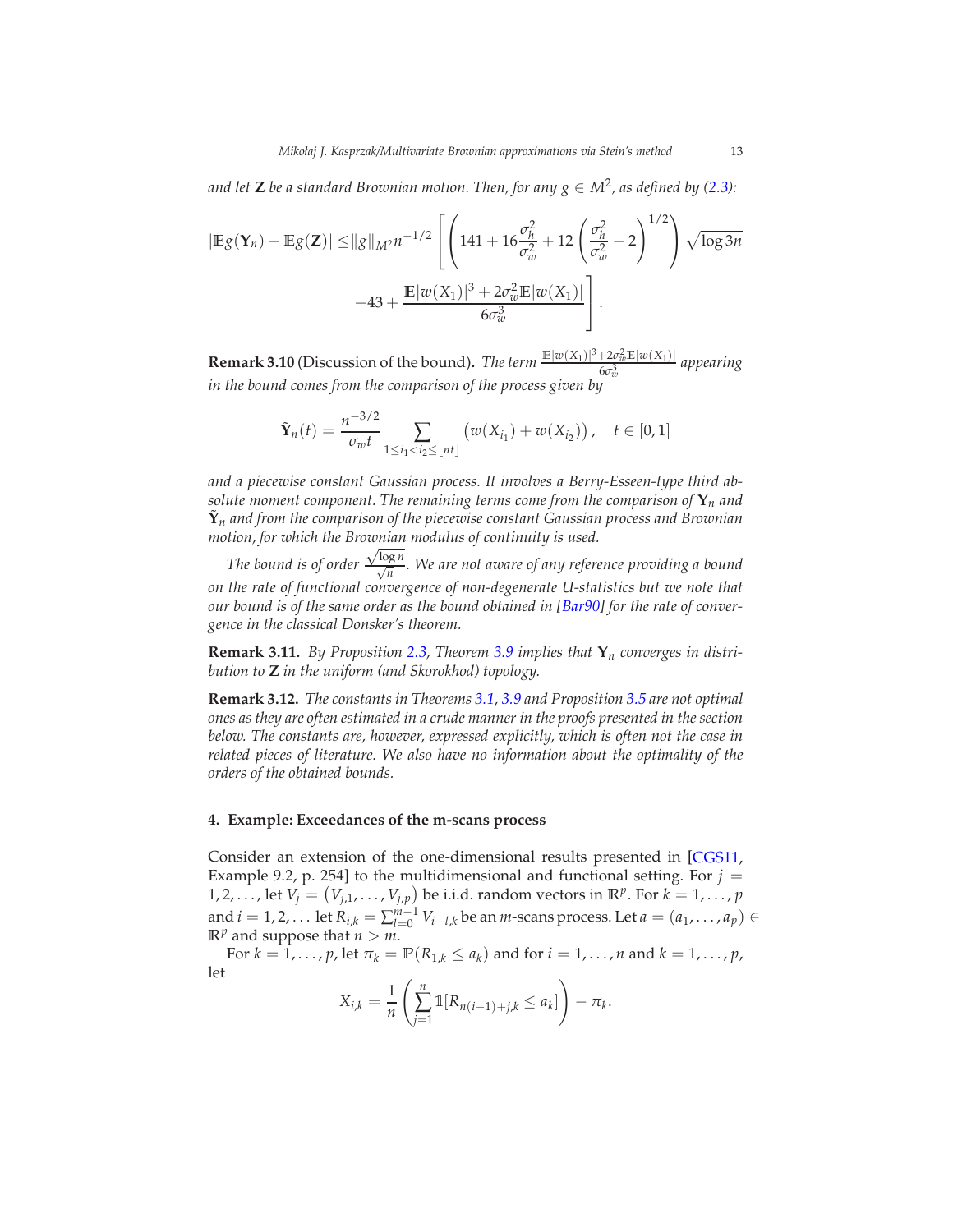Extending [\[DR96](#page-44-4), (4.1)], we have that, for  $k, l = 1, ..., p$  and for  $\psi_{k,l}(d) =$  $\mathbb{P} \left[ R_{d+1,k} \leq a_k, R_{1,l} \leq a_l \right] - \pi_k \pi_l,$ 

<span id="page-13-0"></span>
$$
\mathbb{E}\left[X_{i,k}X_{i,l}\right] = \frac{1}{n}\left(\psi_{k,l}(0) + \sum_{d=1}^{m-1} \left(1 - \frac{d}{n}\right)(\psi_{l,k}(d) + \psi_{k,l}(d))\right). \tag{4.1}
$$

Let  $X_i = (X_{i,1}, \ldots, X_{i,p})$  for  $i = 1, \ldots, n$ . Note that  $A_i = \{i - 1, i, i + 1\}$ satisfies the requirement that *X<sub>i</sub>* is independent of  $\{X_j : j \in \mathbb{A}_i^c\}$  and that we  $\text{can take } \mathbb{A}_{ij} = \mathbb{A}_i \cup \mathbb{A}_j.$  Furthermore, for all  $k, l \in \{1, \ldots, p\},$ 

<span id="page-13-2"></span>
$$
\mathbb{E}\left[X_{i,k}X_{i+1,l}\right] = \frac{1}{n^2} \sum_{d=1}^{m-1} d\psi_{k,l}(d). \tag{4.2}
$$

Consider

$$
\mathbf{Y}_n(t) = \sum_{i=1}^{\lfloor nt \rfloor} (X_{i,1}, \ldots, X_{i,p}) \quad t \in [0,1].
$$

Let  $\Sigma \in \mathbb{R}^{p \times p}$  be given by

<span id="page-13-1"></span>
$$
\Sigma_{k,l} = \psi_{k,l}(0) + \sum_{d=1}^{m-1} (\psi_{l,k}(d) + \psi_{k,l}(d)).
$$
\n(4.3)

We will bound the distance between  $Y_n$  and  $Z = \Sigma^{1/2}B$ , where **B** is a standard *p*-dimensional Brownian motion. Using the notation of Theorem [3.1,](#page-7-0) note that for all  $k \in \{1, ..., p\}$ ,  $\lambda_k = n$ , for all  $i \in \{1, ..., n\}$ ,  $J_{i,k} = 1$ <sub>[ $i/n,1$ ]</sub> and

(1) By Cauchy-Schwarz and Jensen inequalities and [\(4.1\)](#page-13-0),

$$
\epsilon_1 \leq \frac{3}{2n^{1/2}} \sum_{k,l,r=1}^p \left\{ \left( \psi_{k,k}(0) + 2 \sum_{d=1}^{m-1} \left( 1 - \frac{d}{n} \right) (\psi_{k,k}(d)) \right)^{1/2} \right. \\ \left. \cdot \left( \psi_{l,l}(0) + 2 \sum_{d=1}^{m-1} \left( 1 - \frac{d}{n} \right) (\psi_{l,l}(d)) \right)^{1/2} \right\} \\ \cdot \left( \psi_{r,r}(0) + 2 \sum_{d=1}^{m-1} \left( 1 - \frac{d}{n} \right) (\psi_{r,r}(d)) \right)^{1/2} \right\} ;
$$

(2) By Cauchy-Schwarz and Jensen inequalities and [\(4.1\)](#page-13-0),

$$
\epsilon_2 \leq \frac{2}{3n^{1/2}} \sum_{k,l,r=1}^p \left\{ \left( \psi_{k,k}(0) + 2 \sum_{d=1}^{m-1} \left( 1 - \frac{d}{n} \right) (\psi_{k,k}(d)) \right)^{1/2} \right\} \cdot \left( \psi_{l,l}(0) + 2 \sum_{d=1}^{m-1} \left( 1 - \frac{d}{n} \right) (\psi_{l,l}(d)) \right)^{1/2} \cdot \left( \psi_{r,r}(0) + 2 \sum_{d=1}^{m-1} \left( 1 - \frac{d}{n} \right) (\psi_{r,r}(d)) \right)^{1/2} \right\};
$$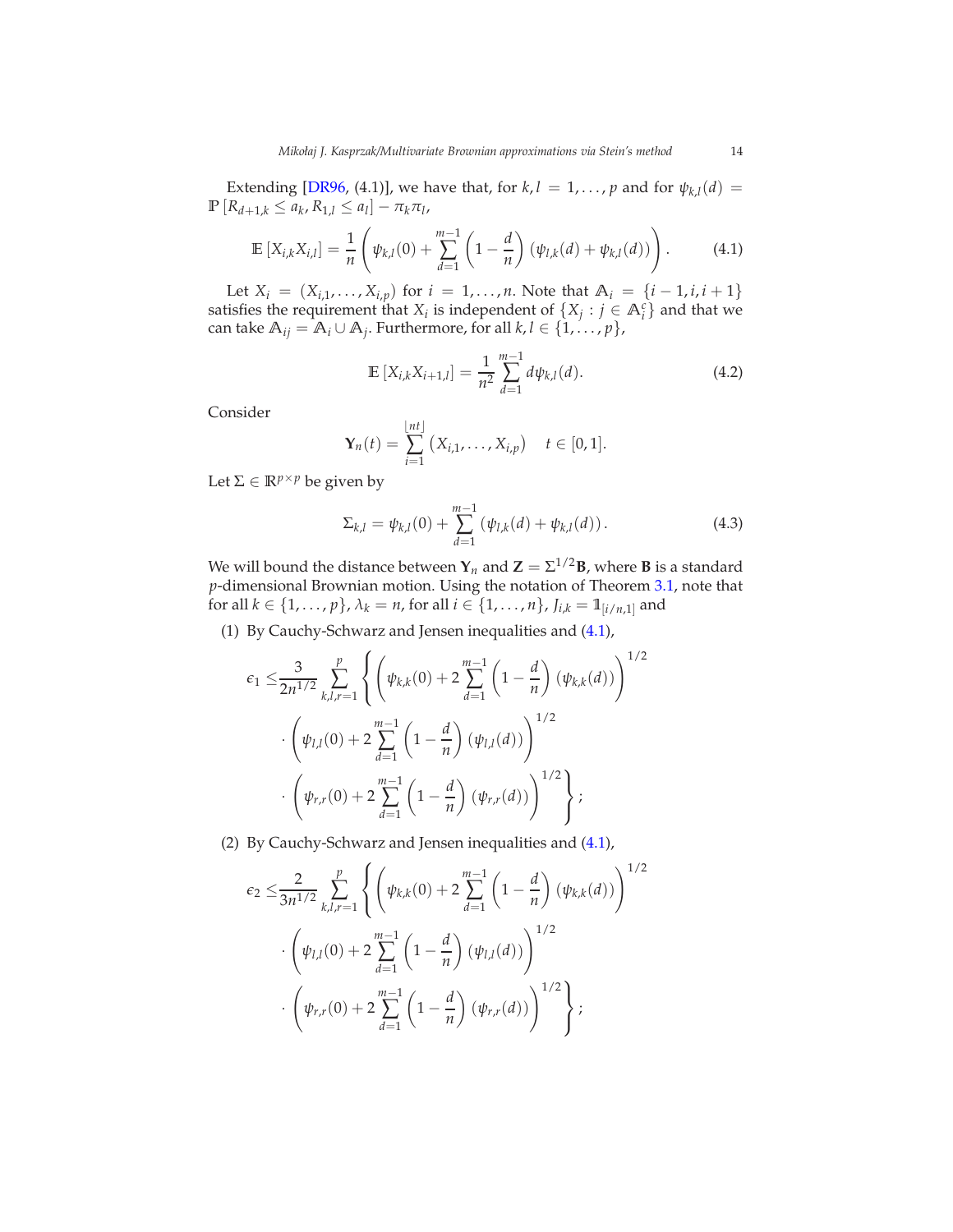(3) By Cauchy-Schwarz and Jensen inequalities and [\(4.1\)](#page-13-0),

$$
\epsilon_3 \leq \frac{2}{n^{1/2}} \sum_{k,l,r=1}^p \left\{ \left( \psi_{k,k}(0) + 2 \sum_{d=1}^{m-1} \left( 1 - \frac{d}{n} \right) (\psi_{k,k}(d)) \right)^{1/2} \right\} \cdot \left( \psi_{l,l}(0) + 2 \sum_{d=1}^{m-1} \left( 1 - \frac{d}{n} \right) (\psi_{l,l}(d)) \right)^{1/2} \cdot \left( \psi_{r,r}(0) + 2 \sum_{d=1}^{m-1} \left( 1 - \frac{d}{n} \right) (\psi_{r,r}(d)) \right)^{1/2} \right\};
$$

(4) By [\(4.1\)](#page-13-0) and [\(4.3\)](#page-13-1),

$$
\epsilon_4 = \frac{1}{2n} \sum_{k,l=1}^p \left| \sum_{d=1}^{m-1} d(\psi_{l,k}(d) + \psi_{k,l}(d)) \right|;
$$

(5) By [\(4.2\)](#page-13-2),

$$
\epsilon_5 \leq \frac{1}{n} \sum_{l,k=1}^p \sum_{d=1}^{m-1} d\psi_{k,l}(d);
$$

(6) By [\(4.3\)](#page-13-1),

$$
\epsilon_6 = \frac{6\sqrt{5}p^{1/2}}{\sqrt{2\log 2}} \frac{\sqrt{\log(2n)}}{\sqrt{n}} \left[ \sum_{k=1}^p \left( \psi_{k,k}(0) + 2 \sum_{d=1}^{m-1} \psi_{k,k}(d) \right) \right]^{1/2};
$$

(7) Since for all  $k \in \{1, ..., p\}$  and  $i \in \{1, ..., n\}$ ,  $J_{i,k} = 1$ <sub>[*i*/*n*,1]</sub>,

$$
\epsilon_7=0.
$$

By Theorem [3.1,](#page-7-0) for any  $g \in M^1$ , as defined in [\(2.2\)](#page-6-0),

$$
|\mathbb{E}g(\mathbf{Y}_n)-\mathbb{E}g(\mathbf{Z})|\leq ||g||_{M^1}\sum_{i=1}^7 \epsilon_i,
$$

which gives the desired bound. The bound clearly approaches zero faster than log<sup>-2</sup>(*n*), as *n* → ∞. Indeed, terms  $\epsilon_1$ ,  $\underline{\epsilon_2}$ ,  $\epsilon_3$  converge to zero at rate *n*<sup>-1/2</sup>,  $\epsilon_4$ and  $\epsilon_5$  do so at rate  $n^{-1}$ ,  $\epsilon_6$  at rate  $\frac{\sqrt{\log n}}{\sqrt{n}}$  and  $\epsilon_7 = 0$ . This, by Proposition [2.3,](#page-7-1) implies that **Y***n* converges in distribution to **Z** with respect to the uniform topology.

# <span id="page-14-0"></span>**5. Proofs of the main results**

The main tool used in the proofs of Theorems [3.1,](#page-7-0) [3.9](#page-11-0) and Proposition [3.5](#page-10-0) is Stein's method. It can be used in a surprisingly easy way to find a distance of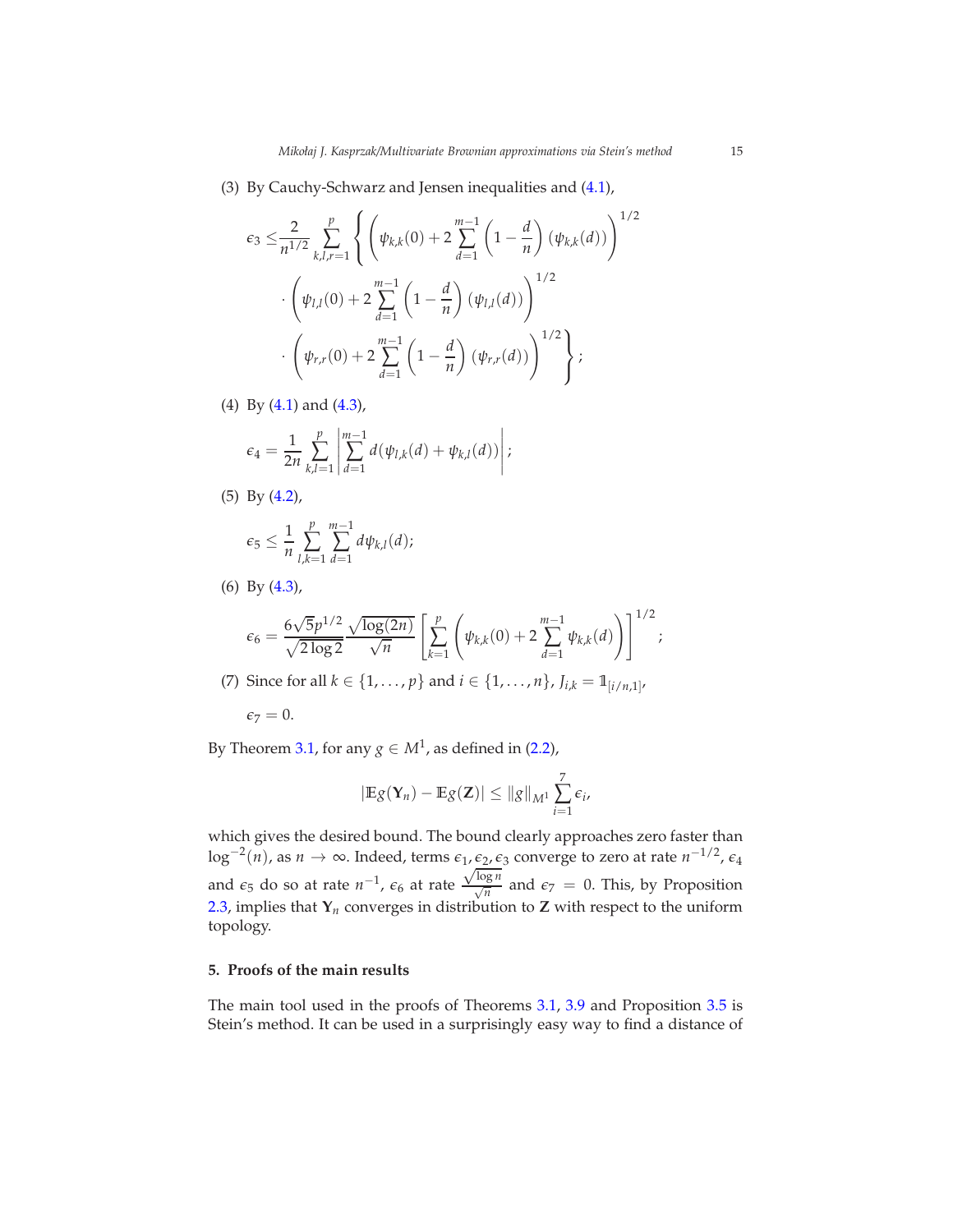the processes of interest from certain scaled sums of Gaussian random variables, which approximate the limiting continuous Gaussian process.

First, we set up Stein's method for distributions of certain  $D^p$ -valued random objects expressed as scaled sums of Gaussian random variables. Using a collection of Ornstein-Uhlenbeck processes with a Gaussian stationary law, we will construct a process whose stationary law is that of our target distribution. Then, we will find the infinitesimal generator  $A$  of that process and deduce that  $A$ *g* = *g* −  $\mathbb{E}_{\mu}$ *g* can be used as our Stein equation, where  $\mu$  is the target law. This follows from the fact that  $\mathbb{E}_{\mu} A g = 0$  for all *g* in the domain of A. We will then solve the Stein equation for all  $g \in M$ , using the analysis of [\[KDV17\]](#page-45-14), and use some appealing properties of the Ornstein-Uhlenbeck semigroup to prove bounds on the derivatives of the solution.

#### *5.1. Setting up Stein's method*

Let  $n, p \in \mathbb{N}_+$  and let  $\tilde{Z}_{i,k}$ 's be centred Gaussian random variables for  $i =$  $1, \ldots, n, k = 1, \ldots, p$ . Suppose that

- a) the covariance matrix of  $(\tilde{Z}_{1,1}, \ldots, \tilde{Z}_{1,p}, \tilde{Z}_{2,1}, \ldots, \tilde{Z}_{2,p}, \ldots, \tilde{Z}_{n,1}, \ldots, \tilde{Z}_{n,p})$ is given by  $\Sigma_n \in \mathbb{R}^{(np)\times(np)}$ ;
- b) {*J*<sub>*i*,*k*</sub>  $\in$  *D* ([0, 1], **R**) : *i* = 1, . . . , *n*, *k* = 1, . . . , *p*} is a collection of functions  $\text{independent of } \{ \tilde{Z}_{i,k} : i = 1, ..., n, k = 1, ..., p \};$
- c)  $\lambda_k \leq n$ , for all  $k = 1, \ldots, p$ .

Let

<span id="page-15-0"></span>
$$
\mathbf{D}_n(t) = \left(\sum_{i=1}^{\lambda_1} \tilde{Z}_{i,1} J_{i,1}(t), \dots, \sum_{i=1}^{\lambda_p} \tilde{Z}_{i,p} J_{i,p}(t)\right), \quad t \in [0,1], \tag{5.1}
$$

Now let  $\{(\mathscr{X}_{i,j}(u), u \geq 0) : i = 1, ..., n, j = 1, ..., p\}$  be an array of i.i.d. Ornstein-Uhlenbeck processes with stationary law  $\mathcal{N}(0,1)$ , i.e. independent processes such that each weakly solves the following stochastic differential equation

$$
dx_t = -x_t dt + \sqrt{2} dB(t), \quad x_0 \sim \mathcal{N}(0, 1),
$$

for  $B(t)$ ,  $t \geq 0$  denoting the standard Wiener process. Suppose that the collection  $\{(\mathscr{X}_{i,j}(u), u \ge 0) : i = 1, \ldots, n, j = 1, \ldots, p\}$  is independent of the  $\text{collection } \{J_{i,k} : i = 1, \ldots, n, k = 1, \ldots, p\}.$  Consider:

$$
\tilde{\mathscr{U}}(u) = \left(\Sigma_n\right)^{1/2} \left(\mathscr{X}_{1,1}(u),\ldots,\mathscr{X}_{1,p}(u),\mathscr{X}_{2,1}(u),\ldots,\mathscr{X}_{2,p}(u),\ldots,\mathscr{X}_{n,1}(u),\ldots,\mathscr{X}_{n,p}(u)\right)^T
$$

for  $u \ge 0$  and write  $\mathcal{U}_{i,k}(u) = (\mathcal{U}(u))_{p(i-1)+k}$  for  $i = 1, ..., n$  and  $k = 1, ..., p$ . This notation is introduced for convenience, in order to define the following process:

$$
\mathbf{W}_{n}(t, u) = \left(\sum_{i=1}^{\lambda_{1}} \mathscr{U}_{i, 1}(u) J_{i, 1}(t), \ldots, \sum_{i=1}^{\lambda_{p}} \mathscr{U}_{i, p}(u) J_{i, p}(t)\right), \qquad t \in [0, 1], \quad u \geq 0.
$$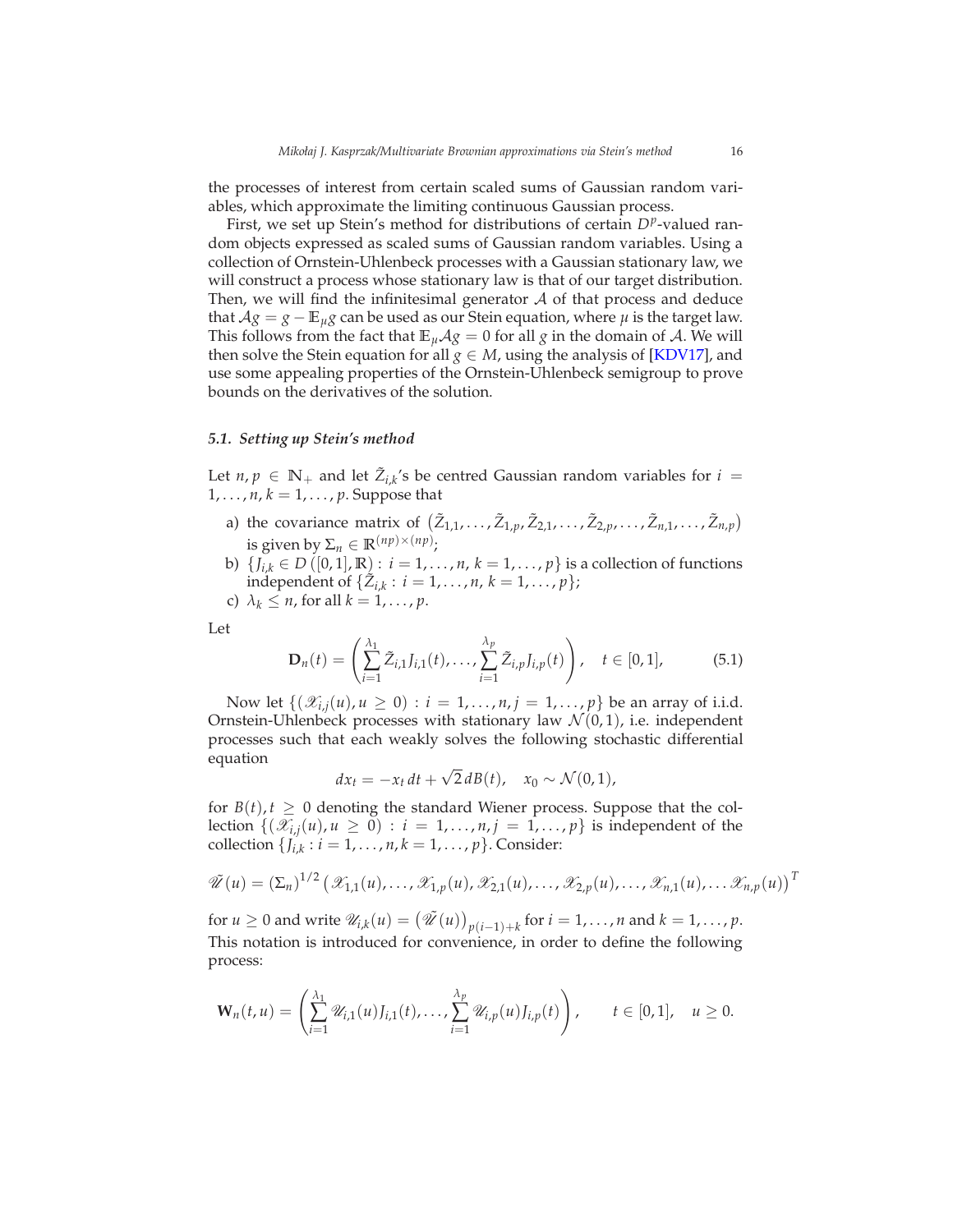The stationary law of the process  $(\mathbf{W}_n(\cdot, u))_{u \geq 0}$  is exactly the law of  $\mathbf{D}_n$ . We claim that:

<span id="page-16-0"></span>**Proposition 5.1.** *The infinitesimal generator*  $\mathcal{A}_n$  *of the process*  $(\mathbf{W}_n(\cdot, u))_{u \geq 0}$  *acts on any f* ∈ *M in the following way:*

$$
\mathcal{A}_n f(w) = -Df(w)[w] + \mathbb{E}D^2 f(w) [\mathbf{D}_n, \mathbf{D}_n].
$$

**Remark 5.2.** *By definition, the first Fr´echet derivative of a function, at a certain point,* is a linear map, while the second Fréchet derivative of a function, at a certain point, is a *bilinear map. In Proposition* [5.1](#page-16-0) *above, and throughout this paper,*  $Df(w)[w]$  *denotes* the first Fréchet derivative of f , at w, applied to w and  $D^2f(w)\left[\mathbf{D}_n,\mathbf{D}_n\right]$  is the second *Fréchet derivative of f, at w, applied to*  $D_n$  *and*  $D_n$ *.* 

**Remark 5.3.** *The generator in Proposition [5.1](#page-16-0) can also be written in the following way:*

$$
\mathcal{A}_n f(w) = -Df(w)[w] + \sum_{k,l=1}^p \sum_{i=1}^{\lambda_k} \sum_{j=1}^{\lambda_l} (\Sigma_n)_{p(i-1)+k, p(j-1)+l} \mathbb{E} D^2 f(w) \left[ e_k J_{i,k}, e_l J_{j,l} \right].
$$

Let us prove a lemma that will be used in the proof of Proposition [5.1.](#page-16-0)

<span id="page-16-1"></span>**Lemma 5.4.** *We have, for*  $u \ge 0$ ,  $v \ge 0$ *:* 

$$
\mathbf{W}_n(\cdot, u + v) - e^{-v} \mathbf{W}_n(\cdot, u) \stackrel{\mathcal{D}}{=} \sigma(v) \mathbf{D}_n(\cdot)
$$

*for*  $\sigma^2(v) = 1 - e^{-2v}$ .

*Proof.* We can construct i.i.d. standard Brownian motions  $\mathcal{B}_{i,j}$  such that  $(\mathcal{X}_{i,j}(u), u \ge 0)$  $(e^{-u}\mathcal{B}_{i,j}(e^{2u}), u ≥ 0)$  (see, for instance [\[PY18,](#page-45-15) Subsection 4.4.3]). Then, writ- $\mathbf{w}_n \; = \; \left(\mathbf{W}^{(1)}_n, \ldots, \mathbf{W}^{(p)}_n\right) \; \text{and} \; \mathbf{D}_n \; = \; \left(\mathbf{D}^{(1)}_n, \ldots, \mathbf{D}^{(k)}_n\right) \; \text{we obtain for all}$  $k = 1, \ldots, p$ :

$$
\mathbf{W}_{n}^{(k)}(\cdot, u + v) - e^{-v} \mathbf{W}_{n}^{(k)}(\cdot, u)
$$
\n
$$
= \sum_{i=1}^{\lambda_{k}} \left[ \mathcal{U}_{i,k}(u + v) - e^{-v} \mathcal{U}_{i,k}(u) \right] J_{i,k}(\cdot)
$$
\n
$$
= \sum_{i=1}^{\lambda_{k}} \left[ \left( \mathcal{U}(u + v) \right)_{p(i-1)+k} - e^{-v} \left( \mathcal{U}(u) \right)_{p(i-1)+k} \right] J_{i,k}(\cdot)
$$
\n
$$
\stackrel{(*)}{=} \sum_{j=1}^{n} \sum_{l=1}^{p} \sum_{i=1}^{\lambda_{k}} \left( \sum_{n}^{1/2} \right)_{p(i-1)+k, p(j-1)+l} \left[ \mathcal{X}_{j,l}(u + v) - e^{-v} \mathcal{X}_{j,l}(u) \right] J_{i,k}(\cdot)
$$
\n
$$
\stackrel{\mathcal{D}}{=} e^{-(u+v)} \sum_{j=1}^{n} \sum_{l=1}^{p} \sum_{i=1}^{\lambda_{k}} \left( \sum_{n}^{1/2} \right)_{p(i-1)+k, p(j-1)+l} \left[ \mathcal{B}_{j,l} \left( e^{2(u+v)} \right) - \mathcal{B}_{j,l} \left( e^{2u} \right) \right] J_{i,k}(\cdot)
$$
\n
$$
\stackrel{\mathcal{D}}{=} \sigma(v) \mathbf{D}_{n}^{(k)}(\cdot),
$$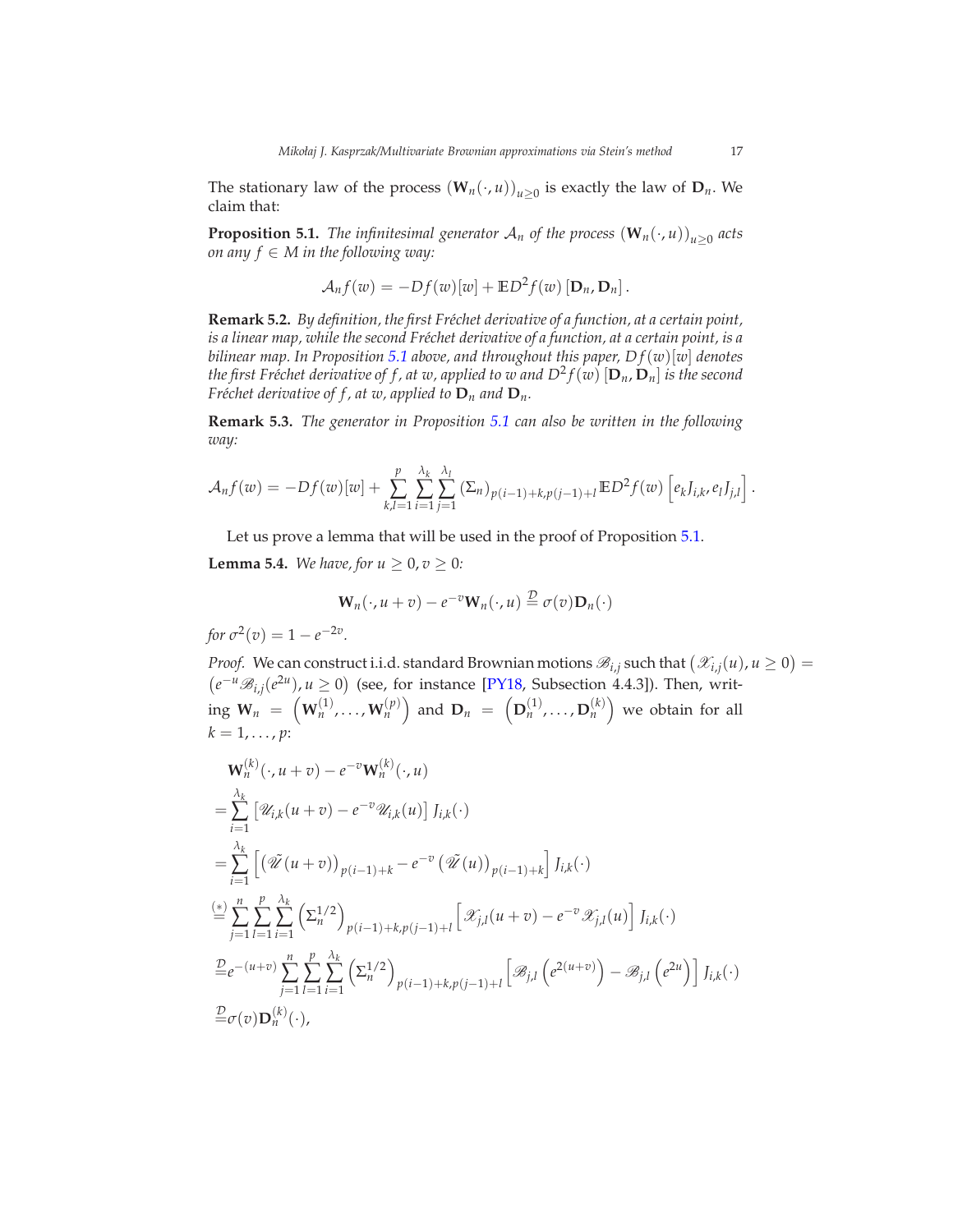as  $\mathscr{B}_{j,l}\left(e^{2(u+v)}\right)-\mathscr{B}_{j,l}\left(e^{2u}\right)\sim\mathcal{N}\left(0,e^{2(u+v)}-e^{2u}\right).$  In the above formula, the equality (\*) represents the matrix multiplication formula.  $\Box$ 

*Proof of Proposition* [5.1.](#page-16-0) Note that the semigroup of  $(\mathbf{W}_n(\cdot, u))_{u \geq 0}$ , acting on *L* of Section [2](#page-5-0) is defined by:

<span id="page-17-0"></span>
$$
(T_{n,u}f)(w) := \mathbb{E}\left[f\left(\mathbf{W}_n(\cdot,u)\right)|\mathbf{W}_n(\cdot,0) = w\right] = \mathbb{E}\left[f\left(we^{-u} + \sigma(u)\mathbf{D}_n(\cdot)\right)\right],\tag{5.2}
$$

where the last equality follows from Lemma [5.4.](#page-16-1) By [\(5.2\)](#page-17-0) and Lemma [2.1](#page-6-2) we have that, for every *f*  $\in$  *M*:

$$
\left| (T_{n,u}f)(w) - f(w) - \mathbb{E}Df(w)[\sigma(u)\mathbf{D}_n - w(1 - e^{-u})] - \frac{1}{2}\mathbb{E}D^2f(w) [\sigma(u)\mathbf{D}_n - w(1 - e^{-u}), \sigma(u)\mathbf{D}_n - w(1 - e^{-u})] \right|
$$
  
\n
$$
\leq ||f||_M \mathbb{E}||\sigma(u)\mathbf{D}_n - w(1 - e^{-u})||^3
$$
  
\n
$$
\leq K_1(1 + ||w||^3)u^{3/2}
$$

for a constant *K*<sup>1</sup> depending only on *f* , where the last inequality follows from the fact that for  $u \ge 0$ ,  $\sigma^3(u) \le 3u^{3/2}$  and  $(1 - e^{-u})^3 \le u^{3/2}$ . So:

$$
\begin{aligned}\n&\left| (T_{n,u}f - f)(w) + uDf(w)[w] - u\mathbb{E}D^2f(w)[\mathbf{D}_n, \mathbf{D}_n] \right| \\
&\leq \left| (T_{n,u}f)(w) - f(w) - \mathbb{E}Df(w)[\sigma(u)\mathbf{D}_n - w(1 - e^{-u})] \right| \\
&- \frac{1}{2}\mathbb{E}D^2f(w)[\sigma(u)\mathbf{D}_n - w(1 - e^{-u}), \sigma(u)\mathbf{D}_n - w(1 - e^{-u})] \right| + |\sigma(u)\mathbb{E}Df(w)[\mathbf{D}_n]| \\
&+ |(u - 1 + e^{-u})Df(w)[w]| + \left| \left( \frac{\sigma^2(u)}{2} - u \right) \mathbb{E}D^2f(w)[\mathbf{D}_n, \mathbf{D}_n] \right| \\
&+ \left| \frac{(1 - e^{-u})^2}{2}D^2f(w)[w, w] \right| + |\sigma(u)(1 - e^{-u})\mathbb{E}D^2f(w)[\mathbf{D}_n, w] \right| \\
&\leq K_2u^{3/2} \left[ (1 + ||w||^3) + (1 + ||w||^2) ||w|| + (1 + ||w||)\mathbb{E}||\mathbf{D}_n||^2 \right. \\
&+ (1 + ||w||) ||w||^2 + (1 + ||w||) ||w||\mathbb{E}||\mathbf{D}_n|| \right] + |\sigma(u)\mathbb{E}Df(w)[\mathbf{D}_n]| \\
&\leq K_3(1 + ||w||^3)u^{3/2}, \n\end{aligned} \tag{5.3}
$$

for some constants  $K_2$  and  $K_3$  depending only on  $f$ . The last inequality follows from the fact that:

<span id="page-17-1"></span>
$$
\mathbb{E}Df(w)[\mathbf{D}_n] = \sum_{k=1}^p \sum_{i=1}^{\lambda_k} \mathbb{E}Df(w) [J_{i,k}e_k] \mathbb{E}[\tilde{Z}_{i,k}] = 0.
$$

Therefore, by [\(5.3\)](#page-17-1), we obtain that:

$$
\mathcal{A}_n f(w) := \lim_{u \searrow 0} \frac{T_{n,u} f(w) - f(w)}{u} = -Df(w)[w] + \mathbb{E}D^2 f(w) [\mathbf{D}_n, \mathbf{D}_n],
$$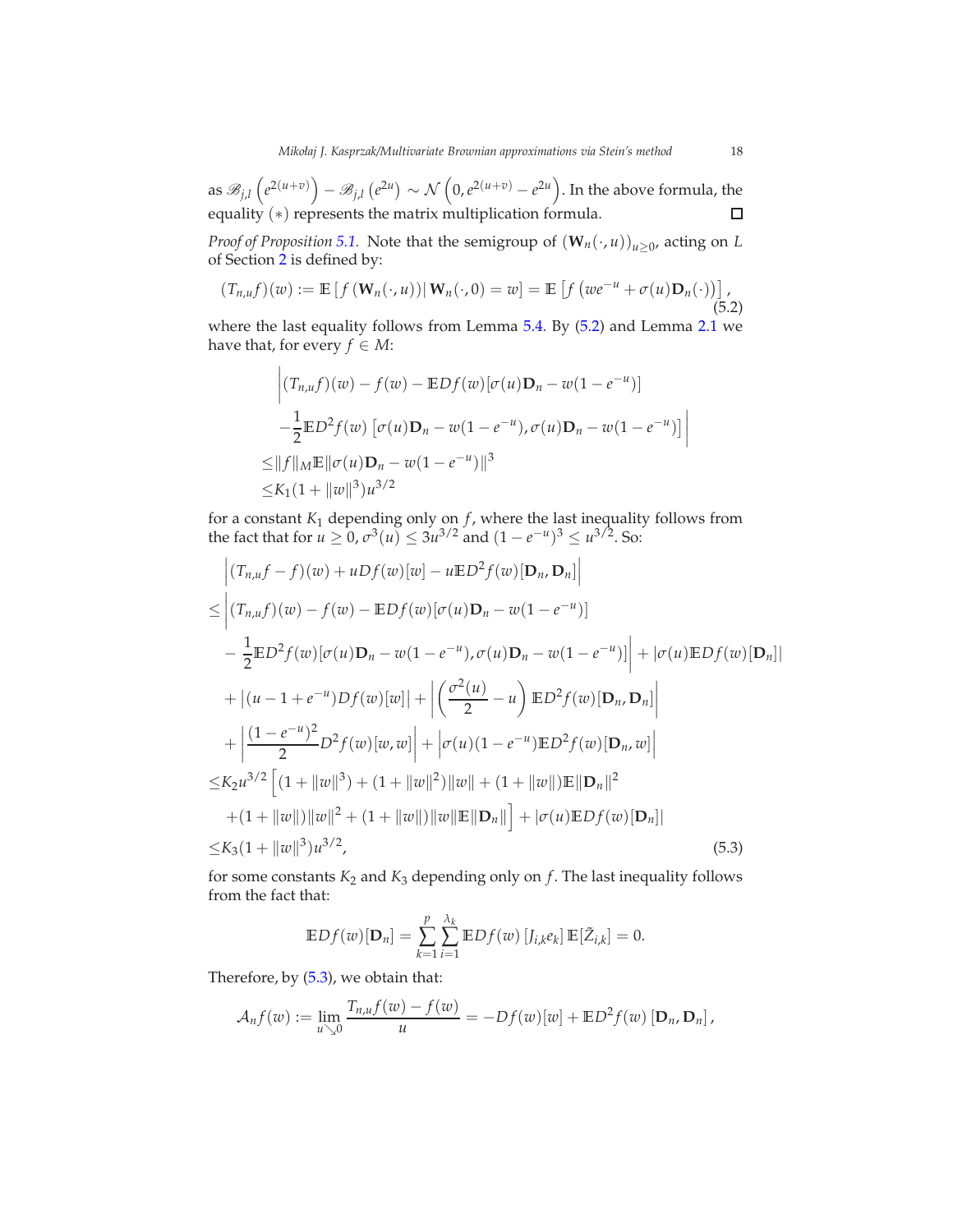as required.

Now we prove the following:

**Proposition 5.5.** *For any*  $g \in M$  *such that*  $\mathbb{E}g(\mathbf{D}_n) = 0$ *, the Stein equation*  $\mathcal{A}_n f_n =$ *g is solved by:*

<span id="page-18-0"></span>
$$
f_n = \phi_n(g) = -\int_0^\infty T_{n,u} g du,
$$
\n(5.4)

 *<i>for*  $\sigma^2(v) = 1 - e^{-2v}$ . *Furthermore:* 

A) 
$$
||D\phi_n(g)(w)|| \le ||g||_M \left(1 + \frac{2}{3}||w||^2 + \frac{4}{3}\mathbb{E}||\mathbf{D}_n||^2\right),
$$
  
\nB)  $||D^2\phi_n(g)(w)|| \le ||g||_M \left(\frac{1}{2} + \frac{||w||}{3} + \frac{\mathbb{E}||\mathbf{D}_n||}{3}\right),$   
\nC)  $\frac{||D^2\phi_n(g)(w+h) - D^2\phi_n(g)(w)||}{||h||}$   
\n $\leq \sup_{w,h \in D^p} \frac{||D^2(g+c)(w+h) - D^2(g+c)(w)||}{3||h||}.$  (5.5)

*for any constant function c* :  $D^p \to \mathbb{R}$  *and for all w, h*  $\in D^p$ .

**Remark 5.6.** *It is worth noting that obtaining a bound for*  $\mathbb{E} \|\mathbf{D}_n\|$  *or*  $\mathbb{E} \|\mathbf{D}_n\|^2$  *that does not blow up with*  $n \to \infty$  *is not easy, unless*  $D_n$  *is a martingal<u>e and Doob'</u>s*  $L^2$  inequality can be used to show that  $\mathbb{E} \|\mathbf{D}_n\|^2 \leq \mathbb{E} |\mathbf{D}_n(1)| = \mathbb{E} \sqrt{\sum_{i=1}^p \mathbf{D}_n^{(i)}(1)}$ . This is, for instance, the case, if  $\tilde{Z}_i = (\tilde{Z}_{i,1}, \ldots, \tilde{Z}_{i,p})$ 's are independent and J<sub>i,k</sub>'s are *independent.*

*Proof.* The first part of the proposition follows by the argument used to prove [\[KDV17](#page-45-14), Proposition 4.4] upon noting that we can readily substitute **D***n* in the place of *Z* therein due to  $\mathbb{E} \|\mathbf{D}_n\|^3$  being finite. What follows is a sketch summary of this argument. Using dominated convergence theorem, we note that, for any  $f \in M$  and  $w \in D([0, 1], \mathbb{R})$ ,

$$
\left(\frac{d}{ds}\right)^+ T_{n,s} f(w) = \lim_{h \searrow 0} T_{n,s} \left[ \frac{T_{n,h} - I}{h} f(w) \right] = \lim_{h \searrow 0} \mathbb{E} \left[ \frac{T_{n,h} - I}{h} f(w e^{-s} + \sigma(s) \mathbf{D}_n) \right]
$$

$$
= \mathbb{E} \left[ \lim_{h \searrow 0} \frac{T_{n,h} - I}{h} f(w e^{-s} + \sigma(s) \mathbf{D}_n) \right] = T_{n,s} \mathcal{A}_n f(w).
$$

<span id="page-18-1"></span> $\Box$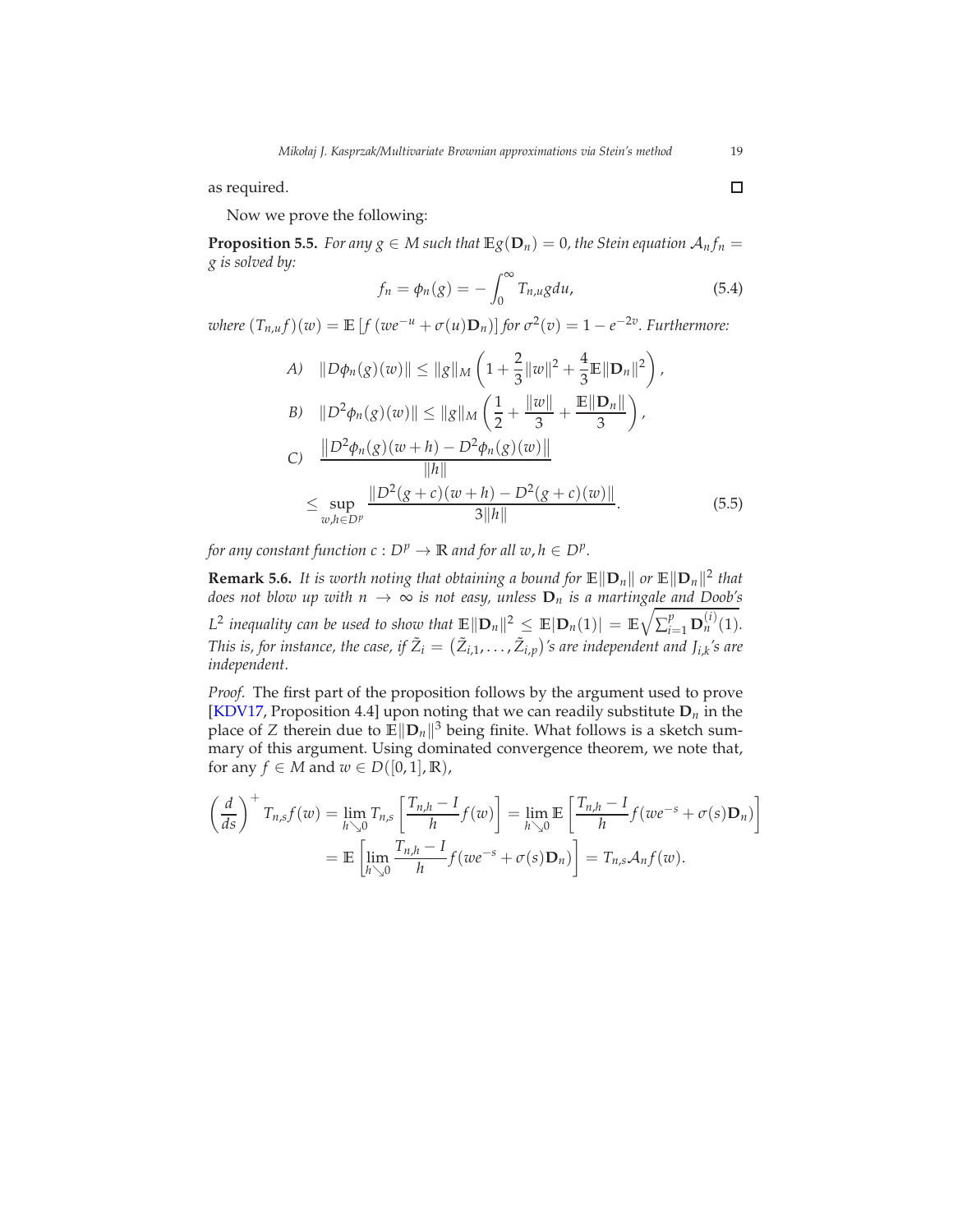Similarly, for  $s > 0$ ,  $\left(\frac{d}{ds}\right)^{-1}T_{n,s}f = T_{n,s}\mathcal{A}_n f$  because:

$$
\lim_{h\searrow 0} \frac{1}{-h} \left[ T_{n,s-h}f - T_{n,s}f \right](w) - T_{n,s} \mathcal{A}_n f(w)
$$
\n
$$
= \lim_{h\searrow 0} T_{n,s-h} \left[ \left( \frac{T_{n,h} - I}{h} - \mathcal{A}_n \right) f \right](w) + \lim_{h\searrow 0} \left( T_{n,s-h} - T_{n,s} \right) \mathcal{A}_n f(w)
$$
\n
$$
= \lim_{h\searrow 0} \mathbb{E} \left[ \left( \frac{T_{n,h} - I}{h} - \mathcal{A}_n \right) f(w e^{-s+h} + \sigma(s-h) \mathbf{D}_n) \right]
$$
\n
$$
+ \lim_{h\searrow 0} \mathbb{E} \left[ \mathcal{A}_n f(w e^{-s+h} + \sigma(s-h) \mathbf{D}_n) - \mathcal{A}_n f(w e^{-s} + \sigma(s) \mathbf{D}_n) \right]
$$
\n
$$
= 0
$$

again, by dominated convergence and an argument similar to [\(5.3\)](#page-17-1). Thus, for all  $f \in M$  and  $s > 0$ , we have

$$
\frac{d}{ds}T_{n,s}f=T_{n,s}\mathcal{A}_n f
$$

and so, by the fundamental theorem of calculus, for any  $r > 0$ ,

<span id="page-19-1"></span>
$$
T_{n,r}f-f=\int_0^r T_{n,s}\mathcal{A}_n f\,ds.
$$

Applying this to  $f = \int_0^t T_{n,u} g \, du$  (which belongs to *M*, for instance by [\[Bar90,](#page-43-0)  $(2.23)$ ,  $(2.24)$ ]), for some  $t > 0$ , we obtain for any  $r > 0$  and any  $w \in D([0, 1], \mathbb{R})$ ,

$$
T_{n,r} \int_0^t T_{n,u} g(w) du - \int_0^t T_{n,u} g(w) du = \int_0^r T_{n,s} A_n \left( \int_0^t T_{n,u} g(w) du \right) ds. \tag{5.6}
$$

On the other hand, for all  $w \in D[0,1]$  and  $h > 0$ :

$$
\frac{1}{h}[T_{n,h} - I] \int_0^t T_{n,u}g(w)du = \frac{1}{h} \int_0^t [T_{n,u+h}g(w) - T_{n,u}g(w)]du
$$
  
\n
$$
= \frac{1}{h} \int_t^{t+h} T_{n,u}g(w)du - \frac{1}{h} \int_0^h T_{n,u}g(w)du
$$
  
\n
$$
\stackrel{(5.2)}{=} \frac{1}{h} \int_t^{t+h} \mathbb{E}[g(we^{-u} + \sigma(u)\mathbf{D}_n)]du - \frac{1}{h} \int_0^h \mathbb{E}[g(we^{-u} + \sigma(u)\mathbf{D}_n)]du.
$$
  
\n(5.7)

Taking  $h \to 0$  in [\(5.7\)](#page-19-0) and noting that

$$
\lim_{h\searrow 0}\left[\frac{1}{h}\int_0^h\mathbb{E}g\left(we^{-s}+\sigma(s)\mathbf{D}_n\right)ds\right]=g(w),
$$

as proved in [\[KDV17](#page-45-14), (4.6)], yields

<span id="page-19-2"></span><span id="page-19-0"></span>
$$
\mathcal{A}_n\left(\int_0^t T_{n,u}gdu\right) = T_{n,t}g - g. \tag{5.8}
$$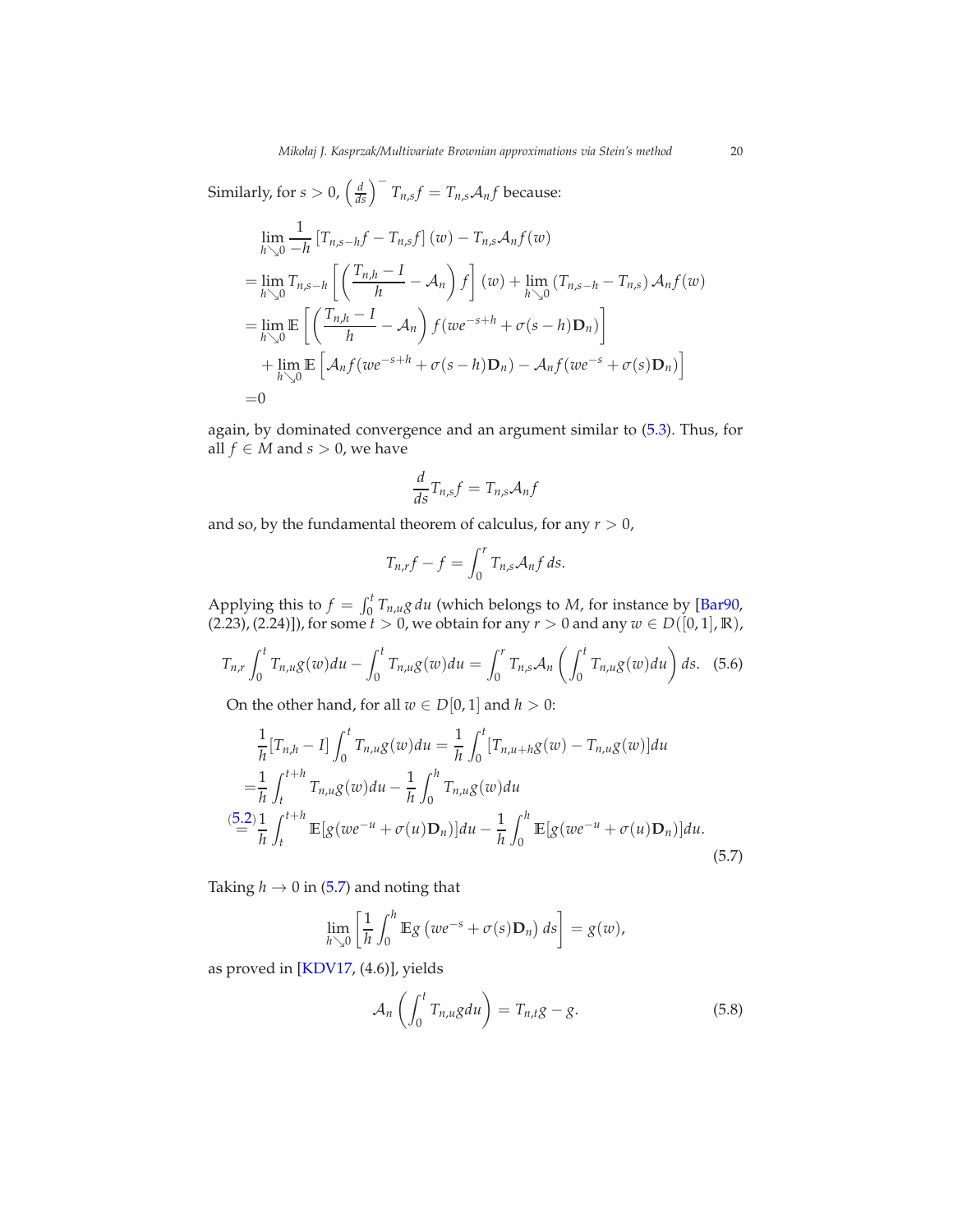Now, taking  $t \to \infty$  in [\(5.6\)](#page-19-1) and applying dominated convergence, we obtain

$$
T_{n,r} \int_0^\infty T_{n,u} g(w) - \int_0^\infty T_{n,u} g(w) du = \int_0^r T_{n,s} \lim_{t \to \infty} \mathcal{A}_n \left( \int_0^t T_{n,u} g(w) du \right) ds
$$
  

$$
\stackrel{(5.8)}{=} - \int_0^r T_{n,s} g(w) ds.
$$
 (5.9)

Furthermore, by [\[KDV17](#page-45-14), Lemma 4.1],  $\int_0^\infty T_{n,u} g du$  is in the domain of  $\mathcal{A}_n$ . Therefore, dividing both sides of [\(5.9\)](#page-20-0) by  $r$  and taking  $r \searrow 0$  gives

$$
\mathcal{A}_n \left( \int_0^\infty T_{n,u} g(w) du \right) \stackrel{(5.9)}{=} - \lim_{r \searrow 0} \frac{1}{r} \int_0^r T_{n,s} g(w) ds
$$
  
= 
$$
- \lim_{r \searrow 0} \left[ \frac{1}{r} \int_0^r \mathbb{E} g(w e^{-s} + \sigma(s) \mathbf{D}_n) ds \right]
$$
  
= 
$$
-g(w),
$$

where the last equality follows from [\[KDV17](#page-45-14), (4.6)]. This lets us conclude that the Stein equation  $A_n f_n = g$  is indeed solved by:

<span id="page-20-0"></span>
$$
f_n = \phi_n(g) = -\int_0^\infty T_{n,u} g du.
$$

Now, note that for  $\phi_n$  defined in [\(5.4\)](#page-18-0) we get:

$$
\phi_n(g)(w+h) - \phi_n(g)(w)
$$
  
\n
$$
\stackrel{(5.2)}{=} - \mathbb{E} \int_0^\infty \left[ g\left( (w+h)e^{-u} + \sigma(u)\mathbf{D}_n \right) - g\left( we^{-u} + \sigma(u)\mathbf{D}_n \right) \right] du
$$

and so dominated convergence (which can be applied because of [\[KDV17,](#page-45-14) (4.2)]) gives:

<span id="page-20-1"></span>
$$
D^{k}\phi_{n}(g)(w) = -\mathbb{E}\int_{0}^{\infty}e^{-ku}D^{k}g(we^{-u} + \sigma(u)\mathbf{D}_{n})du, \quad k = 1, 2. \quad (5.10)
$$

Now, using [\(5.10\)](#page-20-1) observe that:

A) 
$$
||D\phi_n(g)(w)||
$$
  
\n $\leq \int_0^{\infty} e^{-u} \mathbb{E}||Dg(we^{-u} + \sigma(u)\mathbf{D}_n)||du$   
\n $\leq ||g||_M \int_0^{\infty} (e^{-u} + 2||w||^2 e^{-3u} + 2\mathbb{E}||\mathbf{D}_n||^2 (e^{-u} - e^{-3u})) du$   
\n $\leq ||g||_M \left(1 + \frac{2}{3}||w||^2 + \frac{4}{3}\mathbb{E}||\mathbf{D}_n||^2\right),$   
\nB)  $||D^2\phi_n(g)(w)||$   
\n $\leq \int_0^{\infty} e^{-2u} \mathbb{E}||D^2g(we^{-u} + \sigma(u)\mathbf{D}_n)||du$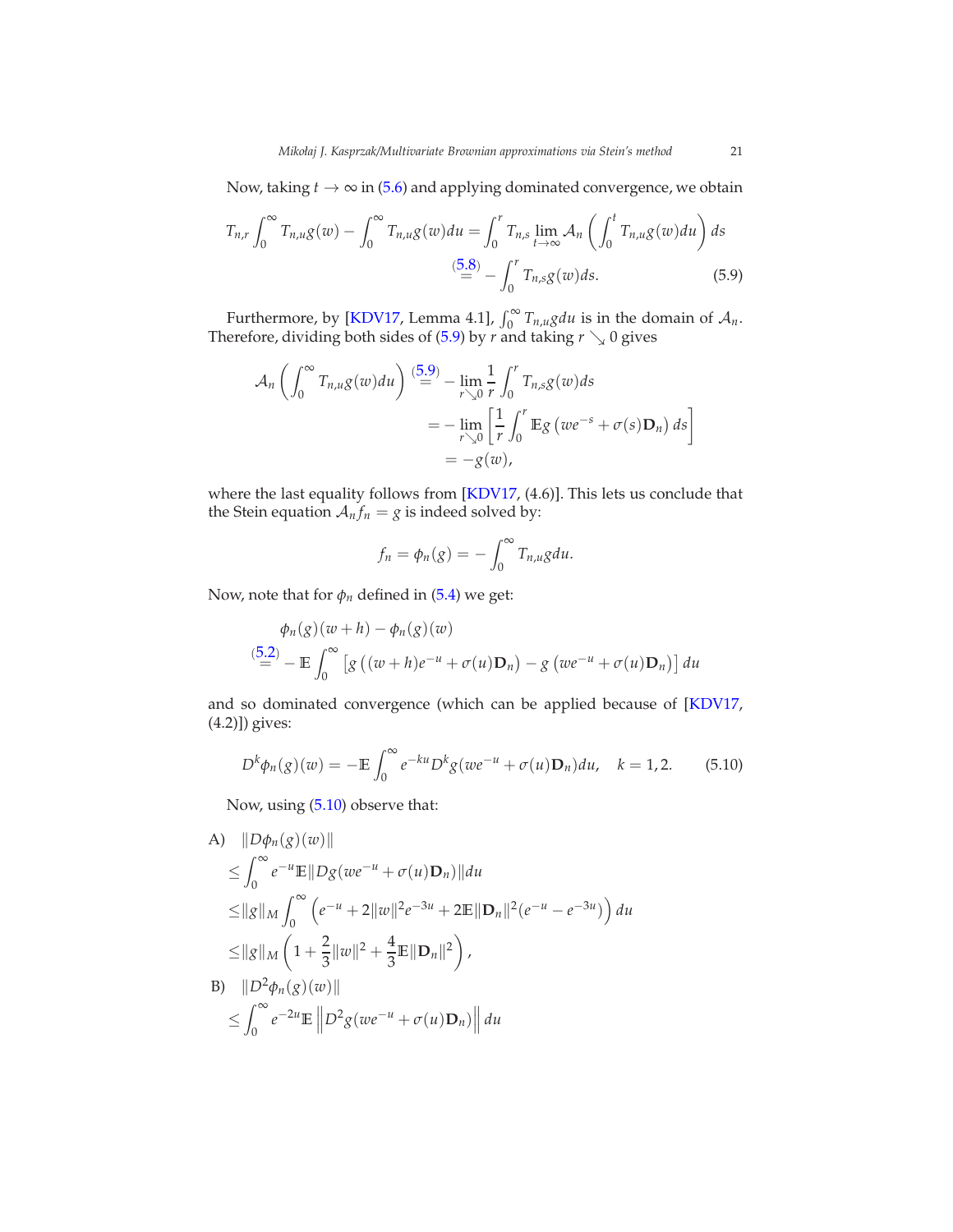$$
\leq ||g||_M \int_0^\infty e^{-2u} (1 + \mathbb{E}||we^{-u} + \sigma(u)\mathbf{D}_n||) du
$$
  
\n
$$
\leq ||g||_M \left(\frac{1}{2} + \frac{||w||}{3} + \frac{\mathbb{E}||\mathbf{D}_n||}{3}\right),
$$
  
\nC) 
$$
\frac{||D^2\phi_n(g)(w+h) - D^2\phi_n(g)(w)||}{||h||}
$$
  
\n
$$
\leq ||h||^{-1} \left\| \mathbb{E} \int_0^\infty e^{-2u} D^2 g((w+h)e^{-u} + \sigma(u)\mathbf{D}_n) - e^{-2u} D^2 g(we^{-u} + \sigma(u)\mathbf{D}_n) du \right\|
$$
  
\n
$$
\leq \sup_{w,h \in D^p} \frac{||D^2 g(w+h) - D^2 g(w)||}{||h||} \int_0^\infty e^{-2u} e^{-u} du
$$
  
\n
$$
= \sup_{w,h \in D^p} \frac{||D^2(g+c)(w+h) - D^2(g+c)(w)||}{3||h||},
$$

uniformly in  $g \in M$ , for any constant *c*, which proves [\(5.5\)](#page-18-1).

 $\Box$ 

#### *5.2. An auxiliary result*

We now move to proving the main results of the paper. We start with an auxiliary lemma in which we use Stein's method combined with Taylor expansions to bound the distance between  $Y_n$ , as defined in Theorem [3.1](#page-7-0) and  $D_n$ , as defined in [\(5.1\)](#page-15-0). This result is of independent interest and will be used in all the proofs in this Section.

<span id="page-21-0"></span>**Lemma 5.7.** *Consider the setup of Theorem [3.1.](#page-7-0)* Let  $D_n$  *be defined as in* [\(5.1\)](#page-15-0) *for the covariance matrix* Σ*<sup>n</sup> equal to the covariance matrix of*

 $(X_{1,1}, \ldots, X_{1,p}, \ldots, X_{n,1}, \ldots, X_{n,p})$ . Assume that the two collections  $\{Z_{i,k}: i =$  $1, \ldots, n, k = 1, \ldots, p$  *and*  $\{X_{i,k} : i = 1, \ldots, n, k = 1, \ldots, p\}$  are independent. *Let*  $g \in M$ , as defined in Section [2.](#page-5-0) Then:

$$
|\mathbb{E}g(\mathbf{Y}_{n}) - \mathbb{E}g(\mathbf{D}_{n})|
$$
  
\n
$$
\leq \frac{||g||_{M}}{6} \sum_{i=1}^{n} \mathbb{E} \left\{ \left( \sum_{k,l,m=1}^{p} \left[ (X_{i,k})^{2} ||J_{i,k}||^{2} \mathbb{1}_{[1,\lambda_{k}]}(i) \left( \sum_{j \in A_{i}} X_{j,l} ||J_{j,l}|| \mathbb{1}_{[1,\lambda_{l}]}(j) \right)^{2} \right] \right) \right\}^{4/2}
$$
  
\n
$$
\cdot \left( \sum_{j \in A_{i}} X_{j,m} ||J_{j,m}|| \mathbb{1}_{[1,\lambda_{m}]}(j) \right)^{2} \right\}^{1/2}
$$
  
\n
$$
+ \frac{||g||_{M}}{3} \sum_{i=1}^{n} \sum_{j \in A_{i}} \sum_{k,l=1}^{p} \mathbb{E} \left\{ \left[ \sum_{m=1}^{p} \left( X_{i,k} ||J_{i,k}|| X_{j,l} ||J_{j,l}|| \mathbb{1}_{[1,\lambda_{k}]}(i) \mathbb{1}_{[1,\lambda_{l}]}(j) \right. \right. \\ \cdot \left. \sum_{r \in A_{ij} \cap A_{i}^{c}} X_{r,m} ||J_{r,m}|| \mathbb{1}_{[1,\lambda_{m}]}(r) \right)^{2} \right]^{1/2}
$$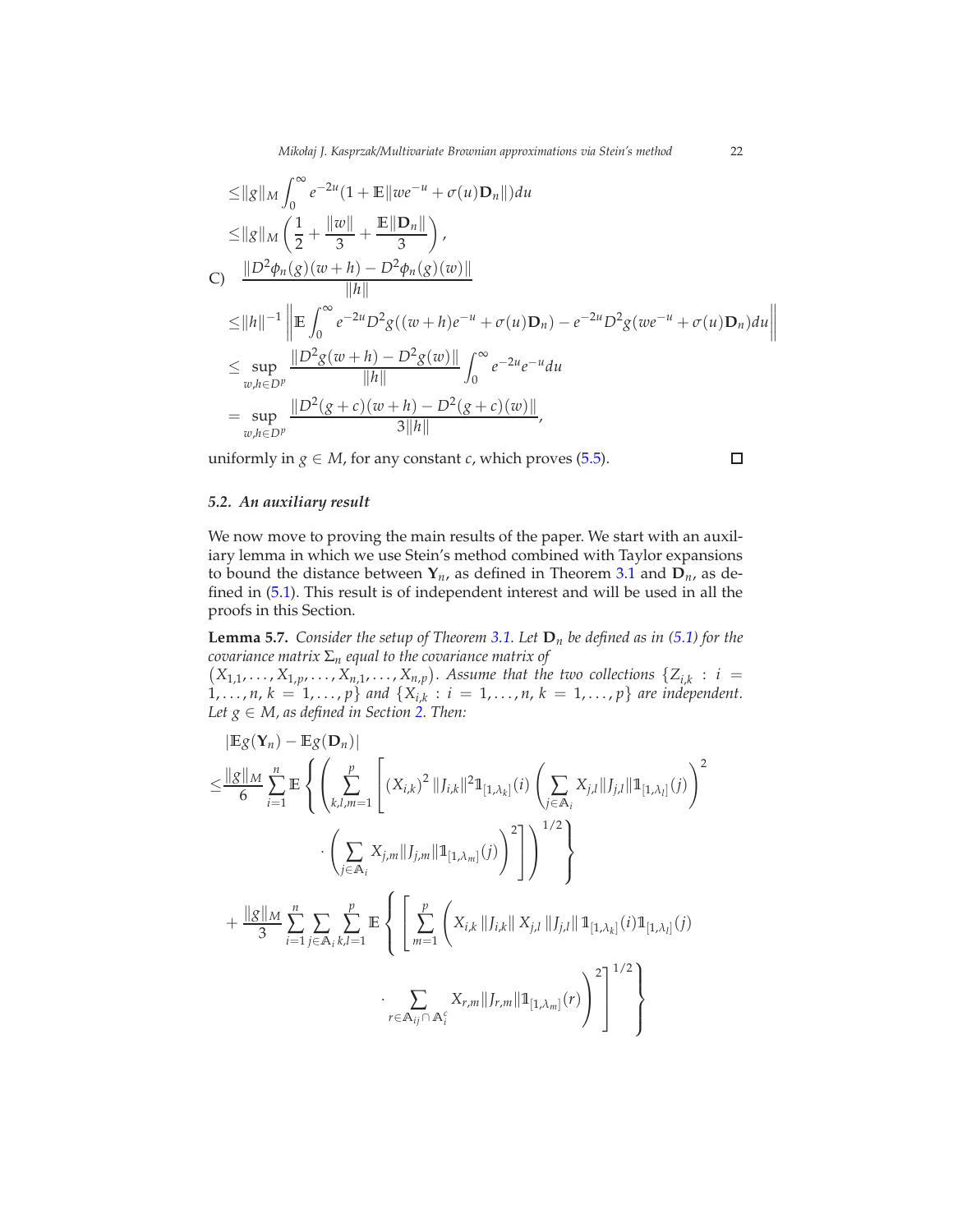$$
+ \frac{\|g\|_{M}}{3} \sum_{i=1}^{n} \sum_{j \in A_{i}} \sum_{k,l=1}^{p} \left\{ \left| \mathbb{E} \left[ X_{i,k} X_{j,l} \right] \right| \mathbb{1}_{[1,\lambda_{k}]}(i) \mathbb{1}_{[1,\lambda_{l}]}(j) + \mathbb{E} \left[ \left\| J_{i,k} \right\| \left\| J_{j,l} \right\| \sqrt{\sum_{m=1}^{p} \left( \sum_{r \in A_{ij}} X_{r,m} \| J_{r,m} \| \mathbb{1}_{[1,\lambda_{m}]}(r) \right)^{2}} \right] \right\}.
$$

The proof of Lemma [5.7](#page-21-0) is based on manipulating the Stein operator, given in Proposition [5.1,](#page-16-0) using Taylor's theorem.

*Proof of Lemma* [5.7.](#page-21-0) Let  $g_n = g - \mathbb{E}g(\mathbf{D}_n)$  and  $f_n = \phi_n(g_n)$ , as defined in [\(5.4\)](#page-18-0). From Proposition [5.1](#page-16-0) we know that:

$$
|\mathbb{E}g(\mathbf{Y}_n)-\mathbb{E}g(\mathbf{D}_n)|=\left|\mathbb{E}\left[Df_n(\mathbf{Y}_n)\left[\mathbf{Y}_n\right]-D^2f_n(\mathbf{Y}_n)\left[\mathbf{D}_n,\mathbf{D}_n\right]\right]\right|.
$$

Let

$$
\mathbf{Y}_n^j = \sum_{k \in \mathbb{A}_j^c} \left( X_{k,1} \mathbb{1}_{[1,\lambda_1]}(k) J_{k,1}, \dots, X_{k,p} \mathbb{1}_{[1,\lambda_p]}(k) J_{k,p} \right)
$$

and

$$
\mathbf{Y}_n^{ij} = \sum_{k \in \mathbb{A}_{ij}^c} \left( X_{k,1} \mathbb{1}_{[1,\lambda_1]}(k) J_{k,1}, \ldots, X_{k,p} \mathbb{1}_{[1,\lambda_p]}(k) J_{k,p} \right).
$$

Hence,  $\mathbf{Y}_n^j$  is independent of  $X_j$  for all *j* and  $\mathbf{Y}_n^{ij}$  is independent of  $(X_i, X_j)$  for all *i*, *j*. Therefore

$$
\mathbb{E}Df_n(\mathbf{Y}_n^i)\left[\left(X_{i,1}\mathbb{1}_{[1,\lambda_1]}(i)J_{i,1},\ldots,X_{i,p}\mathbb{1}_{[1,\lambda_p]}(i)J_{i,p}\right)\right]=0.
$$

For  $\{e_k : k = 1, \ldots, p\}$  denoting the elements of the canonical basis of  $\mathbb{R}^p$  and for  $i \in \{1, \ldots, n\}$ , we have the following identities and inequalities (note that inequality (∗) follows from Taylor's theorem):

$$
\begin{split}\n&\quad \left| \mathbb{E}Df_{n}(\mathbf{Y}_{n}) \left[ \left( X_{i,1} \mathbb{1}_{[1,\lambda_{1}]}(i) J_{i,1}, \ldots, X_{i,p} \mathbb{1}_{[1,\lambda_{p}]}(i) J_{i,p} \right) \right] \\
&\quad - \mathbb{E} \left[ \sum_{j \in A_{i}} \sum_{k,l=1}^{p} \left( X_{i,k} \mathbb{1}_{[1,\lambda_{k}]}(i) \right) \left( X_{j,l} \mathbb{1}_{[1,\lambda_{l}]}(j) \right) D^{2} f_{n}(\mathbf{Y}_{n}^{i}) \left[ e_{k} J_{i,k}, e_{l} J_{j,l} \right] \right] \right] \\
&= \left| \mathbb{E}Df_{n}(\mathbf{Y}_{n}) \left[ \left( X_{i,1} \mathbb{1}_{[1,\lambda_{1}]}(i) J_{i,1}, \ldots, X_{i,p} \mathbb{1}_{[1,\lambda_{p}]}(i) J_{i,p} \right) \right] \\
&\quad - \mathbb{E}Df_{n}(\mathbf{Y}_{n}^{i}) \left[ \left( X_{i,1} \mathbb{1}_{[1,\lambda_{1}]}(i) J_{i,1}, \ldots, X_{i,p} \mathbb{1}_{[1,\lambda_{p}]}(i) J_{i,p} \right) \right] \\
&\quad - \mathbb{E}D^{2} f_{n}(\mathbf{Y}_{n}^{i}) \left[ \left( X_{i,1} \mathbb{1}_{[1,\lambda_{1}]}(i) J_{i,1}, \ldots, X_{i,p} \mathbb{1}_{[1,\lambda_{p}]}(i) J_{i,p} \right),\n\end{split}
$$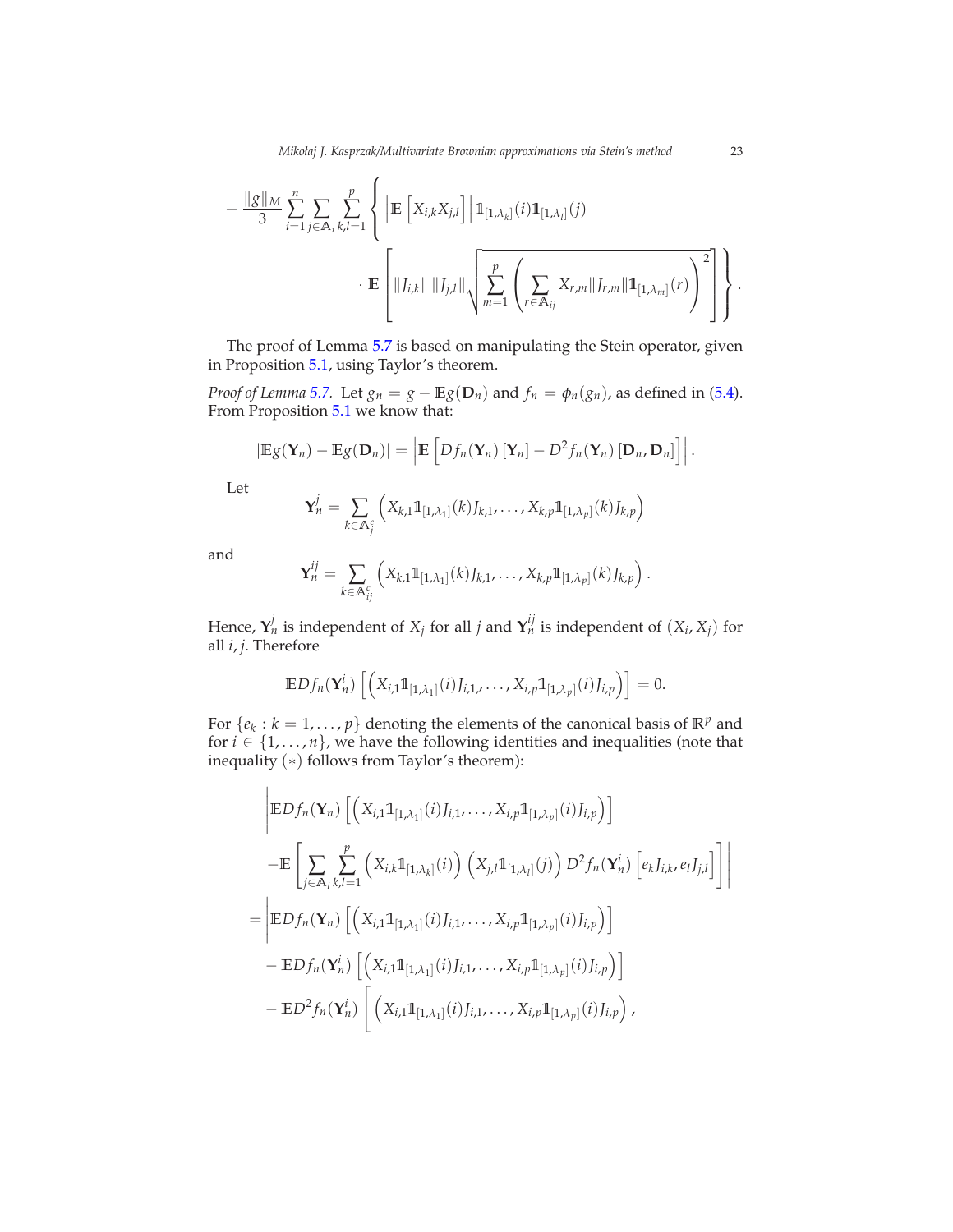$$
\sum_{j \in \mathbb{A}_{i}} \left( X_{j,1} \mathbb{1}_{[1,\lambda_{1}]}(j) J_{j,1}, \dots, X_{j,p} \mathbb{1}_{[1,\lambda_{p}]}(j) J_{j,p} \right) \Bigg|
$$
\n
$$
\leq \frac{1}{2} \sup_{w,h \in D^{p}} \frac{\left\| D^{2} f_{n}(w+h) - D^{2} f_{n}(w) \right\|}{\|h\|}
$$
\n
$$
\cdot \mathbb{E} \left[ \left\| \left( X_{i,1} \mathbb{1}_{[1,\lambda_{1}]}(i) J_{i,1}, \dots, X_{i,p} \mathbb{1}_{[1,\lambda_{p}]}(i) J_{i,p} \right) \right\|
$$
\n
$$
\cdot \left\| \sum_{j \in \mathbb{A}_{i}} \left( X_{j,1} \mathbb{1}_{[1,\lambda_{1}]}(j) J_{j,1}, \dots, X_{j,p} \mathbb{1}_{[1,\lambda_{p}]}(i) J_{j,p} \right) \right\| \left\| Y_{n} - Y_{n}^{i} \right\| \right]
$$
\n
$$
\cdot \left\| \sum_{j \in \mathbb{A}_{i}} \left[ \left\| \left( X_{i,1} \mathbb{1}_{[1,\lambda_{1}]}(i) J_{i,1}, \dots, X_{i,p} \mathbb{1}_{[1,\lambda_{p}]}(i) J_{j,p} \right) \right\| \left\| Y_{n} - Y_{n}^{i} \right\| \right]
$$
\n
$$
\cdot \left\| \sum_{j \in \mathbb{A}_{i}} \left( X_{j,1} \mathbb{1}_{[1,\lambda_{1}]}(j) J_{j,1}, \dots, X_{j,p} \mathbb{1}_{[1,\lambda_{p}]}(i) J_{j,p} \right) \right\| \left\| Y_{n} - Y_{n}^{i} \right\| \right]
$$
\n
$$
= \frac{\|g\|_{M}}{6} \mathbb{E} \left[ \left\| \left( X_{i,1} \mathbb{1}_{[1,\lambda_{1}]}(i) J_{j,1}, \dots, X_{j,p} \mathbb{1}_{[1,\lambda_{p}]}(i) J_{j,p} \right) \right\|^{2} \right]
$$
\n
$$
\leq \frac{\|g\|_{M}}{6} \mathbb{E} \left\{ \left(
$$

Furthermore, for all  $i, j \in \{1, \ldots, n\}$ ,

<span id="page-23-1"></span><span id="page-23-0"></span>
$$
\left| \mathbb{E} \left[ X_{i,k} \mathbb{1}_{[1,\lambda_k]}(i) X_{j,l} \mathbb{1}_{[1,\lambda_l]}(j) D^2 f_n(\mathbf{Y}_n^i) \left[ e_k J_{i,k}, e_l J_{j,l} \right] \right] \right|
$$
  
\n
$$
- \mathbb{E} \left[ X_{i,k} \mathbb{1}_{[1,\lambda_k]}(i) X_{j,l} \mathbb{1}_{[1,\lambda_l]}(j) D^2 f_n(\mathbf{Y}_n^{i,j}) \left[ e_k J_{i,k}, e_l J_{j,l} \right] \right] \right|
$$
  
\n(5.5) c)  $\underline{\|g\|_M}_{\leq} \mathbb{E} \left\{ \left[ \sum_{m=1}^p \left( X_{i,k} \| J_{i,k} \| X_{j,l} \| J_{j,l} \| \mathbb{1}_{[1,\lambda_k]}(i) \mathbb{1}_{[1,\lambda_l]}(j) \right. \right. \\ \left. \sum_{r \in \mathbb{A}_{ij} \cap \mathbb{A}_i^c} X_{r,m} \| J_{r,m} \| \mathbb{1}_{[1,\lambda_m]}(r) \right)^2 \right\}^{1/2} \right\}$   
\n(5.12)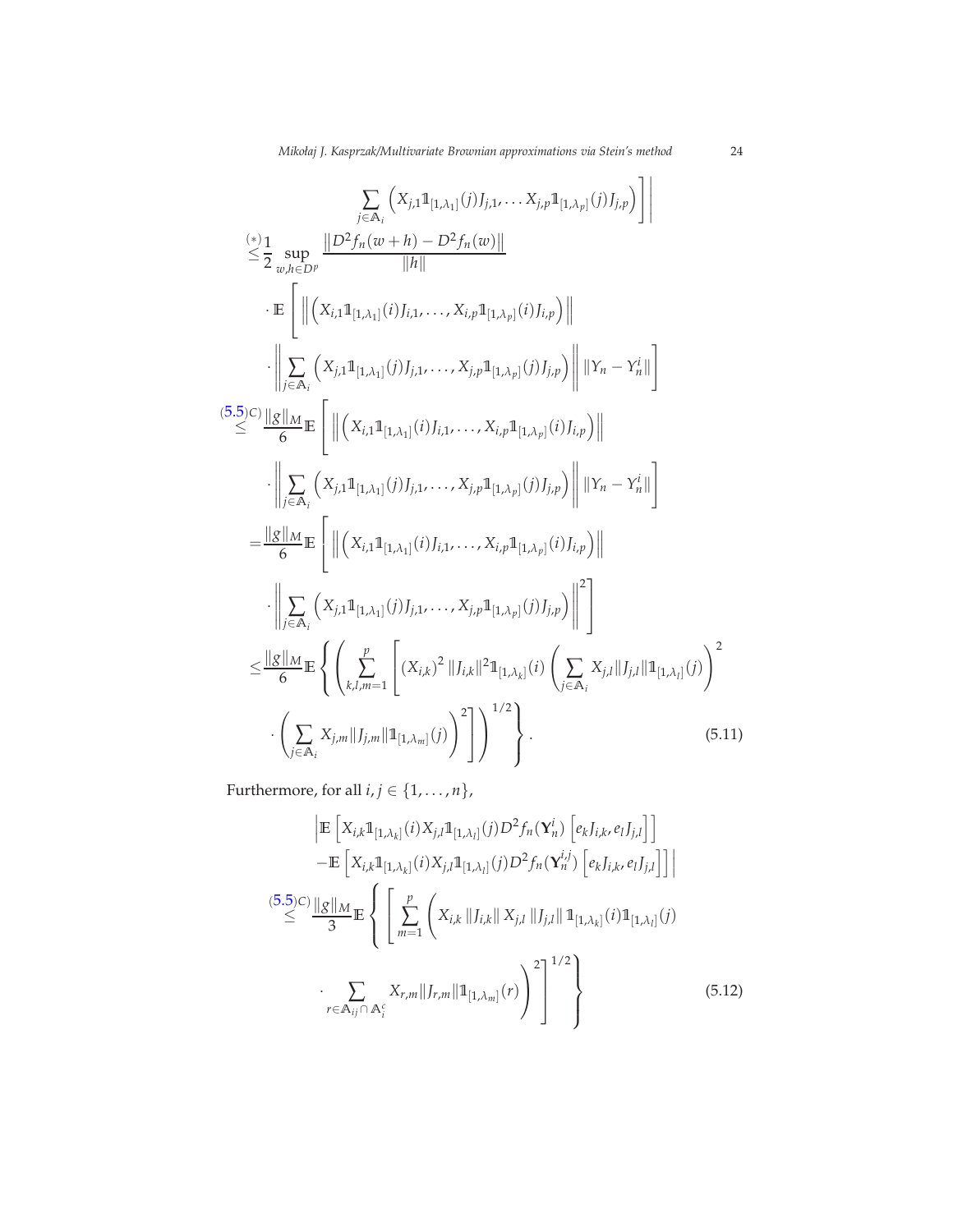and

$$
\begin{split}\n&= \left[ \mathbf{X}_{i,k} \mathbf{1}_{[1,\lambda_k]}(i) \mathbf{X}_{j,l} \mathbf{1}_{[1,\lambda_l]}(j) D^2 f_n \left( \mathbf{Y}_n^{i,j} \right) \left[ e_k J_{i,k}, e_l J_{j,l} \right] \right] \\
&- \mathbf{E} \left[ \mathbf{X}_{i,k} \mathbf{X}_{j,l} \right] \mathbf{1}_{[1,\lambda_k]}(i) \mathbf{1}_{[1,\lambda_l]}(j) \mathbf{E} \left[ D^2 f_n(\mathbf{Y}_n) \left[ e_k J_{i,k}, e_l J_{j,l} \right] \right] \\
&= \left| \mathbf{E} \left[ \mathbf{X}_{i,k} \mathbf{X}_{j,l} \right] \mathbf{1}_{[1,\lambda_k]}(i) \mathbf{1}_{[1,\lambda_l]}(j) \mathbf{E} \left[ \left( D^2 f_n(\mathbf{Y}_n) - D^2 f_n \left( \mathbf{Y}_n^{i,j} \right) \right) \left[ e_k J_{i,k}, e_l J_{j,l} \right] \right] \right|\n\end{split}
$$
\n
$$
\begin{split}\n&= \left[ \mathbf{X}_{i,k} \mathbf{X}_{j,l} \right] \mathbf{1}_{[1,\lambda_k]}(i) \mathbf{1}_{[1,\lambda_l]}(j) \\
&= \mathbf{E} \left[ \left\| J_{i,k} \right\| \left\| J_{j,l} \right\| \sqrt{\sum_{m=1}^p \left( \sum_{r \in \mathbb{A}_{ij}} \mathbf{X}_{r,m} \left\| J_{r,m} \right\| \mathbf{1}_{[1,\lambda_m]}(r) \right)^2} \right].\n\end{split}
$$
\n
$$
(5.13)
$$

Summing [\(5.11\)](#page-23-0) over  $i = 1, ..., n$  and [\(5.12\)](#page-23-1) and [\(5.13\)](#page-24-0) over  $i = 1, ..., n$ ,  $j \in A_i$ and  $k, l = 1, ..., p$  will give us a bound on  $|\mathbb{E} A_n g(\mathbf{Y}_n)|$ , as defined in Proposition 5.1, i.e. a bound on  $|\mathbb{E} g(\mathbf{Y}_n) - \mathbb{E} g(\mathbf{D}_n)|$ . tion [5.1,](#page-16-0) i.e. a bound on  $|\mathbb{E}g(\mathbf{Y}_n) - \mathbb{E}g(\mathbf{D}_n)|$ .

#### *5.3. Proof of Theorem [3.1](#page-7-0)*

In the proof of Theorem [3.1](#page-7-0) below, we will use auxiliary processes  $\tilde{\mathbf{D}}_n$  and  $\tilde{\mathbf{A}}_n$ . In order to define them, we let  $(\tilde{Z}_{1,1}, \ldots, \tilde{Z}_{1,p}, \tilde{Z}_{2,1}, \ldots, \tilde{Z}_{2,p}, \ldots, \tilde{Z}_{n,1}, \ldots, \tilde{Z}_{n,p})$ be a centred Gaussian vector with the same covariance as that of  $(X_{1,1}, \ldots, X_{1,p}, \ldots, X_{n,1}, \ldots, X_{n,p})$  and independent of

 $(X_{1,1},..., X_{1,p},..., X_{n,1},..., X_{n,p})$ . We also let  $\{(Z_{i,1},..., Z_{i,p}) : i = 1,...,n\}$  be a collection of i.i.d. Gaussian vectors with mean zero and covariance Σ, independent of the collections  $\{J_{i,k}: i = 1, \ldots, n, k = 1, \ldots, p\}$  and  $\{X_{i,k}: i = 1, \ldots, n\}$  $1, \ldots, n, k = 1, \ldots, p$ . The auxiliary processes are defined for  $t \in [0, 1]$  in the following way:

<span id="page-24-1"></span>
$$
\tilde{\mathbf{D}}_n(t) = \left(\sum_{i=1}^{\lambda_1} \tilde{Z}_{i,1} \mathbb{1}_{[i/\lambda_1,1]}(t), \dots, \sum_{i=1}^{\lambda_p} \tilde{Z}_{i,p} \mathbb{1}_{[i/\lambda_p,1]}(t)\right);
$$
\n(5.14)

<span id="page-24-2"></span>
$$
\tilde{\mathbf{A}}_n(t) = \left(\frac{1}{\sqrt{\lambda_1}} \sum_{i=1}^{\lambda_1} Z_{i,1} \mathbb{1}_{[i/\lambda_1,1]}(t), \dots, \frac{1}{\sqrt{\lambda_p}} \sum_{i=1}^{\lambda_p} Z_{i,p} \mathbb{1}_{[i/\lambda_p,1]}(t)\right).
$$
(5.15)

**Step 1** of the proof below makes a straightforward use of the mean value theorem to bound the distance between  $\mathbf{D}_n$ , as defined by [\(5.1\)](#page-15-0) and  $\tilde{\mathbf{D}}_n$ . In Step **2** the distance between  $\tilde{\mathbf{D}}_n$  and  $\tilde{\mathbf{A}}_n$  is bounded using bounds on the distance between two multivariate Gaussian distributions ([\[RR09](#page-45-16), Proposition 2.8]). In **Step 3** we couple  $\tilde{A}_n$  and **Z** in order to obtain a bound on  $\mathbb{E} \|\tilde{A}_n - \mathbf{Z}\|$  and then apply the mean value theorem again to bound  $|\mathbb{E}g(\tilde{\mathbf{A}}_n) - \mathbb{E}g(\mathbf{Z})|$  for all  $g \in M^1$ . Those three steps combined with Lemma [5.7](#page-21-0) yield the assertion. In

<span id="page-24-0"></span>I  $\overline{\phantom{a}}$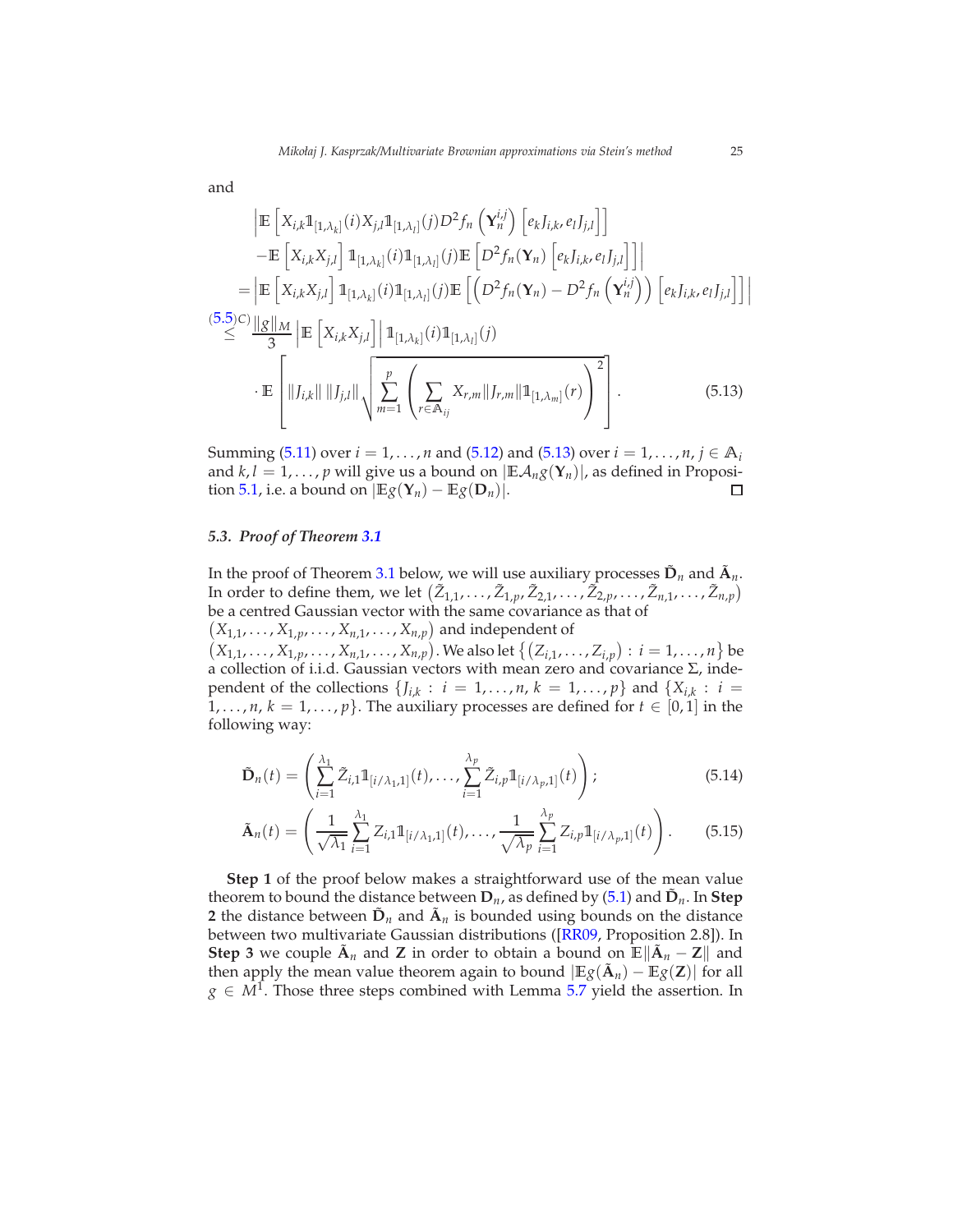short:

$$
|\mathbb{E}g(\mathbf{Y}_n) - \mathbb{E}g(\mathbf{Z})| \leq \underbrace{|\mathbb{E}g(\mathbf{Y}_n) - \mathbb{E}g(\mathbf{D}_n)|}_{\text{Lemma 5.7}} + \underbrace{|\mathbb{E}g(\mathbf{D}_n) - \mathbb{E}g(\mathbf{\tilde{A}}_n)|}_{\text{Step 2}} + \underbrace{|\mathbb{E}g(\mathbf{\tilde{A}}_n) - \mathbb{E}g(\mathbf{\tilde{A}}_n)|}_{\text{Step 3}} + \underbrace{|\mathbb{E}g(\mathbf{\tilde{A}}_n) - \mathbb{E}g(\mathbf{Z})|}_{\text{Step 3}}.
$$

*Proof of theorem [3.1.](#page-7-0)*

**Step 1.** Note that, for  $D_n$  of Lemma [5.7](#page-21-0) and  $\tilde{D}_n$  of [\(5.14\)](#page-24-1),

<span id="page-25-0"></span>
$$
\begin{split}\n& \left| \mathbb{E}_{\mathcal{S}}(\mathbf{D}_{n}) - \mathbb{E}_{\mathcal{S}}(\tilde{\mathbf{D}}_{n}) \right| \\
&\leq \left\| g \right\|_{M^{1}} \mathbb{E} \left\| \mathbf{D}_{n} - \tilde{\mathbf{D}}_{n} \right\| \\
&\leq \left\| g \right\|_{M^{1}} \mathbb{E} \left\{ \sup_{t \in [0,1]} \sqrt{\sum_{k=1}^{p} \left[ \sum_{i=1}^{\lambda_{k}} \tilde{Z}_{i,k} \left( J_{i,k}(t) - \mathbb{1}_{[i/\lambda_{k},1]}(t) \right) \right]^{2}} \right\} \\
&\leq \left\| g \right\|_{M^{1}} \sum_{k=1}^{p} \sum_{i=1}^{\lambda_{k}} \mathbb{E} \left| \tilde{Z}_{i,k} \right| \mathbb{E} \left\| J_{i,k} - \mathbb{1}_{[i/\lambda_{k},1]} \right\| \\
&\leq \left\| g \right\|_{M^{1}} \sum_{k=1}^{p} \sum_{i=1}^{\lambda_{k}} \sqrt{\mathbb{E} \left[ (X_{i,k})^{2} \right] \mathbb{E} \left\| J_{i,k} - \mathbb{1}_{[i/\lambda_{k},1]} \right\|},\n\end{split} \tag{5.16}
$$

giving *ǫ*7.

**Step 2.** Let  $\lambda = \sum_{k=1}^{p}$  ${}_{k=1}^p \lambda_k$  and consider function  $f : \mathbb{R}^{\lambda} \to D^p[0,1]$  given by:

$$
f\left(x_{1,1},\ldots,x_{\lambda_1,1},\ldots,x_{1,p},\ldots,x_{\lambda_p,p}\right)=\left(\sum_{i=1}^{\lambda_1}x_{i,1}\mathbb{1}_{[i/\lambda_1,1]},\ldots,\sum_{i=1}^{\lambda_p}x_{i,p}\mathbb{1}_{[i/\lambda_p,1]}\right).
$$

This function is twice differentiable with:

A) 
$$
Df(x)[(h_{1,1},...,h_{\lambda_1,1},...,h_{1,p},...,h_{\lambda_p,p})]
$$
  
\n
$$
= \left(\sum_{i=1}^{\lambda_1} h_{i,1} 1\!\!1_{[i/\lambda_1,1]},...,\sum_{i=1}^{\lambda_p} h_{i,p} 1\!\!1_{[i/\lambda_p,1]}\right)
$$
\nB)  $D^2f(x)[h^{(1)},h^{(2)}] = 0$ 

for all  $x, h = (h_{1,1}, \ldots, h_{\lambda_1,1}, \ldots, h_{1,p}, \ldots, h_{\lambda_p,p}), h^{(1)}, h^{(2)} \in \mathbb{R}^{np}$ . We notice that for the canonical basis vectors  $e_i$ ,  $e_j \in \mathbb{R}^{np}$  we have:

$$
\left| D^{2}(g \circ f)(x)[e_{i}, e_{j}] \right| = \left| D^{2}g(f(x))[Df(x)[e_{i}], Df(x)[e_{j}]] \right| \leq \sup_{w \in D} \| D^{2}g(w) \|
$$

for all  $x \in \mathbb{R}^{np}$ . This follows from the fact that  $|Df(x)[e_i]| = 1$ . Therefore, we can apply [\[RR09,](#page-45-16) Proposition 2.8] to the function *g* ◦ *f* and, recalling the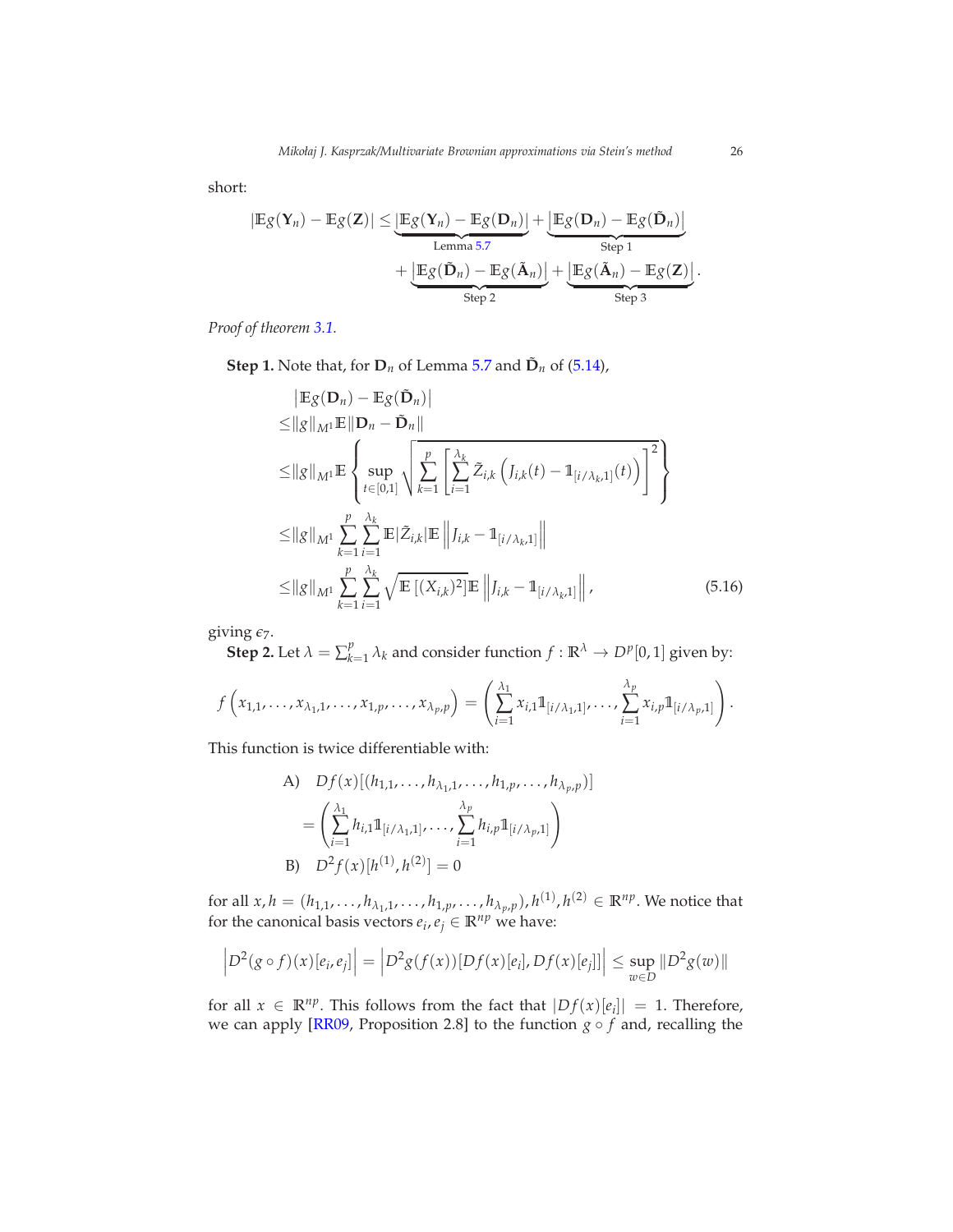definitions of  $\tilde{D}_n$  in [\(5.14\)](#page-24-1) and  $\tilde{A}_n$  in [\(5.15\)](#page-24-2), obtain

$$
|\mathbb{E}g(\tilde{\mathbf{A}}_n) - \mathbb{E}g(\tilde{\mathbf{D}}_n)|
$$
  
\n
$$
\leq \frac{1}{2} ||g||_{M^1} \sum_{k,l=1}^p \left[ \sum_{i=1}^{\lambda_k} \sum_{j \in \mathbb{A}_i \setminus \{i\}} \left| \mathbb{E} \left[ X_{i,k} X_{j,l} \right] \right| + \sum_{i=1}^{\lambda_k \wedge \lambda_l} \left| \frac{\Sigma_{k,l}}{\sqrt{\lambda_k \lambda_l}} - \mathbb{E} \left[ X_{i,k} X_{i,l} \right] \right| \right],
$$
\n(5.17)

giving  $\epsilon_4 + \epsilon_5$ .

**Step 3.** We now realise a *p*-dimensional Brownian motion **B** and let  $Z =$  $\Sigma^{1/2}$ **B**. We also let

<span id="page-26-0"></span>
$$
\tilde{\mathbf{A}}_n^{(j)}(t) = \mathbf{Z}^{(j)}(l/\lambda_j), \quad \text{for } t \in [l/\lambda_j, (l+1)/\lambda_j)
$$

for every  $j = 1, \ldots, p$ , which agrees in distribution with our original definition [\(5.15\)](#page-24-2) of  $\tilde{\bf A}_n = \left(\tilde{\bf A}_n^{(1)}, \ldots, \tilde{\bf A}_n^{(p)}\right)$ . Now, note that, using Jensen's inequality , we have:

$$
\mathbb{E}\|\tilde{\mathbf{A}}_{n}-\mathbf{Z}\| \leq \left(\sum_{i=1}^{p} \mathbb{E}\left\|\tilde{\mathbf{A}}_{n}^{(i)} - \mathbf{Z}^{(i)}\right\|^{2}\right)^{1/2} \n= \sqrt{\sum_{i=1}^{p} \mathbb{E}\sup_{t \in [0,1]} \left|\mathbf{Z}^{(i)}(t) - \mathbf{Z}^{(i)}\left(\frac{|\lambda_{i}t|}{\lambda_{i}}\right)\right|^{2} } \n\leq \left(\sum_{i=1}^{p} \Sigma_{i,i}\right)^{1/2} \sqrt{\sum_{i=1}^{p} \mathbb{E}\sup_{t \in [0,1]} \left|\mathbf{B}^{(i)}(t) - \mathbf{B}^{(i)}\left(\frac{|\lambda_{i}t|}{\lambda_{i}}\right)\right|^{2} } \n\leq \frac{6\sqrt{5}}{\sqrt{2\log 2}} \left(\sqrt{\sum_{i=1}^{p} \frac{\log(2\lambda_{i})}{\lambda_{i}}}\right) \left(\sum_{i=1}^{p} \Sigma_{i,i}\right)^{1/2},
$$

where the third inequality follows because  $\sum^{1/2}$  $\left\| \frac{1}{2} - \sqrt{\lambda_{\max}(\Sigma)} \leq \left( \sum_{i=1}^p \frac{1}{2} \right)$  $\sum_{i=1}^{p} \sum_{i,i} \bigg)^{1/2}$ , where  $\lambda_{\text{max}}(\Sigma)$  denotes the largest eigenvalue of  $\Sigma$  and the last inequality follows by [\[FN10,](#page-44-17) Lemma 3]. Therefore:

<span id="page-26-1"></span>
$$
|\mathbb{E}g(\tilde{\mathbf{A}}_n) - \mathbb{E}g(\mathbf{Z})| \stackrel{\text{MVT}}{\leq} \sup_{w \in D^p} \|Dg(w)\| \mathbb{E} \|\mathbf{Z} - \tilde{\mathbf{A}}_n\|
$$
  

$$
\leq ||g||_{M^1} \frac{6\sqrt{5}}{\sqrt{2\log 2}} \left(\sqrt{\sum_{i=1}^p \frac{\log(2\lambda_i)}{\lambda_i}}\right) \left(\sum_{i=1}^p \Sigma_{i,i}\right)^{1/2},
$$
(5.18)

giving  $\epsilon_6$ .

Now, Lemma [5.7](#page-21-0) (which gives  $\epsilon_1 + \epsilon_2 + \epsilon_3$ ), combined with [\(5.17\)](#page-26-0), [\(5.16\)](#page-25-0),  $\Box$ [\(5.18\)](#page-26-1), yields the assertion.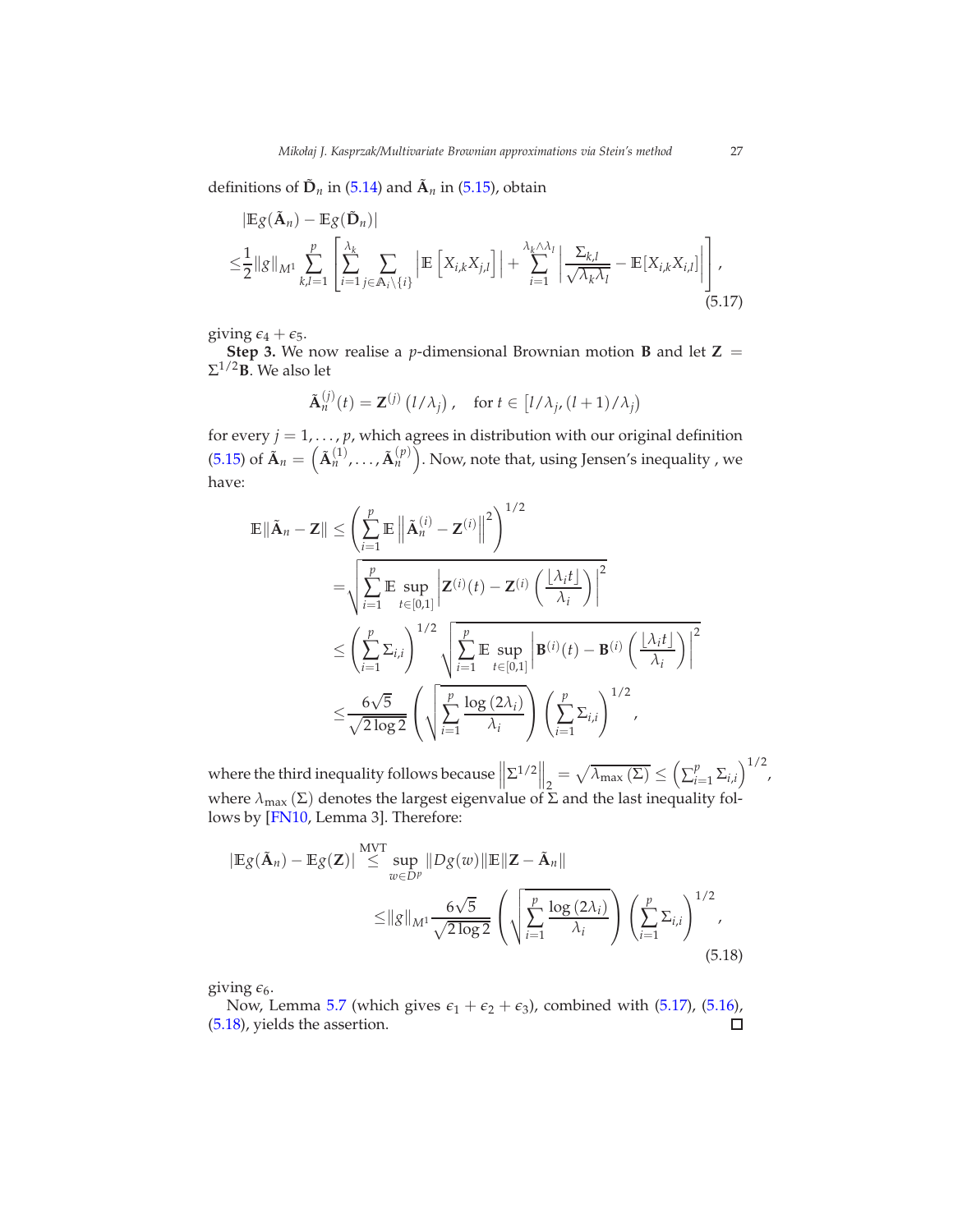#### *5.4. Proof of Proposition [3.5](#page-10-0)*

The proof of Proposition [3.5](#page-10-0) below is similar to that of Lemma [5.7](#page-21-0) and **Step 3** of the proof of Theorem [3.1.](#page-7-0) Due to the independence of the summands, the bound on the distance between  $Y_n$  and the pre-limiting Gaussian process has a simpler form than the one appearing in Theorem [3.1.](#page-7-0) We now work with all  $g \in M$ , contrary to what is done in the proof of Theorem [3.1.](#page-7-0) Hence, we need to bound both the first and second moment of the supremum distance between the pre-limiting process and the correlated Brownian motion. This is necessary for the mean value theorem to be applied in the final step.

*Proof of Proposition* [3.5.](#page-10-0) Let  $\mathbf{D}_n$  be as in [\(5.1\)](#page-15-0) with  $\Sigma_n$  such that the vectors  $(\tilde{Z}_i)_{i=1}^n$ are i.i.d with the same covariance structure as that of  $(X_i)_{i=1}^n$  and for all  $i =$ 1,..., *n* and  $k = 1, ..., p$ ,  $J_{i,k} = 1_{[i/n,1]}$ . Let  $g \in M$ ,  $g_n = g - \mathbb{E}[g(\mathbf{D}_n)]$ , *f*<sup>*n*</sup> =  $\phi_n(g_n)$ *,* as in [\(5.4\)](#page-18-0).

Note that for  $Y_n^j = Y_n - \frac{1}{\sqrt{n}}$  $\frac{1}{n}X_j \mathbb{1}_{[j/n,1]}, \, j=1,\ldots,n$ ,  $\mathbf{Y}_n^j$  is independent of  $X_j$ and

$$
\begin{split}\n&\left|n^{-1/2}\mathbb{E}Df_{n}(\mathbf{Y}_{n})\left[X_{j}\mathbb{1}_{[j/n,1]}\right]-n^{-1}\sum_{k,l=1}^{p} \Sigma_{k,l}\mathbb{E}D^{2}f_{n}(\mathbf{Y}_{n}^{j})\left[e_{k}\mathbb{1}_{[j/n,1]},e_{l}\mathbb{1}_{[j/n,1]}\right]\right| \\
&= \left|n^{-1/2}\mathbb{E}Df_{n}(\mathbf{Y}_{n})\left[X_{j}\mathbb{1}_{[j/n,1]}\right]-n^{-1/2}\mathbb{E}Df_{n}(\mathbf{Y}_{n}^{j})\left[X_{j}\mathbb{1}_{[j/n,1]}\right]\right| \\
&\quad -n^{-1}\mathbb{E}D^{2}f_{n}(\mathbf{Y}_{n}^{j})\left[X_{j}\mathbb{1}_{[j/n,1]},X_{j}\mathbb{1}_{[j/n,1]}\right] \\
&\leq \frac{n^{-3/2}}{2}\sup_{w,h\in D^{p}}\frac{\left\|D^{2}f_{n}(w+h)-D^{2}f_{n}(w)\right\|}{\|h\|}\mathbb{E}\left\|X_{j}\mathbb{1}_{[j/n,1]}\right\|^{3} \\
&\leq n^{-3/2}\frac{\|g\|_{M}}{6}\mathbb{E}\left\|X_{j}\mathbb{1}_{[j/n,1]}\right\|^{3} \\
&=n^{-3/2}\frac{\|g\|_{M}}{6}\mathbb{E}\left[\left(\left(X_{j}^{(1)}\right)^{2}+\cdots+\left(X_{j}^{(p)}\right)^{2}\right)^{3/2}\right] \\
&\leq p^{1/2}n^{-3/2}\frac{\|g\|_{M}}{6}\sum_{m=1}^{p}\mathbb{E}\left|X_{j}^{(m)}\right|^{3},\n\end{split} \tag{5.19}
$$

where the first inequality follows by Taylor's theorem and the second one by  $(5.5)C$  $(5.5)C$ . Also, by  $(5.5)C$ :

<span id="page-27-1"></span><span id="page-27-0"></span>
$$
\left| n^{-1} \sum_{k,l=1}^{p} \Sigma_{k,l} \mathbb{E} D^2 f_n(\mathbf{Y}_n^j) \left[ e_k \mathbb{1}_{[j/n,1]}, e_l \mathbb{1}_{[j/n,1]} \right] -n^{-1} \sum_{k,l=1}^{p} \Sigma_{k,l} \mathbb{E} D^2 f_n(\mathbf{Y}_n) \left[ e_k \mathbb{1}_{[j/n,1]}, e_l \mathbb{1}_{[j/n,1]} \right] \right|
$$
  

$$
\leq n^{-3/2} \frac{\|g\|_M}{3} \sum_{k,l=1}^{p} \left| \Sigma_{k,l} \right| \left( \sum_{m=1}^{p} \mathbb{E} \left| X_j^{(m)} \right|^2 \right)^{1/2} . \tag{5.20}
$$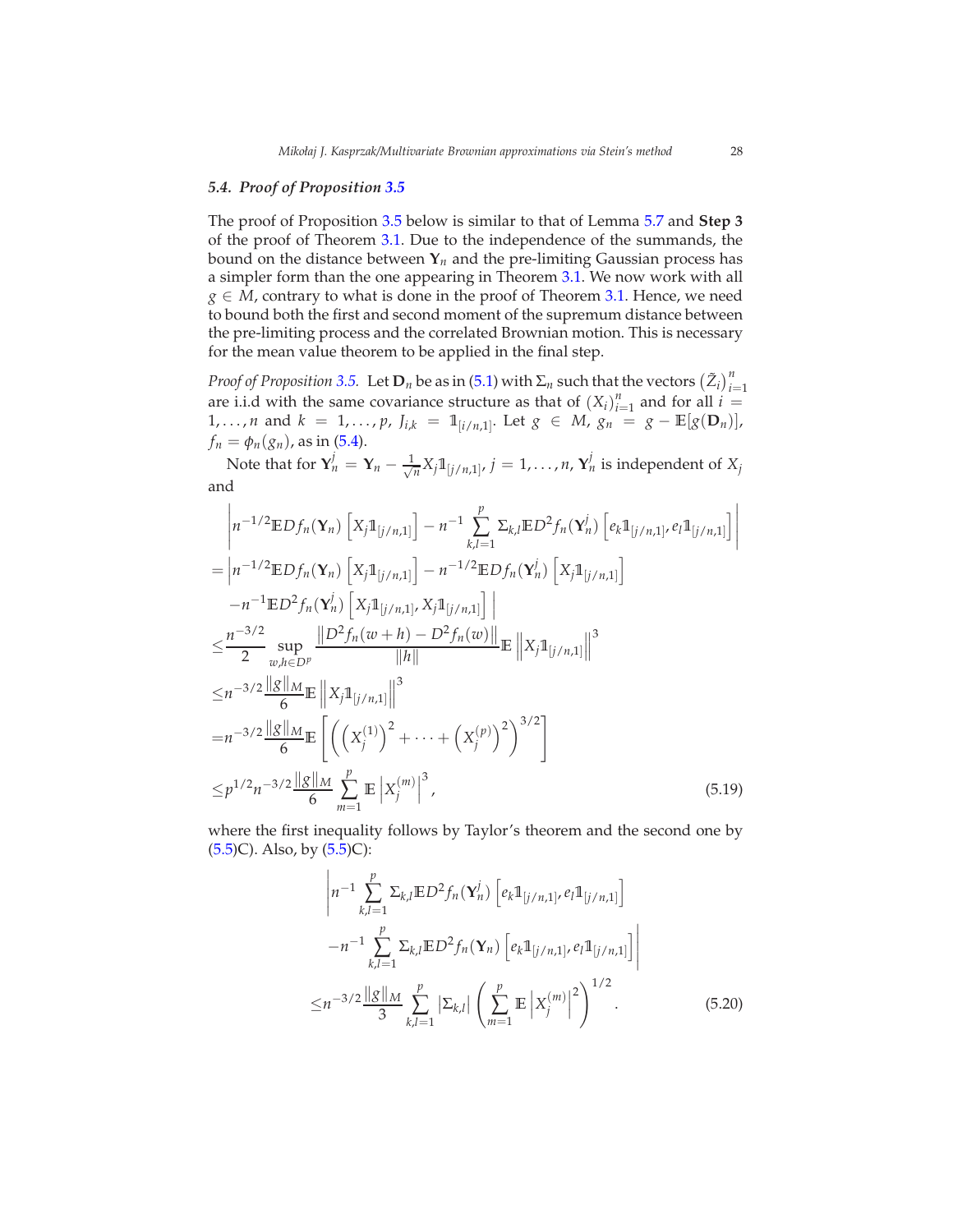Let us now realise a *p*-dimensional Brownian motion **B** and let  $\mathbf{Z} = \Sigma^{1/2} \mathbf{B}$ . We realise it in such a way that  $\Sigma^{-1/2} \mathbf{D}_n(j/n) = \mathbf{B}(j/n)$  for every  $j = 1, ..., n$ , which agrees in distribution with our original definition of **D***n*. Now, note that, by [\[FN10,](#page-44-17) Lemma 3] and Doob's *L* 3 inequality:

A) 
$$
\mathbb{E} \| \mathbf{Z} - \mathbf{D}_n \| \le \sqrt{\sum_{i=1}^p \mathbb{E} \| \mathbf{Z}^{(i)} - \mathbf{D}_n^{(i)} \|^2} \le \frac{6\sqrt{5}}{\sqrt{2\log 2}} n^{-1/2} \sqrt{\log 2n} \left( \sum_{i=1}^p |\Sigma_{i,i}| \right)^{1/2};
$$

B) 
$$
\mathbb{E} \| \mathbf{Z} - \mathbf{D}_n \|^3 \leq p^{1/2} \sum_{i=1}^p \mathbb{E} \| \mathbf{Z}^{(i)} - \mathbf{D}_n^{(i)} \|^3
$$
  
\n
$$
\leq p^{1/2} \frac{1080}{\sqrt{\pi} (\log 2)^{3/2}} n^{-3/2} (\log 2n)^{3/2} \sum_{i=1}^p |\Sigma_{i,i}|^{3/2};
$$
  
\nC) 
$$
(\mathbb{E} \| \mathbf{Z} \|^3)^{2/3} \leq \left( p^{1/2} \sum_{i=1}^p \mathbb{E} \| \mathbf{Z}^{(i)} \|^3 \right)^{2/3} \leq \frac{9p^{1/3}}{2\pi^{1/3}} \left( \sum_{i=1}^p |\Sigma_{i,i}|^{3/2} \right)^{2/3}.
$$

Therefore:

$$
|\mathbb{E}g(\mathbf{D}_{n}) - \mathbb{E}g(\mathbf{Z})|
$$
  
\n
$$
\leq \mathbb{E}\left[\sup_{c\in[0,1]}||Dg(\tilde{\mathbf{Z}} + c(\mathbf{D}_{n} - \mathbf{Z}))|| ||\mathbf{Z} - \mathbf{D}_{n}||\right]
$$
  
\n
$$
\leq ||g||_{M}\mathbb{E}\left[\sup_{c\in[0,1]}(1 + ||\mathbf{Z} + c(\mathbf{D}_{n} - \mathbf{Z})||^{2})||\mathbf{Z} - \mathbf{D}_{n}||\right]
$$
  
\n
$$
\leq ||g||_{M}\left\{\mathbb{E}||\mathbf{Z} - \mathbf{D}_{n}|| + 2\mathbb{E}||\mathbf{Z} - \mathbf{D}_{n}||^{3} + 2(\mathbb{E}||\mathbf{Z}||^{3})^{2/3}(\mathbb{E}||\mathbf{D}_{n} - \mathbf{Z}||^{3})^{1/3}\right\}
$$
  
\n
$$
\leq ||g||_{M}\left\{n^{-1/2}\sqrt{\log 2n}\left[\frac{6\sqrt{5}}{\sqrt{2\log 2}}\left(\sum_{i=1}^{p}|\Sigma_{i,i}|\right)^{1/2} + \frac{54\cdot5^{1/3}p^{1/2}}{\sqrt{\pi\log 2}}\sum_{i=1}^{p}|\Sigma_{i,i}|^{3/2}\right]\right\}
$$
  
\n
$$
+ n^{-3/2}(\log 2n)^{3/2}p^{1/2}\frac{2160}{\sqrt{\pi(\log 2)^{3/2}}}\sum_{i=1}^{p}|\Sigma_{i,i}|^{3/2}\right\}.
$$
 (5.21)

<span id="page-28-0"></span>We now sum [\(5.19\)](#page-27-0) and [\(5.20\)](#page-27-1) and sum them over *j*, which, combined with [\(5.21\)](#page-28-0) yields the result.  $\Box$ 

#### *5.5. Proof of Theorem [3.9](#page-11-0)*

In **Step 1** of the proof of Theorem [3.9](#page-11-0) below, we consider a scaled sum of i.i.d random variables  $w(X_i)$  and apply Lemma [5.7](#page-21-0) together with an argument similar to **Step 1** and **Step 3** of the proof of Theorem [3.1](#page-7-0) in order to bound the distance between this scaled sum and **Z**. In **Step 2** we bound the distance between this scaled sum and our original process  $Y_n$  by bounding the second moment of the supremum distance between them and then using the mean value theorem.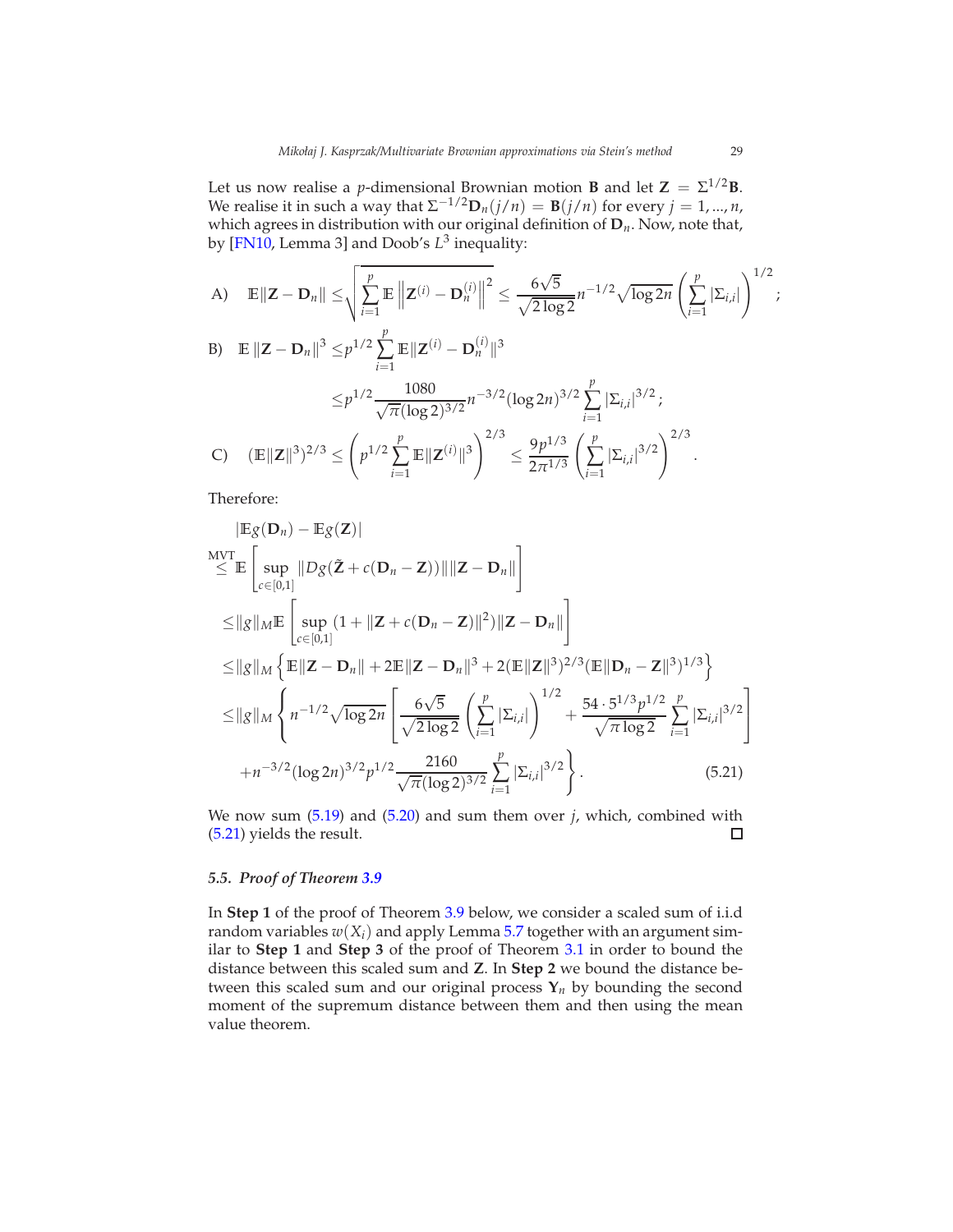*Proof of Theorem [3.9.](#page-11-0)* Let  $g \in M^2$ .

**Step 1.** As in the proof of the invariance principle for U-statistics of [\[Hal79\]](#page-44-13), we start by considering the behaviour of the following process  $(\tilde{\mathbf{Y}}_n(t), t \geq 0)$ :

$$
\tilde{\mathbf{Y}}_n(t) = \frac{n^{-3/2}}{\sigma_w t} \sum_{1 \le i_1 < i_2 \le \lfloor nt \rfloor} \left( w(X_{i_1}) + w(X_{i_2}) \right) = \frac{1}{\sqrt{n} \sigma_w} \sum_{i=1}^n w(X_i) J_{i,n}(t),
$$

 $\text{where } J_{i,n}(t) = \frac{(\lfloor nt \rfloor - 1) \mathbb{1}_{[i/n,1]}(t)}{nt}$ . Recall that  $w(x) = \mathbb{E}h(X_1, x)$ . Let  $\mathbf{A}_n(t) =$  $n^{-1/2} \sum_{i=1}^{n} Z_i J_{i,n}(t)$  and  $\hat{\mathbf{A}}_n(t) = n^{-1/2} \sum_{i=1}^{\lfloor nt \rfloor} Z_i$ , where  $Z_i \stackrel{\text{i.i.d.}}{\sim} \mathcal{N}(0, 1)$ . Note that Lemma [5.7](#page-21-0) readily yields that:

<span id="page-29-2"></span>
$$
\left|\mathbb{E}g(\tilde{\mathbf{Y}}_n)-\mathbb{E}g(\mathbf{A}_n)\right|\leq \frac{\|g\|_M}{6\sigma_w^3}n^{-1/2}\left(\mathbb{E}\left|w(X_1)\right|^3+2\sigma_w^2\mathbb{E}\left|w(X_1)\right|\right),\quad(5.22)
$$

as  $||J_{i,n}|| \leq 1$  for all  $i, n \in \mathbb{N}$  and  $w(X_i)$ 's for  $i = 1, ..., n$  are independent. We see that, by Doob's  $L^2$  inequality, we have for every *m*:

$$
\mathbb{E}\left[\max_{1\leq l\leq m}\left|\sum_{i=1}^l Z_i\right|\right]^2\leq 4m=4\sum_{i=1}^m 1.
$$

Therefore, using [\[Faz14](#page-44-18), Theorem 1] for inequality  $(*)$ , we obtain:

A) 
$$
\mathbb{E} ||\mathbf{A}_n - \hat{\mathbf{A}}_n||^2 \leq n^{-1} \mathbb{E} \left[ \max_{1 \leq l \leq n} \left| \frac{l-1}{l+1} - 1 \right| \left| \sum_{i=1}^l Z_i \right| \right]^2
$$
  
\n
$$
\leq n^{-1} 4 \mathbb{E} \left[ \max_{1 \leq l \leq n} \left| \frac{\sum_{i=1}^l Z_i}{l+1} \right| \right]^2
$$
  
\n
$$
\stackrel{(*)}{\leq} 32n^{-1} \sum_{i=1}^n \frac{1}{i^2}
$$
  
\n
$$
\leq \frac{16\pi^2}{3} n^{-1};
$$
  
\nB) 
$$
\mathbb{E} ||\mathbf{A}_n - \hat{\mathbf{A}}_n|| \leq \sqrt{\mathbb{E} ||\mathbf{A}_n - \hat{\mathbf{A}}_n||^2} \leq \frac{4\pi}{\sqrt{3}} n^{-1/2}.
$$
 (5.23)

Doob's  $L^2$  inequality readily gives us:

<span id="page-29-1"></span><span id="page-29-0"></span>
$$
\mathbb{E} \|\hat{\mathbf{A}}_n\|^2 = \mathbb{E} \left[ \left( \max_{1 \le m \le n} n^{-1/2} \left| \sum_{i=1}^m Z_i \right| \right)^2 \right] \le 4. \tag{5.24}
$$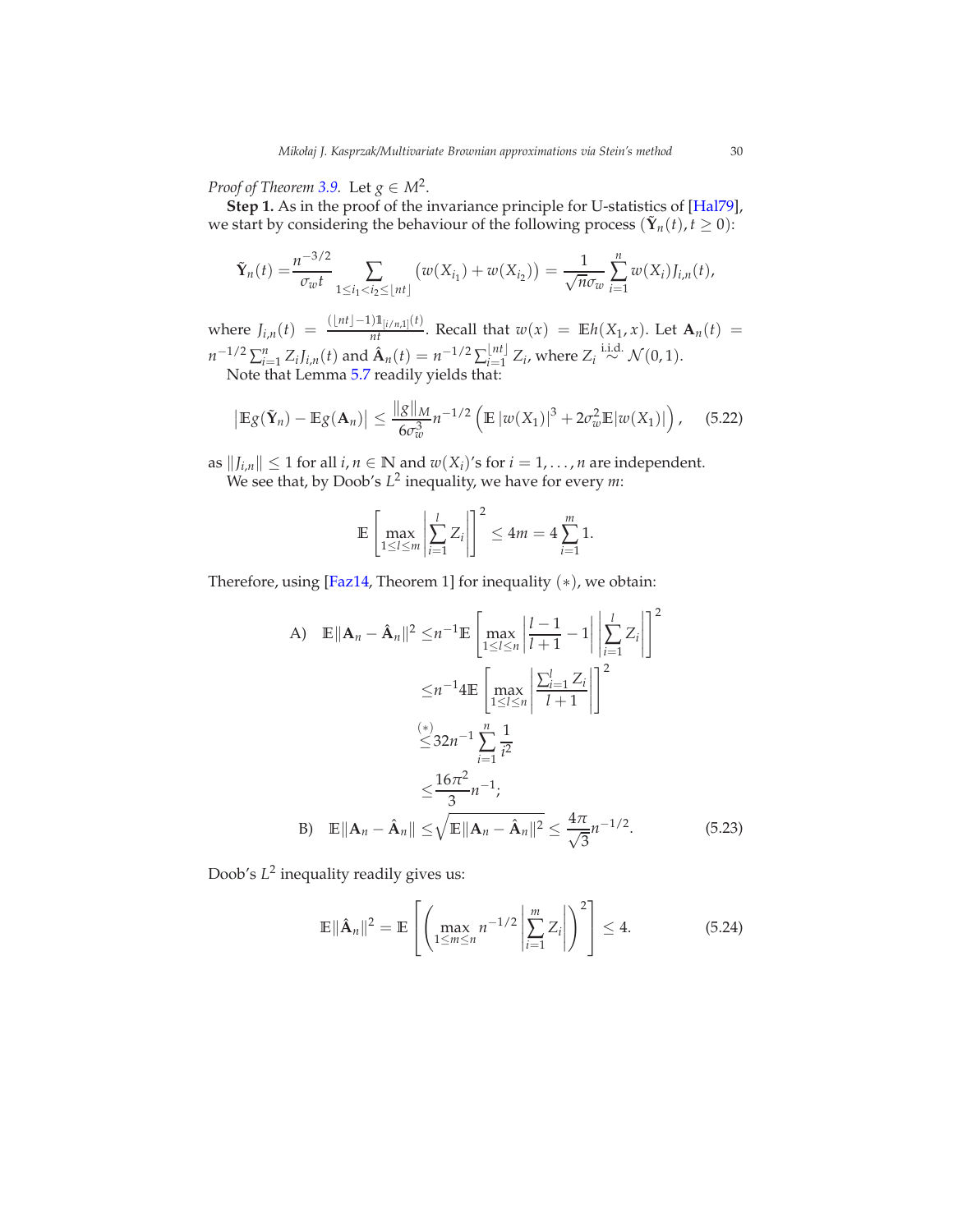It follows that:

$$
|\mathbb{E}g(\mathbf{A}_n) - \mathbb{E}g(\hat{\mathbf{A}}_n)|
$$
  
\n
$$
\leq \mathbb{E}\left[\sup_{c\in[0,1]}||Dg((1-c)\hat{\mathbf{A}}_n + c\mathbf{A}_n)|| ||\mathbf{A}_n - \hat{\mathbf{A}}_n||\right]
$$
  
\n
$$
\leq ||g||_{M^2} \mathbb{E}\left[\sup_{c\in[0,1]}(1 + ||\hat{\mathbf{A}}_n + c(\mathbf{A}_n - \hat{\mathbf{A}}_n)||) ||\mathbf{A}_n - \hat{\mathbf{A}}_n||\right]
$$
  
\n
$$
\leq ||g||_{M^2} \left(\mathbb{E}||\mathbf{A}_n - \hat{\mathbf{A}}_n|| + \mathbb{E}||\mathbf{A}_n - \hat{\mathbf{A}}_n||^2 + \sqrt{\mathbb{E}||\hat{\mathbf{A}}_n||^2}\sqrt{\mathbb{E}||\mathbf{A}_n - \hat{\mathbf{A}}_n||^2}\right)
$$
  
\n
$$
\leq ||g||_{M^2} \left(\frac{12\pi}{\sqrt{3}}n^{-1/2} + \frac{16\pi^2}{3}n^{-1}\right),
$$
\n(5.25)

where the first inequality follows from the mean value theorem and the last one follows from [\(5.23\)](#page-29-0) and [\(5.24\)](#page-29-1). Also, by [\[FN10,](#page-44-17) Lemma 3] and Doob's *L* 2 inequality:

<span id="page-30-0"></span>A) 
$$
\mathbb{E} \|\hat{\mathbf{A}}_n - \mathbf{Z}\| \le \frac{30}{\sqrt{\pi \log 2}} n^{-1/2} \sqrt{\log 2n}
$$
  
B)  $\mathbb{E} \|\hat{\mathbf{A}}_n - \mathbf{Z}\|^2 \le \frac{90}{\log 2} n^{-1} \log 2n$   
C)  $\mathbb{E} \|\mathbf{Z}\|^2 \le 4$ 

and therefore:

$$
|\mathbb{E}g(\hat{\mathbf{A}}_n) - \mathbb{E}g(\mathbf{Z})|
$$
  
\n
$$
\leq ||g||_{M^2} \left( \mathbb{E} ||\hat{\mathbf{A}}_n - \mathbf{Z}|| + \mathbb{E} ||\hat{\mathbf{A}}_n - \mathbf{Z}||^2 + \sqrt{\mathbb{E} ||\mathbf{Z}||^2} \sqrt{\mathbb{E} ||\hat{\mathbf{A}}_n - \mathbf{Z}||^2} \right)
$$
  
\n
$$
\leq ||g||_{M^2} n^{-1/2} \left[ \left( \frac{30}{\sqrt{\pi \log 2}} + \frac{12\sqrt{5}}{\sqrt{2 \log 2}} \right) \sqrt{\log 2n} + \frac{90}{\log 2} n^{-1/2} \log 2n \right].
$$
\n(5.26)

**Step 2.** We now wish to find a bound on  $|\mathbb{E}g(\tilde{\mathbf{Y}}_n) - \mathbb{E}g(\mathbf{Y}_n)|$ . Note that:

<span id="page-30-1"></span>
$$
\mathbf{Y}_n - \tilde{\mathbf{Y}}_n = \frac{n^{-3/2}}{\sigma_w t} \sum_{1 \leq i_1 < i_2 \leq \lfloor nt \rfloor} \left( h(X_{i_1}, X_{i_2}) - w(X_{i_1}) - w(X_{i_2}) \right).
$$

Let  $\phi_h^2 = \mathbb{E}h^2(X_1, X_2)$ . First, note that, if  $\mu = \mathcal{L}(X_1)$  (i.e.  $\mu$  is the law of  $X_1$ ),

$$
\mathbb{E} [(h(X_1, X_2) - w(X_1) - w(X_2)) (h(X_1, X_3) - w(X_1) - w(X_3))]
$$
  
=  $\mathbb{E} [h(X_1, X_2)h(X_1, X_3)] - 2\mathbb{E} [h(X_1, X_2)w(X_1)] + \mathbb{E} w^2(X_1)$   
=  $\int \int \int h(x, y)h(x, z) \mu(dx) \mu(dy) \mu(dz)$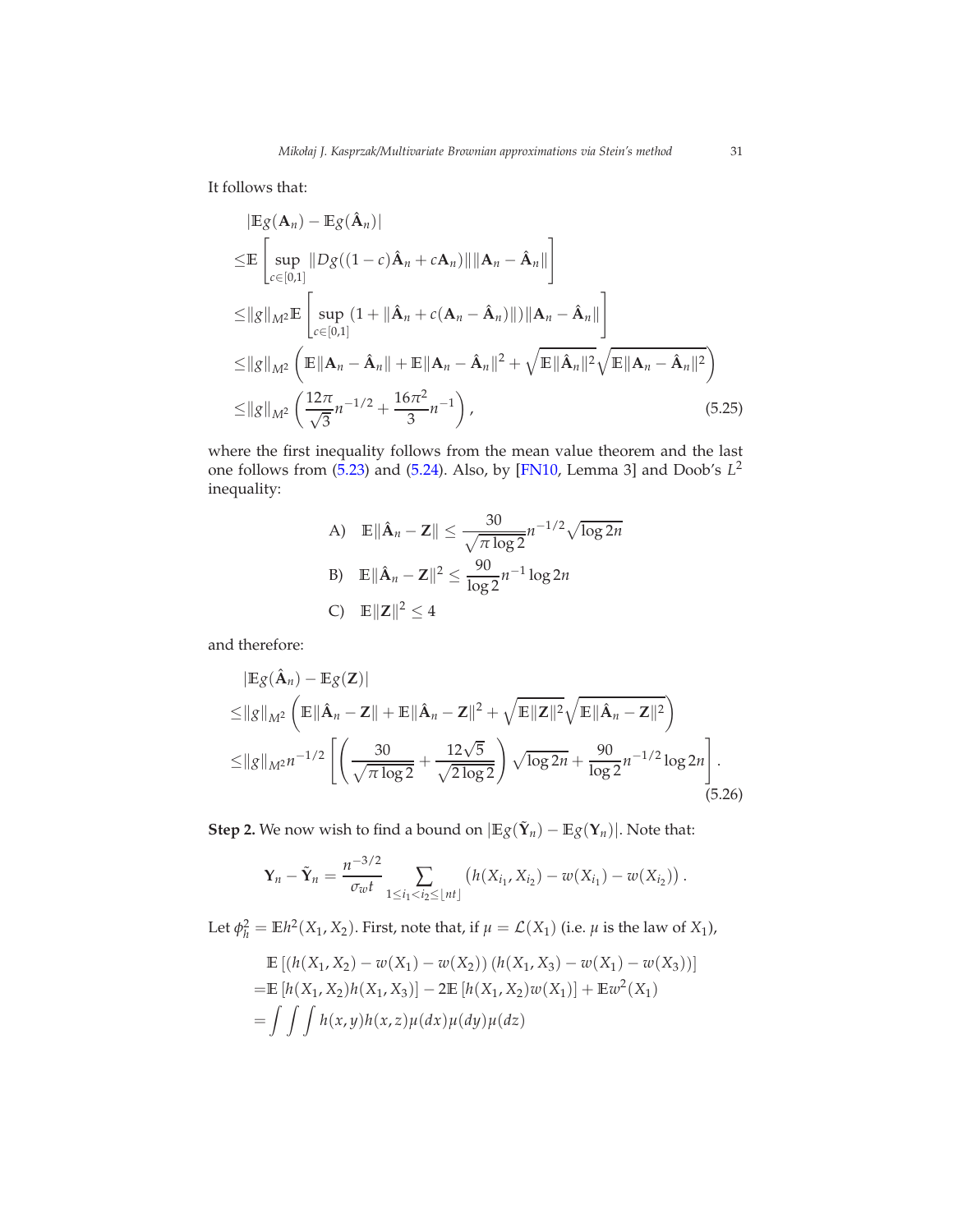*Mikołaj J. Kasprzak/Multivariate Brownian approximations via Stein's method* 32

$$
-2\int\int h(x,y)\int h(x,z)\mu(dz)\mu(dx)\mu(dy)
$$
  
+
$$
\int\int h(x,y)\mu(dy)\int h(x,z)\mu(dz)\mu(dx) = 0,
$$

where the first equality follows by the fact that  $w(X_2)$  is independent of  $h(X_1, X_3)$ ,  $w(X_1)$  and  $w(X_3)$ ,  $w(X_3)$  is independent of  $h(X_1, X_2)$ ,  $w(X_1)$  and  $w(X_2)$ , and  $Ew(X_2) = Ew(X_3) = 0$ . Therefore:

$$
\mathbb{E}\left[\sum_{1\leq i_1\n
$$
=\binom{m}{2}\mathbb{E}\left[h(X_1,X_2)-w(X_1)-w(X_2)\right]^2
$$
\n
$$
=\binom{m}{2}\left[\sigma_h^2+2\sigma_w^2-4\int\int h(x,y)\int h(x,z)\mu(dz)\mu(dx)\mu(dy)\right]
$$
\n
$$
=\binom{m}{2}(\sigma_h^2-2\sigma_w^2).
$$
\n(5.27)
$$

Now,  $\sum_{1 \leq i_1 < i_2 \leq m}$   $\left(h(X_{i_1}, X_{i_2}) - w(X_{i_1}) - w(X_{i_2})\right)$  is a martingale with respect to the filtration  $\sigma(X_1, ..., X_m)$ . Indeed:

$$
\mathbb{E}\left[\sum_{1\leq i_1\n
$$
=\sum_{1\leq i_1\n
$$
+\mathbb{E}\left[\sum_{i=1}^m\left(h(X_i,X_{m+1})-w(X_i)-w(X_{m+1})\right)\Big|X_1,...,X_m\right]
$$
\n
$$
=\sum_{1\leq i_1\n
$$
=\sum_{1\leq i_1
$$
$$
$$
$$

Hence, Doob's inequalities give us, for every  $m$ , such that  $1 \le m \le n$ :

$$
\mathbb{E}\left[\max_{1\leq l\leq m}\left|\sum_{1\leq i_1
$$

Then, by [\[Faz14](#page-44-18), Theorem 1], applied with  $\beta_i = \alpha_i = i$  and  $r = 2$ , and using the

<span id="page-31-0"></span>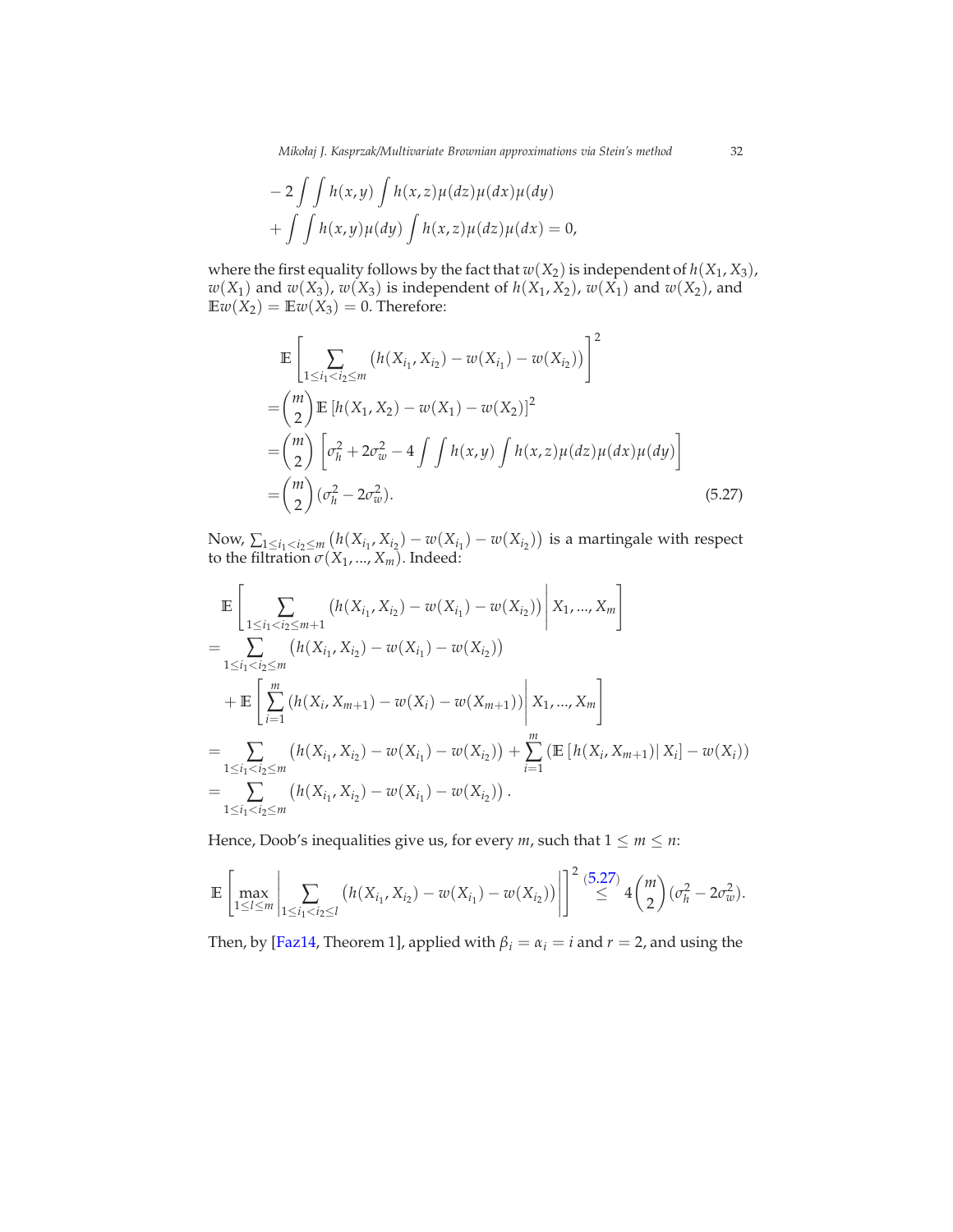fact that  $\binom{m}{2} = \sum_{i=1}^{m} (i-1)$ , we obtain:

$$
\mathbb{E} \|\mathbf{Y}_n - \tilde{\mathbf{Y}}_n\|^2 = \frac{n^{-3}}{\sigma_w^2} \mathbb{E} \left[ \sup_{t \in [0,1]} \left| t^{-1} \sum_{1 \le i_1 < i_2 \le \lfloor nt \rfloor} \left( h(X_{i_1}, X_{i_2}) - w(X_{i_1}) - w(X_{i_2}) \right) \right|^2 \right]
$$
\n
$$
= \frac{n^{-1}}{\sigma_w^2} \mathbb{E} \left[ \max_{1 \le i \le n} l^{-1} \left| \sum_{1 \le i_1 < i_2 \le l} \left( h(X_{i_1}, X_{i_2}) - w(X_{i_1}) - w(X_{i_2}) \right) \right| \right]^2
$$
\n
$$
\le 16 \left( \frac{\sigma_h^2}{\sigma_w^2} - 2 \right) \sum_{i=1}^n \frac{1}{i} n^{-1} \le 16 \left( \frac{\sigma_h^2}{\sigma_w^2} - 2 \right) n^{-1} \log 3n. \tag{5.28}
$$

<span id="page-32-0"></span>Also, by Doob's  $L^2$  inequality:

$$
\mathbb{E}\|\tilde{\mathbf{Y}}_n\|^2 = n^{-3} \mathbb{E}\left[\sup_{t\in[0,1]}\left|\frac{\lfloor nt \rfloor - 1}{t}\sum_{i=1}^{\lfloor nt \rfloor}\frac{w(X_i)}{\sigma_w}\right|\right]^2 = n^{-1} \mathbb{E}\left[\sup_{1\leq l\leq n}\left|\frac{l-1}{l}\sum_{i=1}^l\frac{w(X_i)}{\sigma_w}\right|\right]^2 \leq 4.
$$
\n(5.29)

Therefore:

$$
|\mathbb{E}g(\mathbf{Y}_n) - \mathbb{E}g(\tilde{\mathbf{Y}}_n)|
$$
  
\n
$$
\leq \mathbb{E}\left[\sup_{c\in[0,1]}||Dg((1-c)\tilde{\mathbf{Y}}_n + c\mathbf{Y}_n)|| ||\mathbf{Y}_n - \tilde{\mathbf{Y}}_n||\right]
$$
  
\n
$$
\leq ||g||_{M^2}\mathbb{E}\left[\sup_{c\in[0,1]}(1+||\tilde{\mathbf{Y}}_n + c(\mathbf{Y}_n - \hat{\mathbf{A}}_n)||) ||\mathbf{Y}_n - \tilde{\mathbf{Y}}_n||\right]
$$
  
\n
$$
\leq ||g||_{M^2}\left(\mathbb{E}||\mathbf{Y}_n - \tilde{\mathbf{Y}}_n|| + \mathbb{E}||\mathbf{Y}_n - \tilde{\mathbf{Y}}_n||^2 + \sqrt{\mathbb{E}||\tilde{\mathbf{Y}}_n||^2}\sqrt{\mathbb{E}||\mathbf{Y}_n - \tilde{\mathbf{Y}}_n||^2}\right)
$$
  
\n
$$
\leq ||g||_{M^2}\left(12\left(\frac{\sigma_h^2}{\sigma_w^2} - 2\right)^{1/2}n^{-1/2}\sqrt{\log 3n} + 16\left(\frac{\sigma_h^2}{\sigma_w^2} - 2\right)n^{-1}\log 3n\right),
$$
\n(5.30)

where the first inequality follows from the mean value theorem and the last one follows by  $(5.28)$  and  $(5.29)$ .

We combine [\(5.22\)](#page-29-2), [\(5.25\)](#page-30-0), [\(5.26\)](#page-30-1) and [\(5.30\)](#page-32-2) to obtain the assertion.

**Remark 5.8.** *While, in the proof of Theorem [3.9](#page-11-0) above, it is possible to obtain a bound on*  $|\mathbb{E}[g(\tilde{\mathbf{Y}}_n) - \mathbb{E}[g(\mathbf{Z})]|$  *for any*  $g \in M$ , using methods analogous to those which let *us prove Theorem [3.1,](#page-7-0) the situation becomes more complicated when it comes to approximating the remainder. This is because using Doob's L*<sup>3</sup> *inequality and [\[Faz14,](#page-44-18) Corollary 1]* for  $\mathbb{E} \|\mathbf{Y}_n - \tilde{\mathbf{Y}}_n\|^3$  gives a bound which does not converge to 0 with n. *Therefore, in* [\(5.30\)](#page-32-2) we cannot go beyond the second moment of  $\|\mathbf{Y}_n - \tilde{\mathbf{Y}}_n\|$ . Hence, for *our technique of proof, it is necessary that we assume*  $g \in M^2$ *, as defined by [\(2.3\)](#page-6-1).* 

<span id="page-32-2"></span><span id="page-32-1"></span>□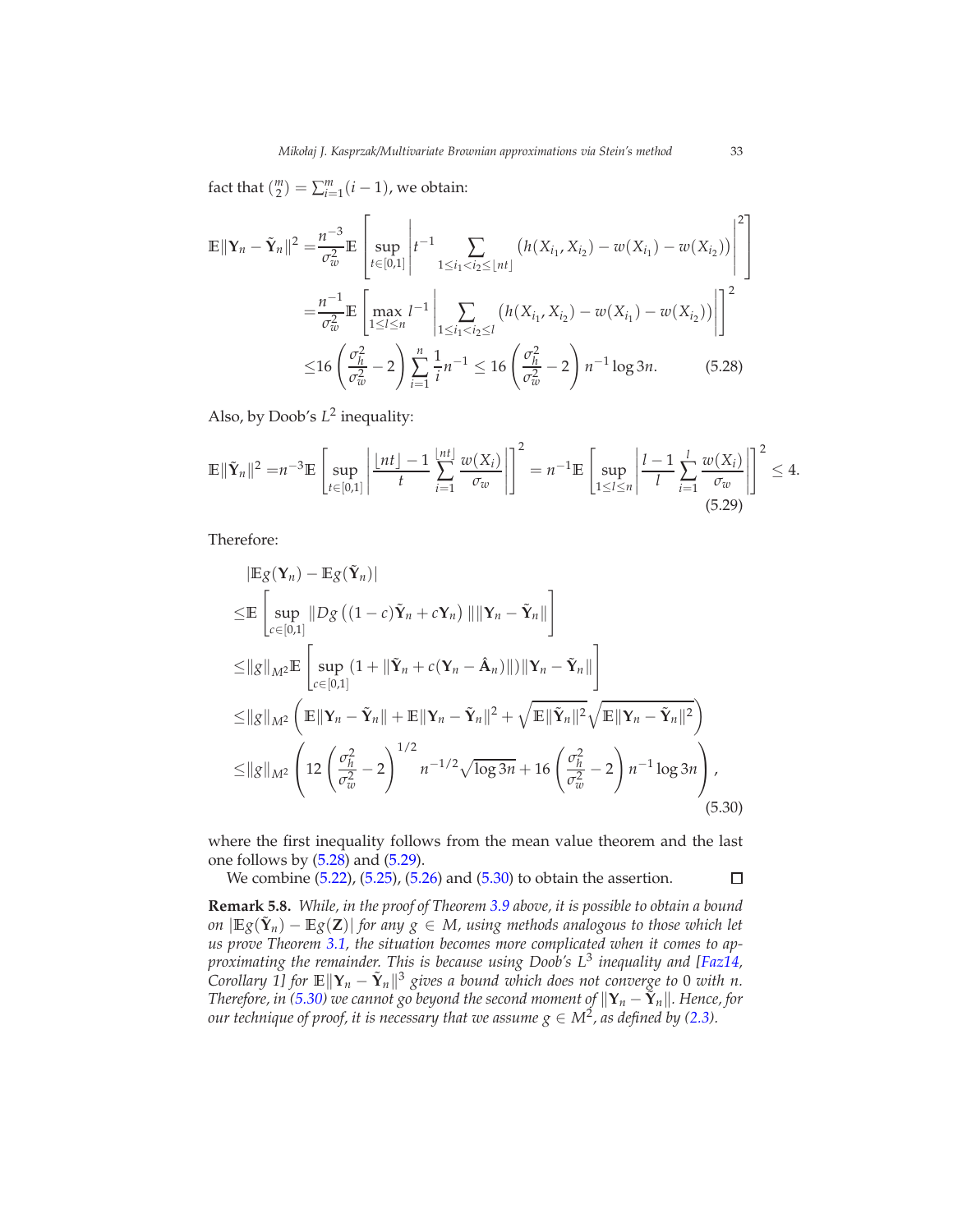**Remark 5.9.** *The stronger assumption of*  $g \in M^1$  *in Theorem [3.9](#page-11-0) would simplify its proof. Namely, using the notation of the proof of Theorem [3.9,](#page-11-0) we could treat Y*˜ *n as a scaled sum of i.i.d. mean zero, variance* 1 *random variables <sup>w</sup>*(*X<sup>i</sup>* ) *σw . Using [\(5.23\)](#page-29-0) and applying Theorem [3.1](#page-7-0) gives:*

$$
\left|\mathbb{E}g(\tilde{\mathbf{Y}}_n)-\mathbb{E}g(\mathbf{Z})\right|\leq \frac{\|g\|_{M^1}}{2}n^{-1/2}\left(\frac{\mathbb{E}|w(X_1)|^3}{\sigma_w^3}+8+10\sqrt{\log 2n}\right)
$$

*and [\(5.30\)](#page-32-2) could be substituted with:*

$$
\left|\mathbb{E}g(\mathbf{Y}_n)-\mathbb{E}g(\tilde{\mathbf{Y}}_n)\right|\leq \|g\|_{M^1}\mathbb{E}\|\mathbf{Y}_n-\tilde{\mathbf{Y}}_n\|\overset{(5.28)}{\leq} \|g\|_M\left(\frac{\sigma_h^2}{\sigma_w^2}-2\right)^{1/2}\frac{4\sqrt{\log 3n}}{n^{1/2}}.
$$

#### **A. Appendix: Proof of Proposition [2.3](#page-7-1)**

As in the proof of [\[BJ09](#page-43-1), Proposition 3.1], we note that, by Skorokhod's representation theorem,  $\mathbf{Z}_n$  and  $\mathbf{Z}$  can be defined on the same probability space in such a way that  $\|\mathbf{Z}_n - \mathbf{Z}\| \xrightarrow{n \to \infty} 0$  a.s. (as **Z** is continuous). The fact that  $C([0, 1], \mathbb{R}^p)$  equipped with norm  $\|\cdot\|$  is separable, by the Stone-Weierstrass theorem, lets us use the argument of the proof of the Skorokhod representation theorem presented in [\[Bil99](#page-43-4), Chapter 5] and conclude that it is enough to show that  $\mathbb{P}[Y_n \in B] \to \mathbb{P}[Z \in B]$  for all sets  $B = \bigcap_{1 \leq l \leq L} B_l$ , where  $B_l = \{w \in D^p : ||w - s_l|| < \gamma_l\}$ ,  $s_l \in C([0, 1], \mathbb{R}^p)$  and  $\overline{\gamma_l}$  is such that  $\mathbb{P}[\mathbf{Z} \in \partial B_l] = 0$ . Let us fix such a set *B*.

Let  $\phi : \mathbb{R}^+ \to [0, 1]$  be a non-increasing, three times continuously differentiable function satisfying,  $\phi(x) = 1$  for  $x \le 0$  and  $\phi(x) = 0$  for  $x \ge 1$  and fix some  $0 < \epsilon$ ,  $\eta_n \leq 1$ ,  $p_n \geq 4$ . Define  $g_{l,n} : D^p \to \mathbb{R}$  by:

$$
g_{l,n}(w) = \phi \left( \frac{\left\| \sqrt{(\epsilon \gamma_l)^2 + \sum_{i=1}^p ((w - s_l)^{(i)})^2} \right\|_{p_n} - \gamma_l \sqrt{1 + \epsilon^2}}{\eta_n} \right), \quad (A.1)
$$

where  $\|w\|_{p_n} := \left(\int_0^1 |w(t)|^{p_n} dt\right)^{1/p_n}$  for any  $w \in D^p$ . We have the following result:

<span id="page-33-1"></span>**Lemma A.1.** *For any finite L:*

<span id="page-33-0"></span>
$$
\left\| \prod_{l=1}^{L} g_{l,n} \right\|_{M^{0}} \leq \tilde{C} p_{n}^{2} \eta_{n}^{-3}.
$$
 (A.2)

*for a constant*  $\tilde{C}$  *independent of*  $p_n$  *and*  $\eta_n$  *(which might depend on*  $\epsilon$  *or*  $\gamma_l$ *'s). Proof.* First, φ, φ', φ'', φ''' are all everywhere continuous and constant outside of the compact interval [0, 1] and therefore bounded. Therefore also  $\frac{|\phi''(x+h)-\phi''(x)|}{|h|}$ |*h*| must be uniformly bounded.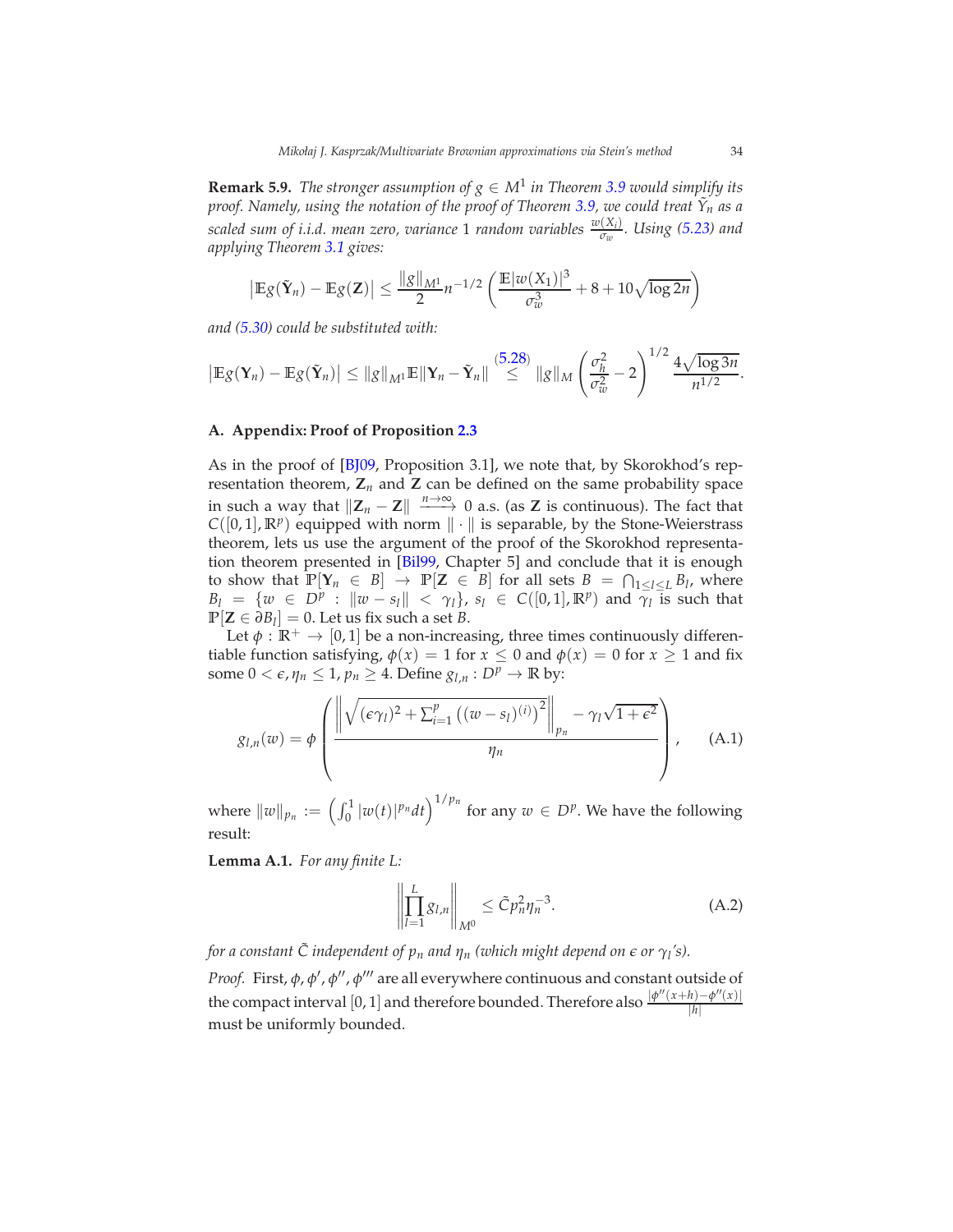Furthermore, let

<span id="page-34-0"></span>
$$
f(w) = \frac{\left\| \sqrt{(\epsilon \gamma_l)^2 + \sum_{i=1}^p ((w - s_l)^{(i)})^2} \right\|_{p_n}}{\eta_n},
$$
 (A.3)

and denote by  $|\cdot|$  the Euclidean norm, and by  $\langle \cdot \rangle$  the Euclidean inner product.

# <span id="page-34-2"></span>**Step 1: Bounding the first derivative of** *f* **of [\(A.3\)](#page-34-0)**

We have that, for any  $h \in D^p$ ,

$$
Df(w)[h] = \frac{1}{p_n \eta_n} \left( \int_0^1 ((\epsilon \gamma_l)^2 + |w - s_l|^2(t))^{p_n/2} dt \right)^{1/p_n - 1} \cdot \frac{p_n}{2} \int_0^1 ((\epsilon \gamma_l)^2 + |w - s_l|^2(t))^{p_n/2 - 1} \cdot 2 \langle (w - s_l)(t), h(t) \rangle dt.
$$
\n(A.4)

Applying Hölder's inequality with coefficients  $\frac{p_n}{p_n-2k}$  and  $\frac{p_n}{2k}$  and Cauchy-Schwarz inequality, we obtain that, for any  $k = 1, 2, 3$ , and  $h_1, \ldots, h_k \in D^p$ ,

$$
\left| \int_{0}^{1} \left( (\epsilon \gamma_{l})^{2} + |w - s_{l}|^{2}(t) \right)^{p_{n}/2 - k} \langle (w - s_{l})(t), h_{1}(t) \rangle \dots \langle (w - s_{l})(t), h_{k}(t) \rangle dt \right|
$$
  
\n
$$
\leq \left( \int_{0}^{1} \left( (\epsilon \gamma_{l})^{2} + |w - s_{l}|^{2}(t) \right)^{p_{n}/2} dt \right)^{1 - 2k/p_{n}}
$$
  
\n
$$
\cdot \left( \int_{0}^{1} |w - s_{l}|^{p_{n}/2}(t) |h_{1}|^{p_{n}/2(k)}(t) \dots |h_{k}|^{p_{n}/2(k)}(t) dt \right)^{2k/p_{n}}
$$
  
\n
$$
\leq \left( \int_{0}^{1} \left( (\epsilon \gamma_{l})^{2} + |w - s_{l}|^{2}(t) \right)^{p_{n}/2} dt \right)^{1 - 2k/p_{n}} \cdot \left( \int_{0}^{1} |w - s_{l}|^{p_{n}}(t) dt \right)^{k/p_{n}} \prod_{i=1}^{k} ||h_{i}||_{p_{n}}.
$$
  
\n(A.5)

Applying [\(A.5\)](#page-34-1) for  $k = 1$ , together with [\(A.4\)](#page-34-2), we get

$$
|Df(w)[h]| \leq \frac{1}{\eta_n} \left( \frac{\int_0^1 |w-s_l|^{p_n}(t)dt}{\int_0^1 ((\epsilon \gamma_l)^2 + |w-s|^2(t))^{p_n/2}dt} \right)^{1/p_n} ||h||_{p_n} \leq \frac{||h||_{\infty}}{\eta_n}
$$

and so

<span id="page-34-3"></span><span id="page-34-1"></span>
$$
\sup_{w \in D^p} \|Df(w)\| \le \frac{1}{\eta_n}.\tag{A.6}
$$

# **Step 2: Bounding the second derivative of** *f* **of [\(A.3\)](#page-34-0)**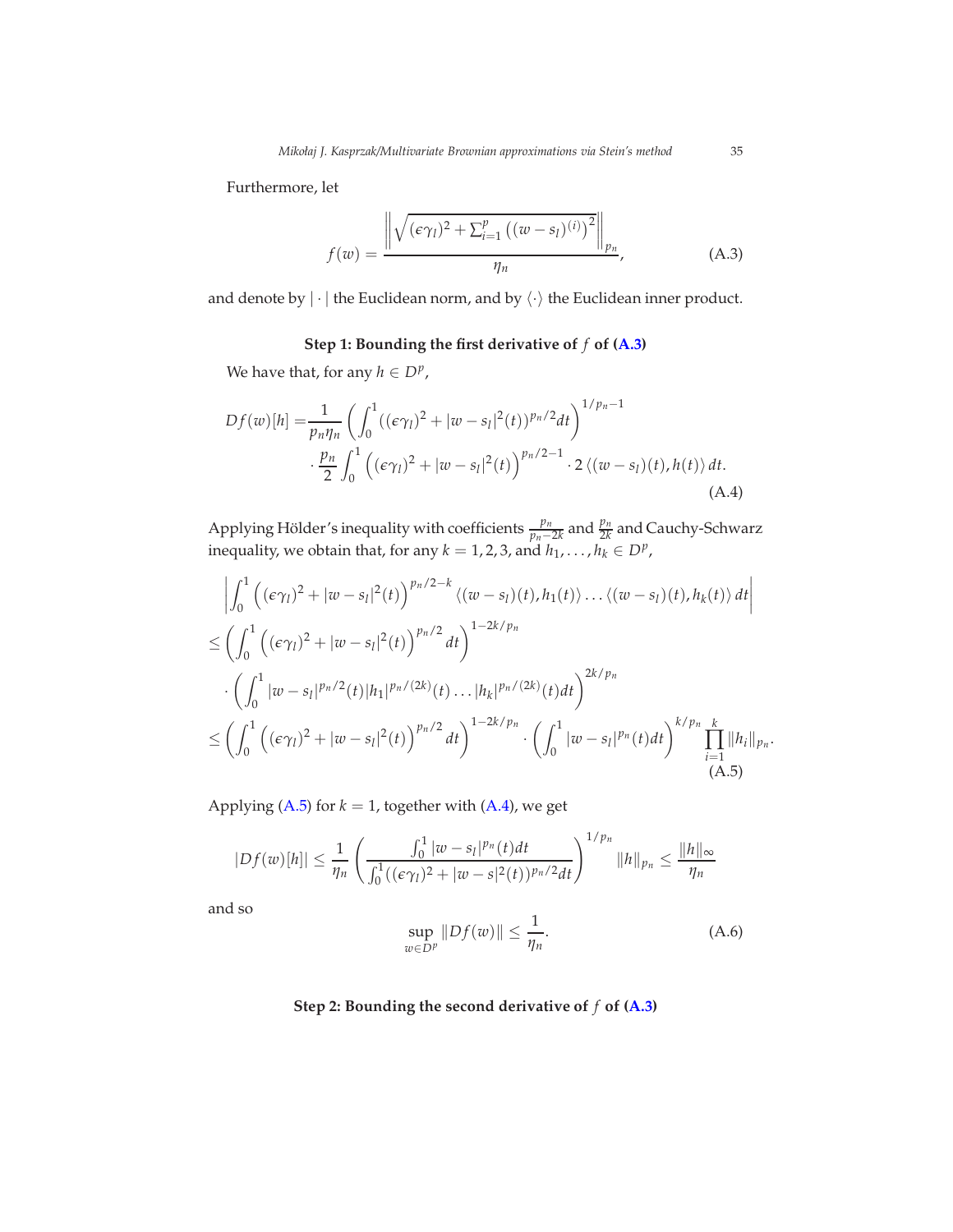Note that, for any  $h_1, h_2 \in D^p$ ,

<span id="page-35-1"></span>
$$
D^{2} f(w)[h_{1}, h_{2}] = A + B \tag{A.7}
$$

for

$$
A = \frac{1}{\eta_n} \left[ \int_0^1 ((\epsilon \gamma_l)^2 + |w - s_l|^2(t))^{p_n/2 - 1} \cdot \langle (w - s_l)(t), h_2(t) \rangle dt \right]
$$
  
\n
$$
\cdot \frac{1 - p_n}{p_n} \left[ \int_0^1 ((\epsilon \gamma_l)^2 + |w - s_l|^2(t))^{p_n/2} dt \right]^{1/p_n - 2}
$$
  
\n
$$
\cdot \frac{p_n}{2} \int_0^1 ((\epsilon \gamma_l)^2 + |w - s_l|^2(t))^{p_n/2 - 1} \cdot 2 \langle (w - s_l)(t), h_1(t) \rangle dt
$$
  
\n
$$
= \frac{1 - p_n}{\eta_n} \prod_{i=1}^2 \left\{ \left[ \int_0^1 ((\epsilon \gamma_l)^2 + |w - s_l|^2(t))^{p_n/2 - 1} \cdot \langle (w - s_l)(t), h_i(t) \rangle dt \right] \right\}
$$
  
\n
$$
\cdot \left[ \int_0^1 ((\epsilon \gamma_l)^2 + |w - s_l|^2(t))^{p_n/2} dt \right]^{1/p_n - 2}
$$
  
\n
$$
B = \frac{1}{\eta_n} \left[ \int_0^1 ((\epsilon \gamma_l)^2 + |w - s_l|^2(t))^{p_n/2} dt \right]^{1/p_n - 1}
$$
  
\n
$$
\cdot \left[ \int_0^1 \frac{p_n - 2}{2} ((\epsilon \gamma_l)^2 + |w - s_l|^2(t))^{p_n/2 - 2} \cdot 2 \langle (w - s_l)(t), h_1(t) \rangle \langle (w - s_l)(t), h_2(t) \rangle dt \right]
$$
  
\n
$$
+ \int_0^1 ((\epsilon \gamma_l)^2 + |w - s_l|^2(t))^{p_n/2 - 1} \langle h_1(t), h_2(t) \rangle dt \right].
$$
 (A.8)

Notice that, by  $(A.5)$  with  $k = 1$ ,

<span id="page-35-2"></span>
$$
|A| \leq \frac{p_n - 1}{\eta_n} \left( \frac{\left(\int_0^1 |w - s_I|^{p_n}(t) dt\right)^2}{\left(\int_0^1 ((\epsilon \gamma_I)^2 + |w - s_I|^2(t))^{p_n/2} dt\right)^3} \right)^{1/p_n} ||h_1||_{p_n} ||h_2||_{p_n}.
$$
 (A.9)

Furthermore, by Hölder's inequality with coefficients  $\frac{p_n}{p_n-2}$  and  $\frac{p_n}{2}$  and by the Cauchy-Schwarz inequality,

<span id="page-35-0"></span>
$$
\left| \int_0^1 \left( (\epsilon \gamma_l)^2 + |w - s_l|^2(t) \right)^{p_n/2 - 1} \langle h_1(t), h_2(t) \rangle dt \right|
$$
  
\n
$$
\leq \left( \int_0^1 \left( (\epsilon \gamma_l)^2 + |w - s_l|^2(t) \right)^{p_n/2} \right)^{1 - 2/p_n} \left( \int_0^1 \langle h_1(t), h_2(t) \rangle^{p_n/2} \right)^{2/p_n}
$$
  
\n
$$
\leq \left( \int_0^1 \left( (\epsilon \gamma_l)^2 + |w - s_l|^2(t) \right)^{p_n/2} \right)^{1 - 2/p_n} ||h_1||_{p_n} ||h_2||_{p_n}.
$$
 (A.10)

<span id="page-35-3"></span>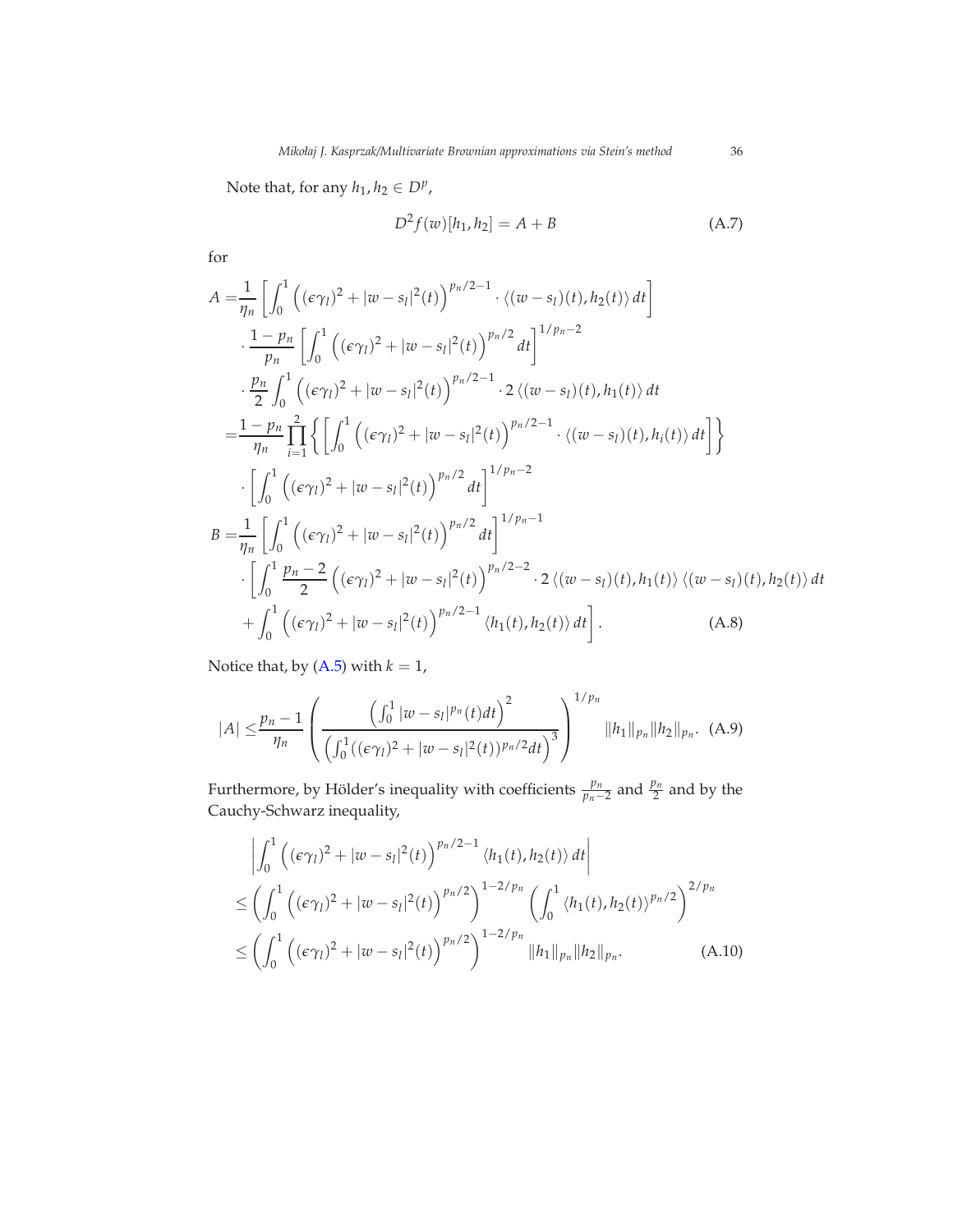By [\(A.5\)](#page-34-1) and [\(A.10\)](#page-35-0),

<span id="page-36-0"></span>
$$
|B| \leq \frac{p_n - 2}{\eta_n} \left( \frac{\left(\int_0^1 |w - s_l|^{p_n}(t)dt\right)^2}{\left(\int_0^1 ((\epsilon \gamma_l)^2 + |w - s_l|^2(t))^{p_n/2}dt\right)^3} \right)^{1/p_n} ||h_1||_{p_n} ||h_2||_{p_n} + \frac{1}{\eta_n} \left(\int_0^1 \left((\epsilon \gamma_l)^2 + |w - s_l|^2(t)\right)^{p_n/2}dt\right)^{-1/p_n} ||h_1||_{p_n} ||h_2||_{p_n}.
$$
 (A.11)

By [\(A.7\)](#page-35-1), [\(A.9\)](#page-35-2) and [\(A.11\)](#page-36-0),

$$
|D^{2} f(w)[h_{1}, h_{2}]|
$$
\n
$$
\leq \left[\frac{2p_{n}-3}{\eta_{n}} \left(\frac{\left(\int_{0}^{1} |w-s_{l}|^{p_{n}}(t)dt\right)^{2}}{\left(\int_{0}^{1} ((\epsilon \gamma_{l})^{2} + |w-s_{l}|^{2}(t))^{p_{n}/2}dt\right)^{3}}\right)^{1/p_{n}}\right]^{1/p_{n}}
$$
\n
$$
+\frac{1}{\eta_{n}} \left(\int_{0}^{1} \left((\epsilon \gamma_{l})^{2} + |w-s_{l}|^{2}(t)\right)^{p_{n}/2}dt\right)^{-1/p_{n}}\right] ||h_{1}||_{p_{n}} ||h_{2}||_{p_{n}}
$$
\n
$$
=\frac{1}{\eta_{n}} \left(\int_{0}^{1} \left((\epsilon \gamma_{l})^{2} + |w-s_{l}|^{2}(t)\right)^{p_{n}/2}dt\right)^{-1/p_{n}}
$$
\n
$$
\cdot \left[(2p_{n}-3) \left(\frac{\left(\int_{0}^{1} |w-s_{l}|^{p_{n}}(t)dt\right)^{2}}{\left(\int_{0}^{1} ((\epsilon \gamma_{l})^{2} + |w-s_{l}|^{2}(t))^{p_{n}/2}dt\right)^{2}}\right)^{1/p_{n}} + 1\right] ||h_{1}||_{p_{n}} ||h_{2}||_{p_{n}}
$$
\n
$$
\leq \frac{2p_{n}-2}{\eta_{n}} \left(\int_{0}^{1} \left((\epsilon \gamma_{l})^{2} + |w-s_{l}|^{2}(t)\right)^{p_{n}/2}dt\right)^{-1/p_{n}} ||h_{1}||_{p_{n}} ||h_{2}||_{p_{n}}
$$
\n
$$
\leq \frac{2p_{n}-2}{\eta_{n}(\epsilon \gamma_{l})} ||h_{1}||_{\infty} ||h_{2}||_{\infty}
$$

and so

<span id="page-36-1"></span>
$$
\sup_{w \in D^p} \|D^2 f(w)\| \le 2 \frac{p_n - 1}{\eta_n(\epsilon \gamma_l)}.
$$
\n(A.12)

# **Step 3: Bounding the third derivative of** *f* **of [\(A.3\)](#page-34-0)**

Finally, for any  $h_1, h_2, h_3 \in D^p$ ,

$$
D^{3} f(w)[h_{1}, h_{2}, h_{3}] = C + D,
$$
\n(A.13)

where *C* comes from differentiating *A* of [\(A.8\)](#page-35-3) and is given by

$$
C = E + F
$$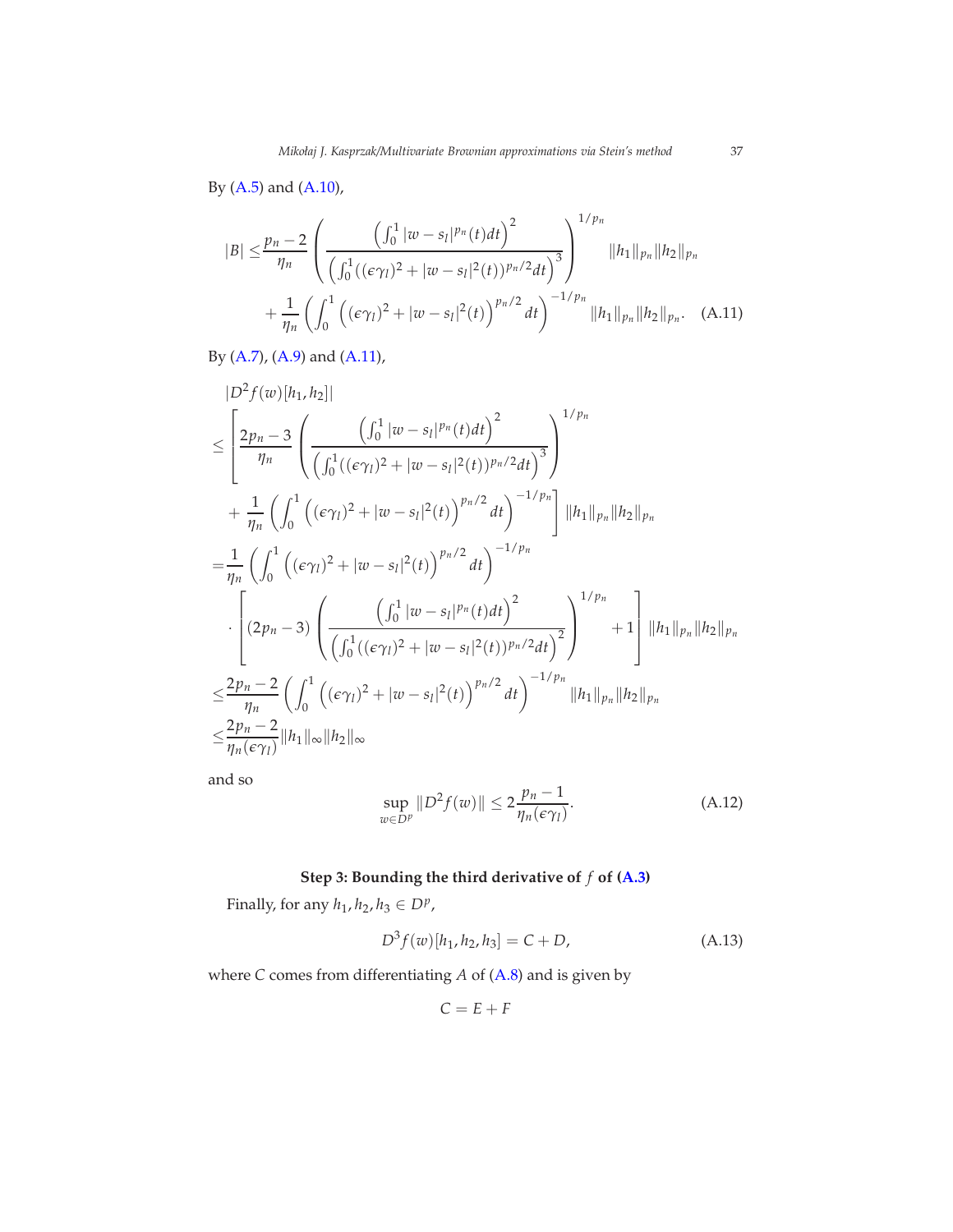for

$$
E = \frac{1 - p_n}{\eta_n} \sum_{1 \le i \ne j \le 2} \left\{ \int_0^1 \left( (\epsilon \gamma_l)^2 + |w - s_l|^2(t) \right)^{p_n/2 - 1} \langle (w - s_l)(t), h_i(t) \rangle dt \right. \\ \left. \int_0^1 \left[ \frac{p_n - 2}{2} \left( (\epsilon \gamma_l)^2 + |w - s_l|^2(t) \right)^{p_n/2 - 2} \langle (w - s_l)(t), h_j(t) \rangle \cdot 2 \langle (w - s_l)(t), h_3(t) \rangle \right. \\ \left. + \left( (\epsilon \gamma_l)^2 + |w - s_l|^2(t) \right)^{p_n/2 - 1} \langle h_j(t), h_3(t) \rangle \right] dt \right. \\ \left. \cdot \left[ \int_0^1 \left( (\epsilon \gamma_l)^2 + |w - s_l|^2(t) \right)^{p_n/2} dt \right]^{1/p_n - 2} \right\}
$$

$$
F = \frac{(1 - p_n)(1 - 2p_n)}{p_n \eta_n} \left\{ \prod_{i=1}^3 \left[ \int_0^1 \left( (\epsilon \gamma_l)^2 + |w - s_l|^2(t) \right)^{p_n/2 - 1} \cdot \langle (w - s_l)(t), h_i(t) \rangle dt \right] \right\}
$$

$$
\cdot \left[ \int_0^1 \left( (\epsilon \gamma_l)^2 + |w - s_l|^2(t) \right)^{p_n/2} dt \right]^{1/p_n - 3} \tag{A.14}
$$

and *D* comes from differentiating *B* of [\(A.8\)](#page-35-3) and is given by

<span id="page-37-0"></span>
$$
D = G + H
$$

for

$$
G = \frac{1 - p_n}{\eta_n} \left[ \int_0^1 ((\epsilon \gamma_l)^2 + |\omega - s_l|^2(t))^{p_n/2} dt \right]^{1/p_n - 2}
$$
  
\n
$$
\cdot \int_0^1 ((\epsilon \gamma_l)^2 + |\omega - s_l|^2(t))^{p_n/2 - 1} \langle (\omega - s_l)(t), h_3(t) \rangle dt
$$
  
\n
$$
\cdot \left[ \int_0^1 (p_n - 2) ((\epsilon \gamma_l)^2 + |\omega - s_l|^2(t))^{p_n/2 - 2} \cdot \langle (\omega - s_l)(t), h_1(t) \rangle \langle (\omega - s_l)(t), h_2(t) \rangle dt + \int_0^1 ((\epsilon \gamma_l)^2 + |\omega - s_l|^2(t))^{p_n/2 - 1} \langle h_1(t), h_2(t) \rangle dt \right]
$$
  
\n
$$
H = \frac{p_n - 2}{\eta_n} \left[ \int_0^1 ((\epsilon \gamma_l)^2 + |\omega - s_l|^2(t))^{p_n/2} dt \right]^{1/p_n - 1}
$$
  
\n
$$
\cdot \left\{ \int_0^1 \left[ (p_n - 2) ((\epsilon \gamma_l)^2 + |\omega - s_l|^2(t))^{p_n/2 - 2} \sum_{\substack{1 \le i, j, k \le 3 \\ i, j, k \text{ distinct}}} \langle (\omega - s_l)(t), h_i(t) \rangle \langle h_j(t), h_k(t) \rangle \right] dt + (p_n - 4) \int_0^1 \left[ ((\epsilon \gamma_l)^2 + |\omega - s_l|^2(t))^{p_n/2 - 3} \prod_{i=1}^3 \langle (\omega - s_l)(t), h_i(t) \rangle \right] dt \right\}.
$$
  
\n(A.15)

So

<span id="page-37-2"></span><span id="page-37-1"></span>
$$
D^{3} f(w)[h_{1}, h_{2}, h_{3}] = E + F + G + H \tag{A.16}
$$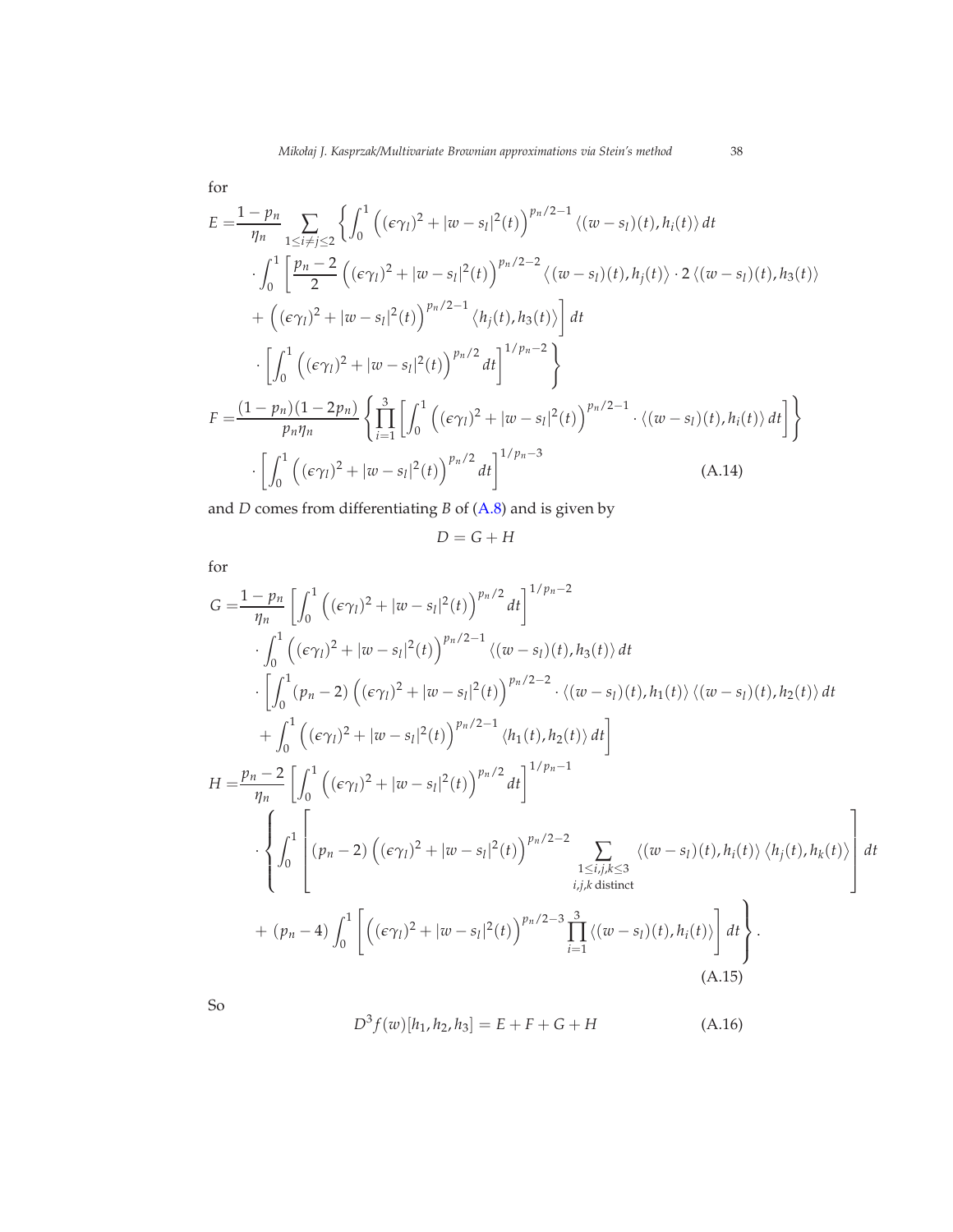for *E*, *F*, *G*, *H* defined by [\(A.14\)](#page-37-0) and [\(A.15\)](#page-37-1). By [\(A.5\)](#page-34-1) and [\(A.10\)](#page-35-0),

$$
|E| \leq \frac{2(p_n - 1)||h_1||_{p_n}||h_2||_{p_n}||h_3||_{p_n}}{\int (p_n - 2) \left(\int_0^1 |w - s_I|^{p_n}(t)dt\right)^{3/p_n}} + \frac{\left(\int_0^1 |w - s_I|^{p_n}(t)dt\right)^{1/p_n}}{\left(\int_0^1 \left((\epsilon \gamma_I)^2 + |w - s_I|^2(t)\right)^{p_n/2}dt\right)^{5/p_n}} + \frac{\left(\int_0^1 |w - s_I|^{p_n}(t)dt\right)^{1/p_n}}{\left(\int_0^1 \left((\epsilon \gamma_I)^2 + |w - s_I|^2(t)\right)^{p_n/2}dt\right)^{3/p_n}}\right)}
$$
\n
$$
|F| \leq \frac{(p_n - 1)(2p_n - 1)||h_1||_{p_n}||h_2||_{p_n}||h_3||_{p_n}}{p_n p_n} \cdot \frac{\left(\int_0^1 |w - s_I|^{p_n}(t)dt\right)^{3/p_n}}{\left(\int_0^1 \left((\epsilon \gamma_I)^2 + |w - s_I|^2(t)\right)^{p_n/2}dt\right)^{5/p_n}}\right)
$$
\n
$$
|G| \leq \frac{(p_n - 1)||h_1||_{p_n}||h_2||_{p_n}||h_3||_{p_n}}{\int (p_n - 2) \left(\int_0^1 |w - s_I|^{p_n}(t)dt\right)^{3/p_n}} + \frac{\left(\int_0^1 |w - s_I|^p^{n}(t)dt\right)^{1/p_n}}{\left(\int_0^1 \left((\epsilon \gamma_I)^2 + |w - s_I|^2(t)\right)^{p_n/2}dt\right)^{3/p_n}}\right)}
$$
\n
$$
|H| \leq \frac{(p_n - 2)||h_1||_{p_n}||h_2||_{p_n}||h_3||_{p_n}}{\eta_n} \cdot \frac{\left(\int_0^1 |w - s_I|^p^{n}(t)dt\right)^{3/p_n}}{\left(\int_0^1 \left((\epsilon \gamma_I)^2 + |w - s_I|^2(t)\right)^{p_n/2}dt\right)^{3/p_n}} + \frac{6\left(\int_0^1 |w - s_I|^p^{n}(t)dt\right)^{1/p_n}}{\left(\int_0^1 \left((\epsilon \gamma_I)^2 + |w - s_I|^2(t)\right)^{p_n/2}dt\right)^{3/p_n
$$

<span id="page-38-0"></span>where the inequality for  $|H|$  uses the following bound obtained by applying Hölder's inequality with coefficients  $\frac{p_n}{p_n-4}$  and  $\frac{p_n}{4}$  and Cauchy-Schwarz inequality

$$
\left|\int_{0}^{1} \left[ \left( (\epsilon \gamma_{l})^{2} + |\omega - s_{l}|^{2}(t) \right)^{p_{n}/2-2} \sum_{\substack{1 \leq i,j,k \leq 3 \\ i,j,k \text{ distinct}}} \langle (\omega - s_{l})(t), h_{i}(t) \rangle \langle h_{j}(t), h_{k}(t) \rangle \right] dt \right|
$$
  
\n
$$
\leq \sum_{\substack{1 \leq i,j,k \leq 3 \\ i,j,k \text{ distinct}}} \left( \int_{0}^{1} \left( (\epsilon \gamma_{l})^{2} + |\omega - s_{l}|^{2}(t) \right)^{p_{n}/2} dt \right)^{1-4/p_{n}} \left( \int_{0}^{1} |\omega - s_{l}|^{p_{n}/4}(t) \prod_{i=1}^{3} |h_{i}|^{p_{n}/4}(t) dt \right)^{4/p_{n}}
$$
  
\n
$$
\leq \sum_{\substack{1 \leq i,j,k \leq 3 \\ i,j,k \text{ distinct}}} \left( \int_{0}^{1} \left( (\epsilon \gamma_{l})^{2} + |\omega - s_{l}|^{2}(t) \right)^{p_{n}/2} dt \right)^{1-4/p_{n}} \left( \int_{0}^{1} |\omega - s_{l}|^{p_{n}}(t) dt \right)^{1/p_{n}} \prod_{i=1}^{3} ||h_{i}||_{p_{n}}.
$$

By [\(A.16\)](#page-37-2) and [\(A.17\)](#page-38-0),

$$
|D^3 f(w)[h_1, h_2, h_3]|
$$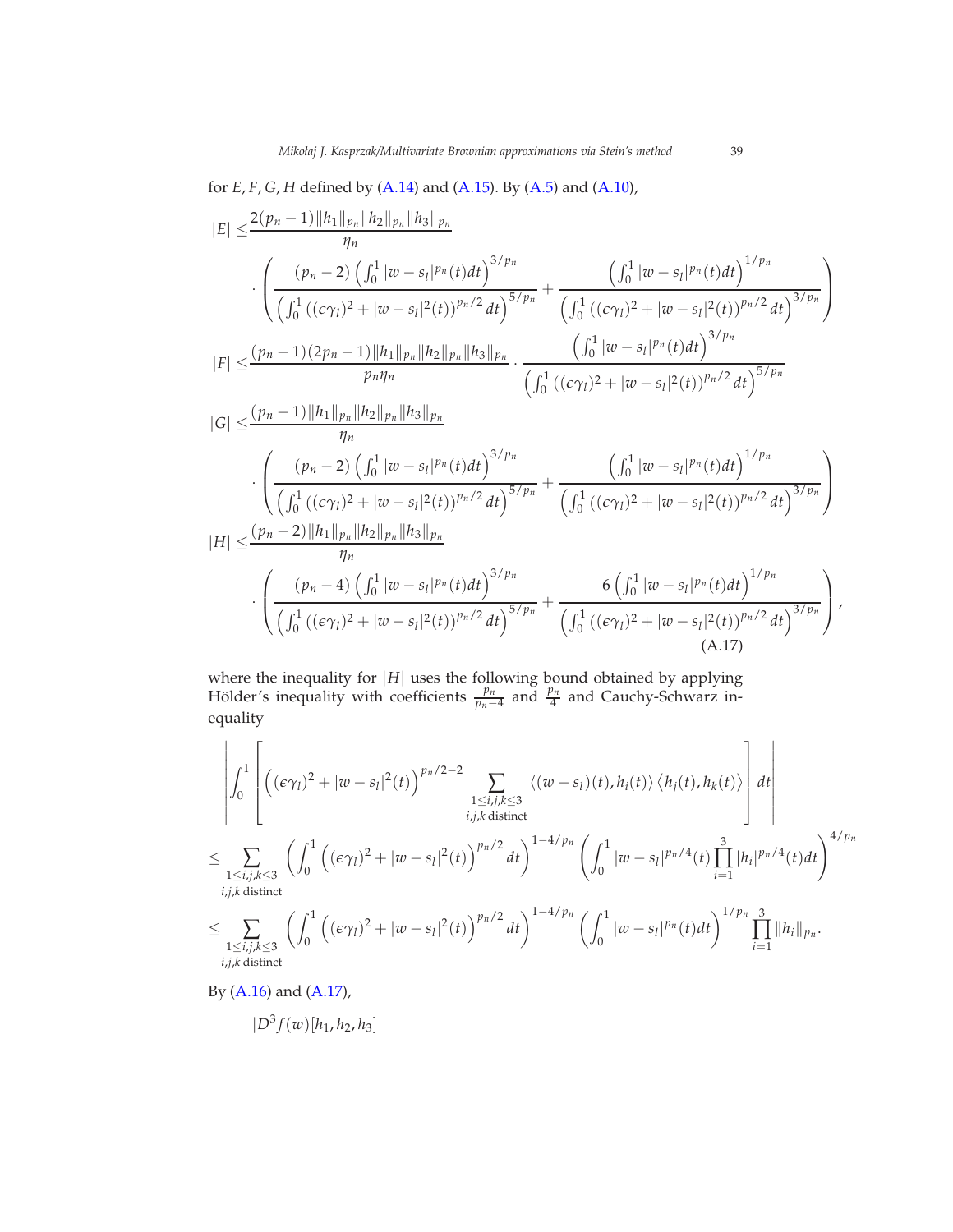*Mikołaj J. Kasprzak/Multivariate Brownian approximations via Stein's method* 40

$$
\leq \frac{6p_n^2\left(\int_0^1 |w-s_I|^{p_n}(t)dt\right)^{3/p_n}||h_1||_{p_n}||h_2||_{p_n}||h_3||_{p_n}}{\eta_n\left(\int_0^1 ((\epsilon \gamma_I)^2 + |w-s_I|^2(t))^{p_n/2} dt\right)^{5/p_n}} + \frac{9p_n\left(\int_0^1 |w-s_I|^{p_n}(t)dt\right)^{1/p_n}||h_1||_{p_n}||h_2||_{p_n}||h_3||_{p_n}}{\eta_n\left(\int_0^1 ((\epsilon \gamma_I)^2 + |w-s_I|^2(t))^{p_n/2} dt\right)^{3/p_n}} \leq \frac{15p_n^2||h_1||_{p_n}||h_2||_{p_n}||h_3||_{p_n}}{\eta_n}\left(\int_0^1 ((\epsilon \gamma_I)^2 + |w-s_I|^2(t))^{p_n/2} dt\right)^{-2/p_n}
$$
  

$$
\leq \frac{15p_n^2}{(\epsilon \gamma_I)^2 \eta_n}||h_1||_{\infty}||h_2||_{\infty}||h_3||_{\infty}
$$

and so

<span id="page-39-0"></span>
$$
||D^3 f(w)|| \le \frac{15p_n^2}{(\epsilon \gamma_l)^2 \eta_n}.
$$
\n(A.18)

# **Step 4: Combining the bounds**

The result now follows by combining [\(A.6\)](#page-34-3), [\(A.12\)](#page-36-1) and [\(A.18\)](#page-39-0). Indeed, note that, by the chain rule,

$$
D^{3}g_{l,n}(w)[h_{1},h_{2},h_{3}]
$$
  
\n
$$
=\phi''' \left(f(w) - \frac{\gamma_{l}\sqrt{1+\epsilon^{2}}}{\eta_{n}}\right) \cdot \prod_{i=1}^{3} Df(w)[h_{i}]
$$
  
\n
$$
+\phi'' \left(f(w) - \frac{\gamma_{l}\sqrt{1+\epsilon^{2}}}{\eta_{n}}\right) \cdot \sum_{\substack{1 \le i,j,k \le 3 \\ i,j,k \text{distinct}}} D^{2}f(w)[h_{i},h_{j}]Df(w)[h_{k}]
$$
  
\n
$$
+\phi' \left(f(w) - \frac{\gamma_{l}\sqrt{1+\epsilon^{2}}}{\eta_{n}}\right) D^{3}f(w)[h_{1},h_{2},h_{3}].
$$

By [\(A.6\)](#page-34-3), [\(A.12\)](#page-36-1) and [\(A.18\)](#page-39-0) and the fact that *φ* ′ , *φ* ′′ , *φ* ′′′ are all bounded, we get that, for all  $w \in D^p$ ,

$$
||D^3g_{l,n}(w)|| \leq C_3 p_n^2 \eta_n^{-3},
$$

for some constant *C*3. Similar bounds may be obtained for the first and second derivative of *gl*,*n*:

$$
||Dg_{l,n}(w)|| \leq C_1 \eta_n^{-1}, \quad ||D^2 g_{l,n}(w)|| \leq C_2 p_n \eta_n^{-1},
$$

for constants *C*<sup>1</sup> , *C*2. Since *φ* is also bounded, the product rule yields the desired bound.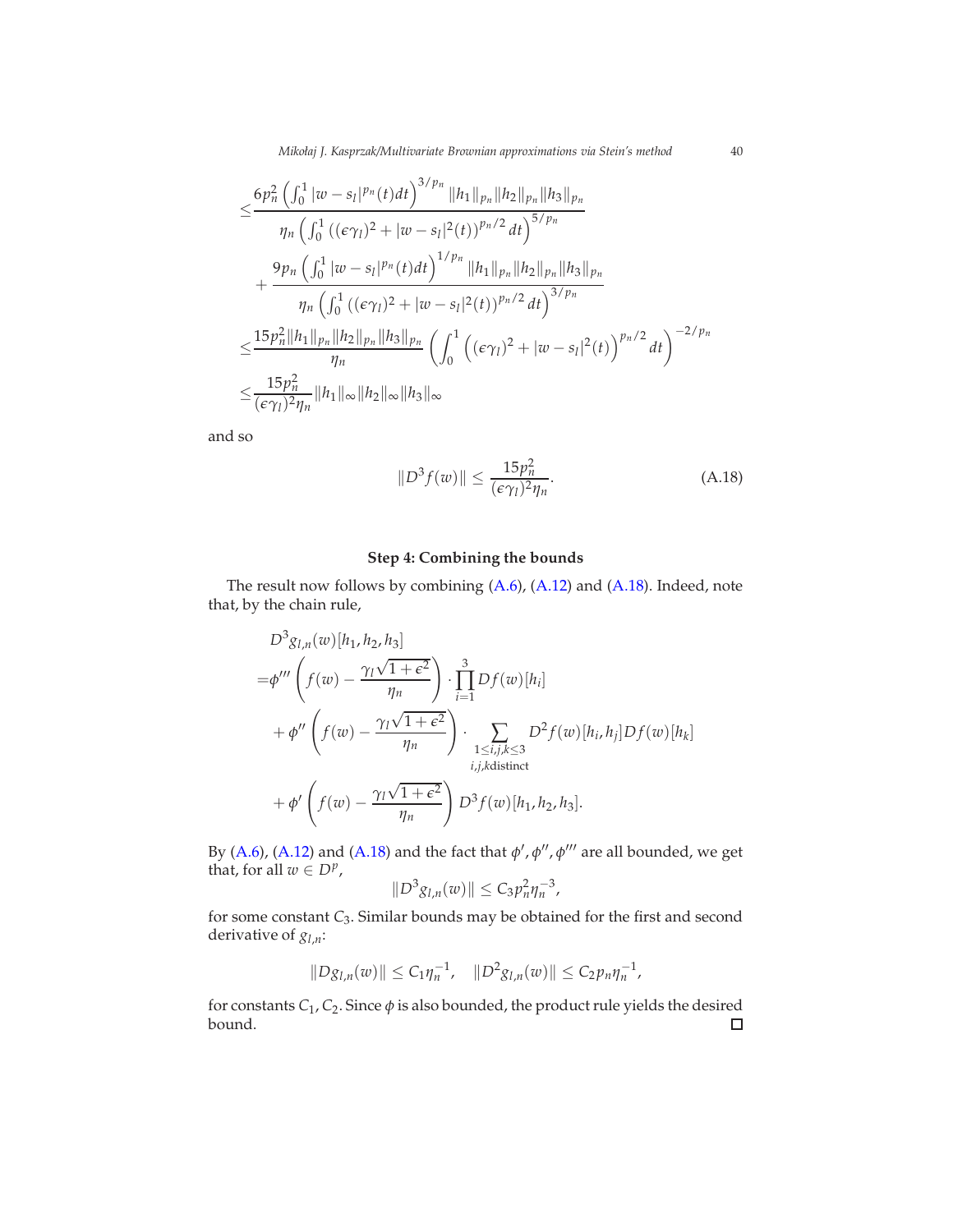Now, we prove the following result:

<span id="page-40-1"></span>**Lemma A.2.** *For the set B fixed at the beggining of this Appendix,*

$$
\limsup_{n\to\infty}\mathbb{P}[\mathbf{Y}_n\in B]\leq \mathbb{P}[\mathbf{Z}\in B] \quad and \quad \liminf_{n\to\infty}\mathbb{P}[\mathbf{Y}_n\in B]\geq \mathbb{P}[\mathbf{Z}\in B].
$$

*Proof.*

# **Step 1: Proving the first inequality**

Note that

$$
\mathbf{Y}_n \in B_l \Longrightarrow \|\mathbf{Y}_n - s_l\| < \gamma_l \Longrightarrow \sup_{t \in [0,1]} \sum_{i=1}^p \left( (\mathbf{Y}_n(t) - s_l(t))^{(i)} \right)^2 < \gamma_l^2
$$
  
\n
$$
\Longrightarrow \sup_{t \in [0,1]} \left[ \sum_{i=1}^p \left( (\mathbf{Y}_n(t) - s_l(t))^{(i)} \right)^2 + (\epsilon \gamma_l)^2 \right] < \gamma_l^2 (1 + \epsilon^2)
$$
  
\n
$$
\Longrightarrow \left\| \sqrt{(\epsilon \gamma_l)^2 + \sum_{i=1}^p \left( (\mathbf{Y}_n - s_l)^{(i)} \right)^2} \right\|_{p_n} \le \gamma_l \sqrt{1 + \epsilon^2} \Longrightarrow g_{l,n}(\mathbf{Y}_n) = 1.
$$
\n(A.19)

Therefore, for all *l*,

<span id="page-40-0"></span>
$$
\mathbb{1}_{[\mathbf{Y}_n \in B_l]} \leq g_{l,n}(\mathbf{Y}_n). \tag{A.20}
$$

Also, note that, by Minkowski's inequality and the triangle inequality for the Euclidean norm:

$$
\left\|\sqrt{(\epsilon\gamma_l)^2+\sum_{i=1}^p((\mathbf{Z}-s_l)^{(i)})^2}\right\|_{p_n}\leq \left\|\sqrt{(\epsilon\gamma_l)^2+\sum_{i=1}^p((\mathbf{Z}_n-s_l)^{(i)})^2}\right\|_{p_n}+\|\mathbf{Z}_n-\mathbf{Z}\|.
$$

Therefore, if  $\|\mathbf{Z} - s_l\| > \gamma_l$  then as  $p_n \xrightarrow{n \to \infty} \infty$ :

$$
\liminf_{n \to \infty} \left\| \sqrt{(\epsilon \gamma_l)^2 + \sum_{i=1}^p ((\mathbf{Z}_n - s_l)^{(i)})^2} \right\|_{p_n}
$$
\n
$$
\geq \liminf_{n \to \infty} \left\{ \left\| \sqrt{(\epsilon \gamma_l)^2 + \sum_{i=1}^p ((\mathbf{Z} - s_l)^{(i)})^2} \right\|_{p_n} - \|\mathbf{Z}_n - \mathbf{Z}\| \right\}
$$
\n
$$
= \sup_{t \in [0,1]} \sqrt{(\epsilon \gamma_l)^2 + \sum_{i=1}^p ((\mathbf{Z}(t) - s_l(t))^{(i)})^2} > \gamma_l (1 + \epsilon^2)^{1/2}.
$$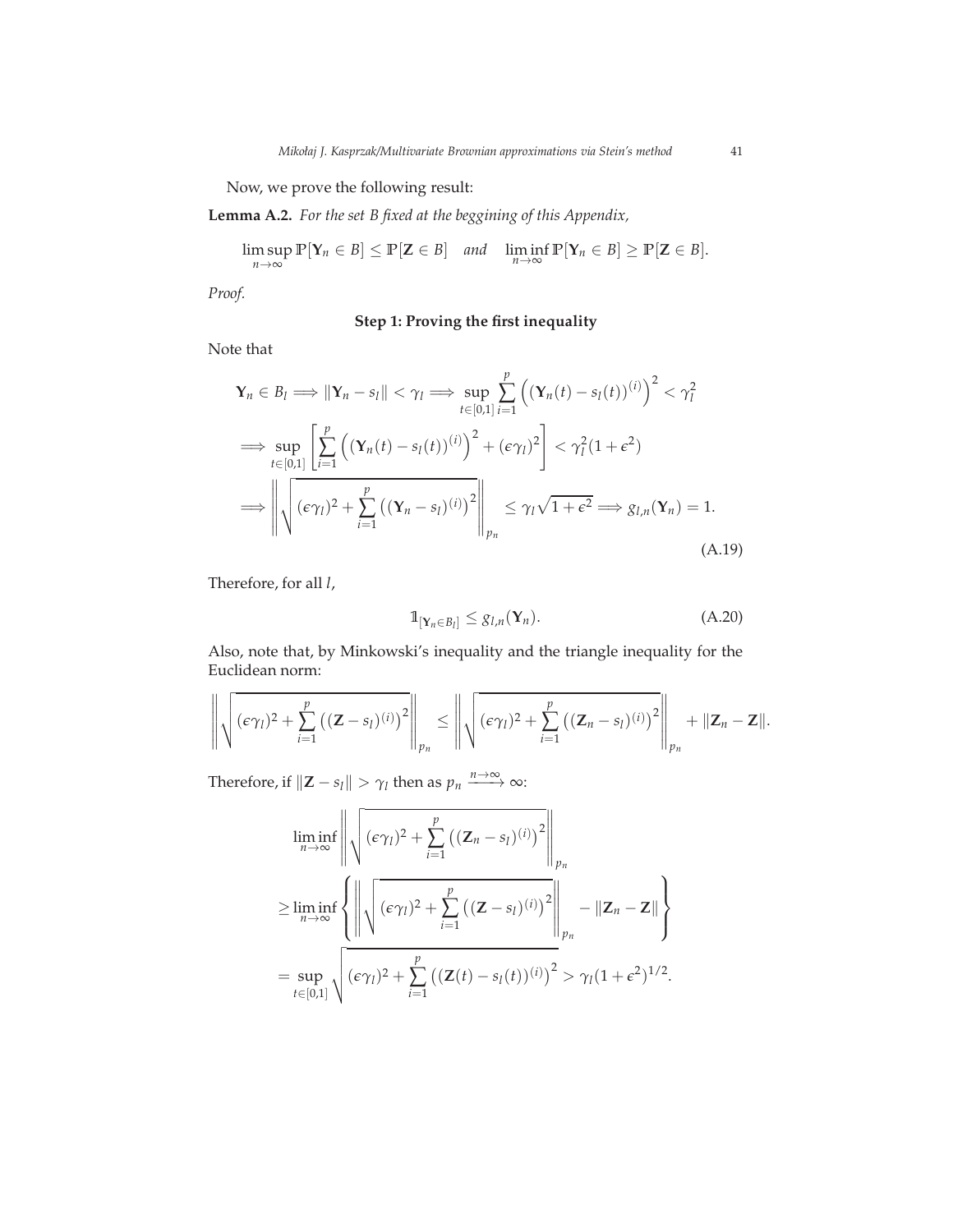This, means that, if  $p_n \xrightarrow{n \to \infty} \infty$ ,  $\|\mathbf{Z} - s_l\| > \gamma_l$  and  $\eta_n \xrightarrow{n \to \infty} 0$  then  $g_{l,n}(\mathbf{Z}_n) = 0$ for sufficiently large *n*, i.e.

$$
g_{l,n}(\mathbf{Z}_n) \leq \mathbb{1}_{\left[\|\mathbf{Z}-s_l\| \leq \gamma_l\right]}, \quad \text{as long as } p_n \xrightarrow{n \to \infty} \infty, \eta_n \xrightarrow{n \to \infty} 0 \text{ and } n \text{ is large.}
$$
\n(A.21)

By those properties, taking  $p_n \to \infty$  and  $\eta_n \to 0$  such that  $\kappa_n \eta_n^{-3} p_n^2 \to 0$ , we obtain:

$$
\limsup_{n \to \infty} \mathbb{P}[Y_n \in B] \stackrel{(A.20)}{\leq} \limsup_{n \to \infty} \mathbb{E} \left[ \prod_{l=1}^{L} g_{l,n}(Y_n) \right]
$$
\n
$$
\stackrel{(2.4)}{\leq} \limsup_{n \to \infty} \left\{ \mathbb{E} \left[ \prod_{l=1}^{L} g_{l,n}(Z_n) \right] + C \kappa_n \left\| \prod_{l=1}^{L} g_{l,n} \right\|_{M^0} \right\}
$$
\n
$$
\stackrel{\text{Fatou}(A.2)}{\leq} \mathbb{E} \left[ \limsup_{n \to \infty} \prod_{l=1}^{L} g_{l,n}(Z_n) \right] \stackrel{(A.21)}{\leq} \mathbb{P}[Z \in B].
$$

<span id="page-41-0"></span>**Step 2: Proving the second inequality**

We define:

$$
g_{l,n}^*(w) = \phi \left( \frac{\left\| \sqrt{(\epsilon \gamma_l)^2 + \sum_{i=1}^p ((w - s_l)^{(i)})^2} \right\|_{p_n} - \gamma_l \sqrt{\epsilon^2 + (1 - \theta)^2} (\delta \wedge \frac{r_n}{2})^{1/p_n} + \eta_n}{\eta_n} \right)
$$
(A.22)

for  $\theta > 0$  fixed and  $\delta > 0$  such that:

$$
\forall n \in \mathbb{N}: \quad \|\mathbf{Y}_n - s_l\| \geq \gamma_l \Longrightarrow \operatorname{leb}\{t : |\mathbf{Y}_n(t) - s_l(t)| \geq \gamma_l(1-\theta)\} \geq \left(\delta \wedge \frac{r_n}{2}\right),
$$

where leb denotes the Lebesgue measure. Such a *δ* exists for the following reason. The collection  $(s_l, 1 \leq l \leq L)$  is uniformly equicontinuous and  $\mathbf{Y}_n$  are constant on intervals of length at least  $r_n$ . The  $\delta > 0$  we choose is such that:

$$
|t_1-t_2|\leq \delta \quad \Longrightarrow \quad |s_l(t_1)-s_l(t_2)|\leq \frac{\theta\gamma_l}{2}.
$$

If  $\|\mathbf{Y}_n - s_l\| \geq \gamma_l$  then  $|\mathbf{Y}_n(t_0) - s_l(t_0)| > \gamma_l\left(1-\frac{\theta}{2}\right)$  for some  $t_0$ . Then, there exists an interval *I*<sub>0</sub> with *t*<sub>0</sub> being one of its endpoints and of length  $\frac{r_n}{2} \wedge \delta$ , such that  $\mathbf{Y}_n$  is constant on  $I_0$  and  $|s_l(t) - s_l(t_0)| \leq \frac{\theta \gamma_l}{2}$  for all  $t \in I_0$ . Then, for  $t \in I_0$ we obtain:

$$
|\mathbf{Y}_n(t) - s_l(t)| \ge |\mathbf{Y}_n(t_0) - s_l(t_0)| - |\mathbf{Y}_n(t_0) - \mathbf{Y}_n(t)| - |s_l(t) - s_l(t_0)|
$$
  
\n
$$
\ge \left(1 - \frac{\theta}{2}\right)\gamma_l - \frac{\theta\gamma_l}{2} = \gamma_l(1 - \theta).
$$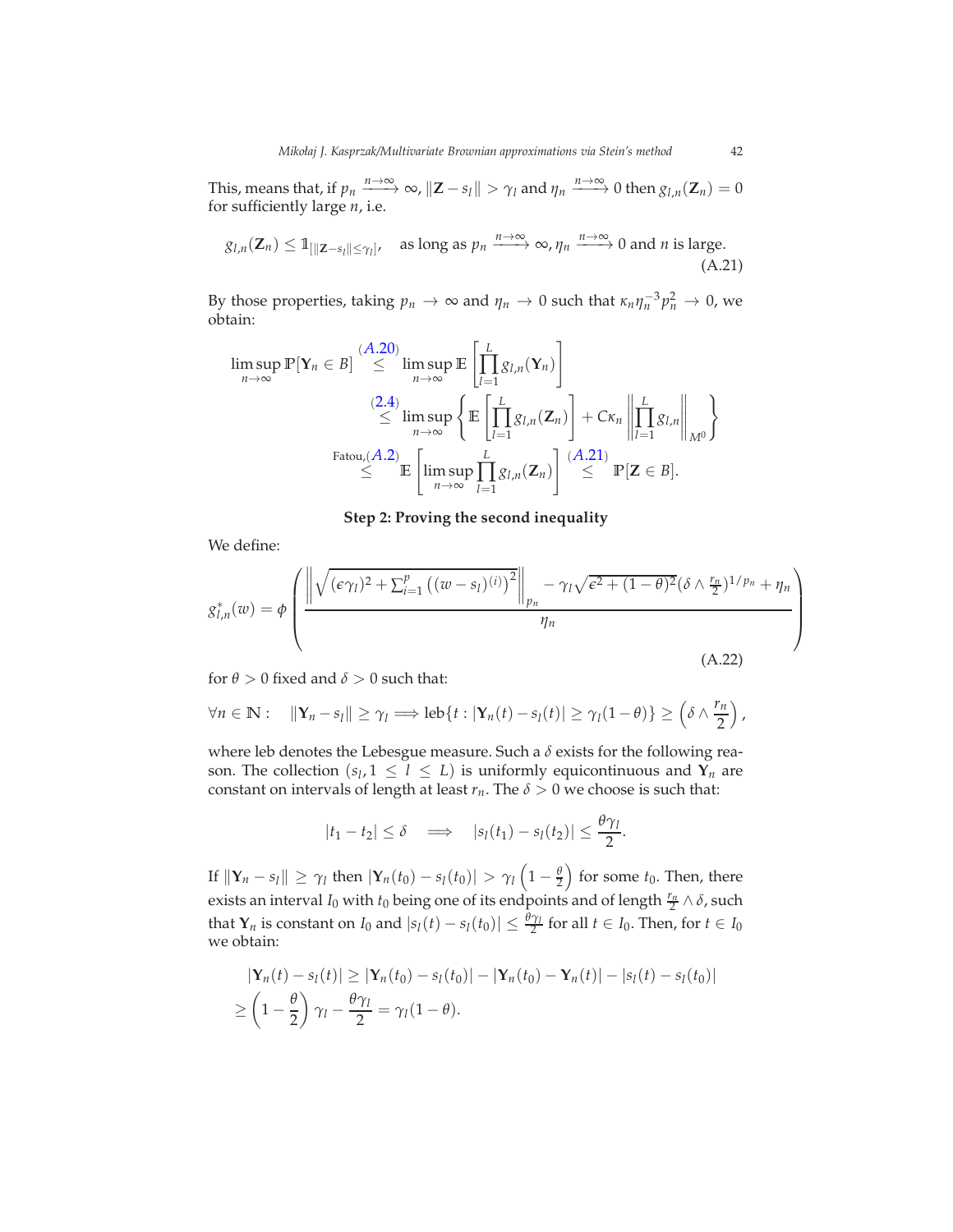It follows that:

$$
\|\mathbf{Y}_n - s_l\| \geq \gamma_l \Longrightarrow \left\| \sqrt{\sum_{i=1}^p ((\mathbf{Y}_n - s_l)^{(i)})^2} \right\|_{p_n} \geq \gamma_l (1 - \theta) \left(\delta \wedge \frac{r_n}{2}\right)^{1/p_n} \Longrightarrow
$$

$$
\left\| \sqrt{(\epsilon \gamma_l)^2 + \sum_{i=1}^p ((\mathbf{Y}_n - s_l)^{(i)})^2} \right\|_{p_n} \geq \gamma_l \sqrt{\epsilon^2 + (1 - \theta)^2} \left(\delta \wedge \frac{r_n}{2}\right)^{1/p_n} \Longrightarrow g_{l,n}^*(\mathbf{Y}_n) = 0.
$$
(A.23)

Therefore, for all *l*:

<span id="page-42-1"></span>
$$
\mathbb{1}_{[\mathbf{Y}_n \in B_l]} \geq g_l^*(\mathbf{Y}_n). \tag{A.24}
$$

Also, again, it can be shown that for any finite *L* and  $\gamma := \min_{1 \leq l \leq L} \gamma_l$ :

$$
\left\| \prod_{l=1}^{L} g_{l,n}^{*} \right\|_{M^{0}} \leq C p_{n}^{2} (\epsilon \gamma)^{-2} \eta_{n}^{-3} \quad \text{for some constant } C \text{ independent of } p_{n}, \epsilon, \gamma \text{ and } \eta_{n}.
$$
\n(A.25)

Now suppose  $\eta_n \to 0$ ,  $p_n \to \infty$  and  $r_n^{1/p_n} \to 1$ . Also suppose that  $||\mathbf{Z} - s_l|| <$ *γ*<sub>*l*</sub>(1 − *θ*) so that there exists *α* > 0 such that a.s.  $||\mathbf{Z}_n - \hat{s}_l|| < \gamma_l(1 - \theta) - \alpha$  for *n* large enough. Then, for large *n*:

$$
\left\| \sqrt{(\epsilon \gamma_l)^2 + \sum_{i=1}^p ((\mathbf{Z}_n - s_l)^{(i)})^2} \right\|_{p_n} \le \sqrt{(\epsilon \gamma_l)^2 + ||\mathbf{Z}_n - s_l||^2} \le \gamma_l \sqrt{\epsilon^2 + (1 - \theta - \alpha \gamma_l^{-1})^2}
$$

$$
< \gamma_l \sqrt{\epsilon^2 + (1 - \theta)^2} \left( \delta \wedge \frac{r_n}{2} \right)^{1/p_n} - \eta_n
$$

because  $(\delta \wedge \frac{r_n}{2})^{1/p_n} \xrightarrow{n \to \infty} 1$  and  $\eta_n \xrightarrow{n \to \infty} 0$ . So if  $\eta_n \to 0$ ,  $p_n \to \infty$  and  $r_n^{1/p_n} \to 1$  then:

$$
\|\mathbf{Z}-s_l\| < \gamma_l(1-\theta) \Longrightarrow g_{l,n}^*(\mathbf{Z}_n) = 1
$$

for *n* large enough, i.e.:

<span id="page-42-2"></span>
$$
\mathbb{1}_{\left[\|\mathbf{Z}-s_{l}\|<\gamma_{l}(1-\theta)\right]}\leq g_{l,n}^{*}(\mathbf{Z}_{n}).\tag{A.26}
$$

Let  $\eta_n \to 0$  and  $p_n \to \infty$  be such that  $r_n^{1/p_n} \to 1$  and  $\kappa_n p_n^2 \eta_n^{-3} \to 0$ . This is possible by the assumption that  $\kappa_n \log^2(1/r_n) \to 0$ . Indeed, having  $r_n^{1/p_n} \to$ 1, all we require is that  $\log \left( r_n^{1/p_n} \right) \eta_n^3 \to 0$  slower than  $\kappa_n \log^2(1/r_n) \to 0$ , because then:

$$
\kappa_n p_n^2 \eta_n^{-3} = \frac{\kappa_n \left(\log(r_n)\right)^2}{\left(\frac{1}{p_n} \log(r_n)\right)^2 \eta_n^3} = \frac{\kappa_n \left(\log(1/r_n)\right)^2}{\left(\log\left(r_n^{1/p_n}\right)\right)^2 \eta_n^3} \to 0
$$

<span id="page-42-0"></span>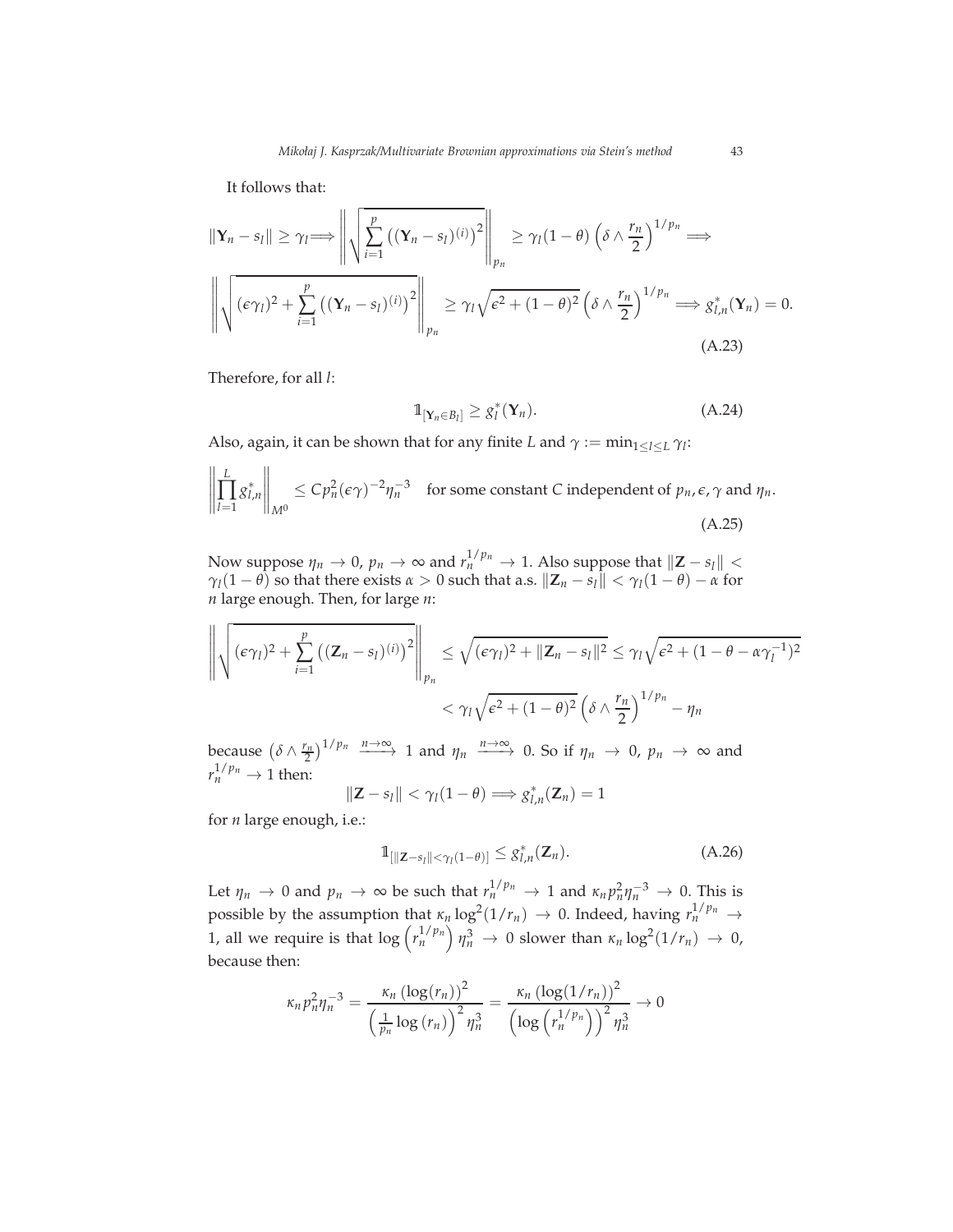For instance, if  $r_n \to 0$  and  $\kappa_n \to 0$ , we require  $p_n$  and  $\eta_n$  to be such that  $\frac{\eta_n^3}{\kappa_n} \to \infty$  and  $p_n^2 \to \infty$  faster than  $(\log r_n)^2$  but slower than  $\frac{\eta_n^3}{\kappa_n}$ . Then:

$$
\liminf_{n \to \infty} \mathbb{P} \left[ Y_n \in B \right] \stackrel{(A.24)}{\geq} \liminf_{n \to \infty} \mathbb{E} \left[ \prod_{l=1}^{L} g_{l,n}^*(Y_n) \right]
$$
\n
$$
\stackrel{(2.4)}{\geq} \liminf_{n \to \infty} \left\{ \mathbb{E} \left[ \prod_{l=1}^{L} g_{l,n}^*(Z_n) \right] - C \kappa_n \left\| \prod_{l=1}^{L} g_{l,n}^* \right\|_{M^0} \right\}
$$
\n
$$
\stackrel{\text{Fatou}(A.25)}{\geq} \mathbb{E} \left[ \liminf_{n \to \infty} \prod_{l=1}^{L} g_{l,n}^*(Z_n) \right]
$$
\n
$$
\stackrel{(A.26)}{\geq} \mathbb{P} \left[ \bigcap_{1 \leq l \leq L} (\|Z - s_l\| < \gamma_l(1 - \theta)) \right].
$$

Since the choice of  $\theta \in (0,1)$  was arbitrary, we conclude that: lim inf<sub>*n*→∞</sub>  $\mathbb{P}$   $[Y_n \in B] \geq \mathbb{P}(Z \in B)$ .

Lemma [A.2](#page-40-1) now implies that, for any set *B* described at the beginning of this Appendix,  $\mathbb{P}[\mathbf{Y}_n \in B] \xrightarrow{n \to \infty} \mathbb{P}[\mathbf{Z} \in B]$ , which finishes the proof of Proposition [2.3.](#page-7-1)

#### **Acknowledgements**

The author would like to thank Gesine Reinert and Alison Etheridge for helpful discussions and constructive comments on the early versions of this paper. The author is also grateful to Giovanni Peccati and Christian Döbler for spotting a mistake in the proof of Lemma [A.1](#page-33-1) and suggesting an alternative approach to proving it.

The author was supported by an EPSRC PhD studentship at the University of Oxford (reference number 1654155) and the **FNR grant FoRGES (R-AGR-3376-10)** at the University of Luxembourg.

### **References**

- <span id="page-43-0"></span>[Bar90] A.D. Barbour. Stein's Method for Diffusion Approximation. *Probability Theory and Related Fields*, 84:297–322, 1990.
- <span id="page-43-3"></span>[BDM18] E. Besançon, L. Decreusefond, and P. Moyal. Stein's method for diffusive limit of Markov processes. arXiv:1805.01691, 2018.
- <span id="page-43-2"></span>[BHJ92] A.D. Barbour, L. Holst, and S. Janson. *Poisson Approximation*. Oxford Studies in Probability. Clarendon Press, 1992.
- <span id="page-43-4"></span>[Bil99] P. Billingsley. *Convergence of Probability Measures, 2nd Edition*. Wiley Series in Probability and Statistics. Wiley-Blackwell, 1999.
- <span id="page-43-1"></span>[BJ09] A.D. Barbour and S. Janson. A functional combinatorial central limit theorem. *Electronic Journal of Probability*, 14(81):2352–2370, 2009.

 $\Box$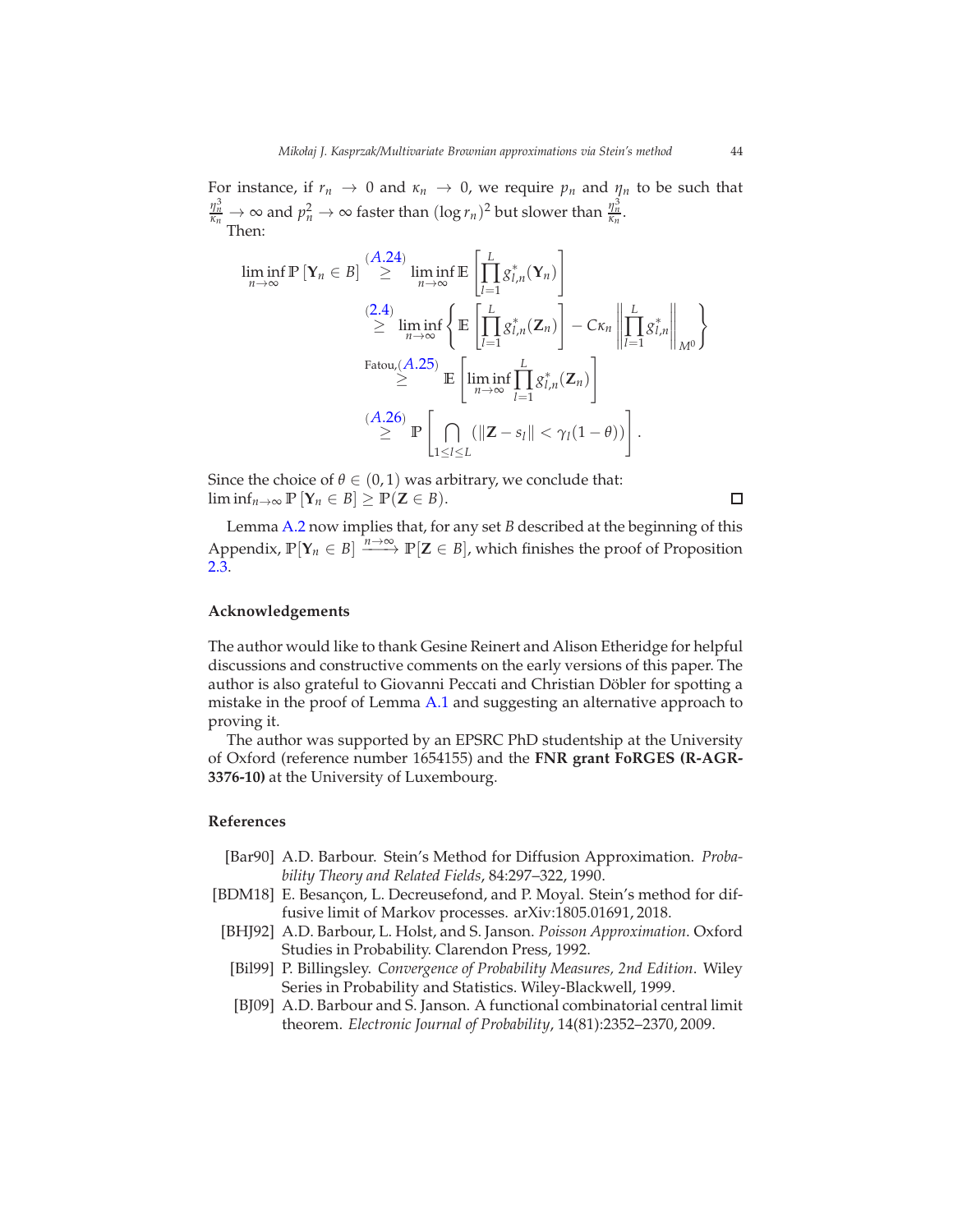- <span id="page-44-14"></span>[CD13] L. Coutin and L. Decreusefond. Stein's method for Brownian Approximations. *Communications on Stochastic Analysis*, 7(3):349–372, 2013.
- <span id="page-44-1"></span>[CGS11] L.H.Y Chen, L. Goldstein, and Q.-M. Shao. *Normal Approximation by Steins Method*. Probability and Its Applications. Springer Verlag, 2011.
- <span id="page-44-5"></span>[Chr87] T.C. Christofides. *Maximal probability inequalities for multidimensionally indexed semimartingales and convergence theory of u-statistics*. PhD thesis, Johns Hopkins University, 1987.
- <span id="page-44-10"></span>[CS07] L.H.Y. Chen and Q.-M. Shao. Normal approximation for nonlinear statistics using a concentration inequality approach. *Bernoulli*, 13(2):581–599, 05 2007.
- <span id="page-44-12"></span>[dJ90] P. de Jong. A central limit theorem for generalized multilinear forms. *Journal of Multivariate Analysis*, 34(2):275 – 289, 1990.
- <span id="page-44-3"></span>[DK92] A. Dembo and S. Karlin. Poisson approximations for *r*-scan processes. *Annals of Applied Probability*, 2(2):329–357, 05 1992.
- <span id="page-44-0"></span>[Don51] M.D. Donsker. An invariance principle for certain probability limit theorems. *Memoirs of the American Mathematical Society*, 6, 1951.
- <span id="page-44-11"></span>[DP17] Ch. Döbler and G. Peccati. Quantitative de Jong theorems in any dimension. *Electronic Journal of Probability*, 22:35 pp., 2017.
- <span id="page-44-4"></span>[DR96] A. Dembo and Y. Rinott. Some examples of normal approximations by stein's method. In D. Aldous and R. Pemantle, editors, *Random Discrete Structures*, pages 25–44, New York, NY, 1996. Springer New York.
- <span id="page-44-9"></span>[EL99] P. Eichelsbacher and M. Löwe. Large deviations in partial sums of U-processes. *Theory of Probability and Its Applications*, 43(1):26–41, 1999.
- <span id="page-44-18"></span>[Faz14] I. Fazekas. On a general approach to the Strong Law of Large Numbers. *Journal of Mathematical Sciences*, 200(4):411–423, 2014.
- <span id="page-44-17"></span>[FN10] M. Fischer and G. Nappo. On the Moments of the Modulus of Continuity of Ito Processes. *Stochastic Analysis and Applications*, 28(1):103– 122, 2010.
- <span id="page-44-13"></span><span id="page-44-2"></span>[GNW01] J. Glaz, J. Naus, and S. Wallenstein. *Scan Statistics*. Springer Series in Statistics. Springer-Verlag New York, 2001.
	- [Hal79] P. Hall. On the invariance principle for U-statistics. *Stochastic Processes and Their Applications*, 9(2):163–174, 1979.
- <span id="page-44-7"></span>[Hoe48] W. Hoeffding. A Class of Statistics with Asymptotically Normal Distribution. *Annals of Mathematical Statistics*, 19(3):293–325, 1948.
- <span id="page-44-6"></span>[Hoe61] W. Hoeffding. *The strong law of large numbers for U-statistics*. Institute of Statistics mimeo series 302. North Carolina State University. Dept. of Statistics, 1961.
- <span id="page-44-8"></span>[Jan97] S. Janson. *Gaussian Hilbert Spaces*. Cambridge Tracts in Mathematics. Cambridge University Press, 1997.
- <span id="page-44-15"></span>[Kas17] M.J. Kasprzak. Diffusion approximations via Stein's method and time changes. arXiv:1701.07633, 2017.
- <span id="page-44-16"></span>[Kas20] M.J. Kasprzak. Functional approximations with Stein's method of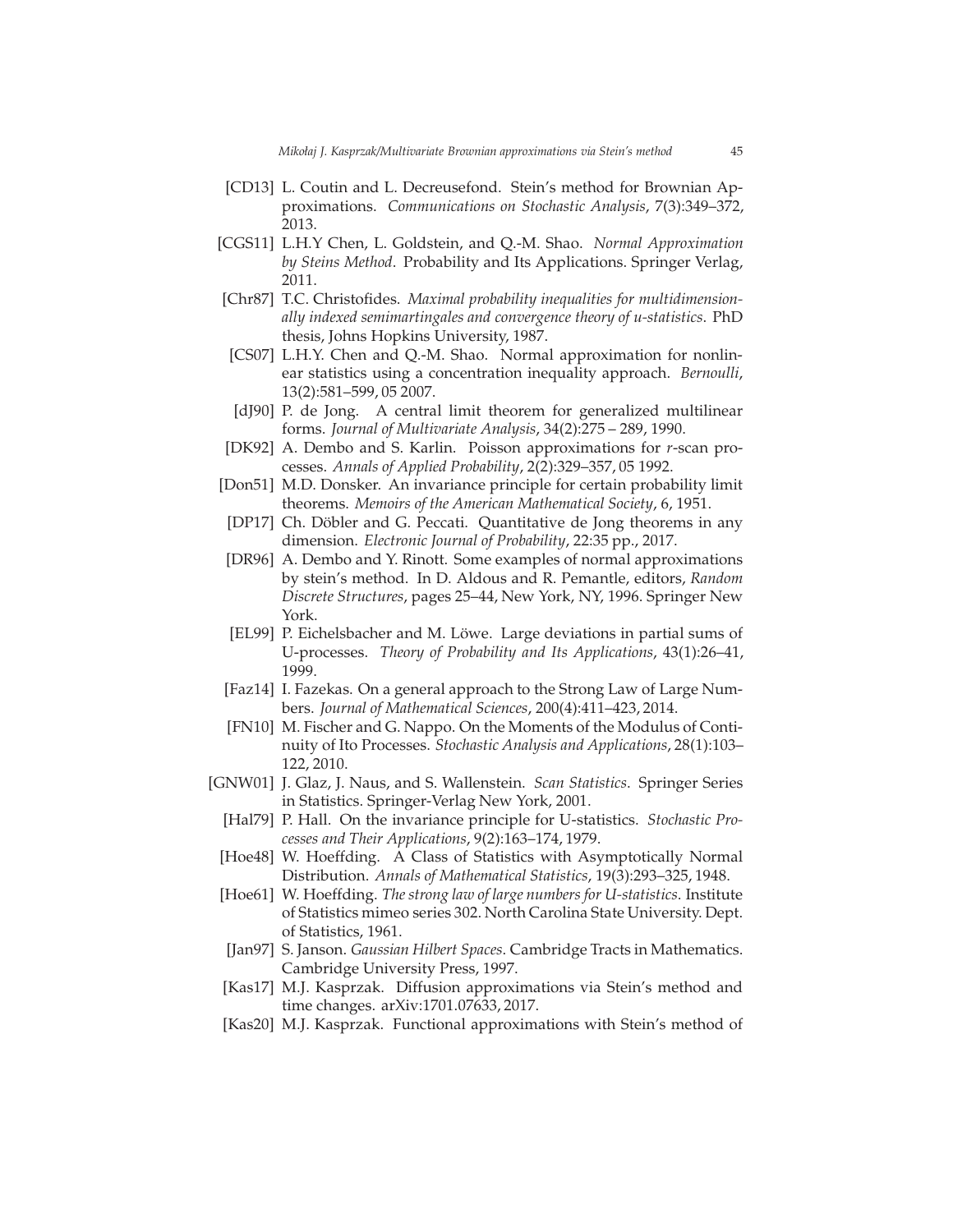exchangeable pairs. *Annales de l'Institute Henri Poincaré Probabilités et Statistiques*, 2020. accepted, arXiv:1710.09263.

- <span id="page-45-3"></span>[KB92] S. Karlin and V. Brendel. Chance and Statistical Significance in Protein and DNA Sequence Analysis. *Science*, 257(5066):39–49, 1992.
- <span id="page-45-14"></span><span id="page-45-4"></span>[KDV17] M.J. Kasprzak, A. B. Duncan, and S.J. Vollmer. Note on A. Barbour's paper on Stein's method for diffusion approximations. *Electronic Communications in Probability*, 22(23):1–8, 2017.
	- [KJ88] S. Kotz and N.L. Johnson, editors. *U-statistics*, volume 9 of *Encyclopedia of Statistical Sciences*, pages 436–444. John Wiley and Sons, Inc., 1988.
- <span id="page-45-10"></span>[LRS17] C. Ley, G. Reinert, and Y. Swan. Stein's method for comparison of univariate distributions. *Probability Surveys*, 14:1–52, 2017.
- <span id="page-45-2"></span>[Nau82] J. Naus. Approximations for Distributions of Scan Statistics. *Journal of the American Statistical Association*, 77(377):177–183, 1982.
- <span id="page-45-9"></span>[NP12] I. Nourdin and G. Peccati. *Normal Approximations with Malliavin Calculus*. Cambridge tracts in Mathematics. Cambridge University Press, 2012.
- <span id="page-45-15"></span>[PY18] J. Pitman and M. Yor. A guide to Brownian motion and related stochastic processes. arXiv:1802.09679, 2018.
- <span id="page-45-11"></span>[Ros11] N. Ross. Fundamentals of Stein's Method. *Probability Surveys*, 8:210– 293, 2011.
- <span id="page-45-8"></span>[RR97] Y. Rinott and V. Rotar. On coupling constructions and rates in the CLT for dependent summands with applications to the antivoter model and weighted *U*-statistics. *Annals of Applied Probability*, 7(4):1080–1105, 11 1997.
- <span id="page-45-16"></span>[RR09] G. Reinert and A. Röllin. Multivariate normal approximation with Stein's method of exchangeable pairs under a general linearity condition. *Annals of Probability*, 37(6):2150–2173, 2009.
- <span id="page-45-6"></span>[RV80] H. Rubin and R.A. Vitale. Asymptotic Distribution of Symmetric Statistics. *Annals of Statistics*, 8(1):165–170, 1980.
- <span id="page-45-5"></span>[Ser80] R.J. Serfling. *Approximation Theorems of Mathematical Statistics*. Wiley Series in Probability and Statistics. John Wiley and Sons, Inc., 1980.
- <span id="page-45-13"></span>[Shi11] H.-H. Shih. On Stein's method for infinite-dimensional Gaussian approximation in abstract Wiener spaces. *Journal of Functional Analysis*, 261(5):1236 – 1283, 2011.
- <span id="page-45-0"></span>[Ste72] Ch. Stein. A bound for the error in the normal approximation to the distribution of a sum of dependent random variables. *Proc. Sixth Berkeley Symp. on Math. Statist. and Prob.*, 2:583–602, 1972.
- <span id="page-45-12"></span>[Swa16] Y. Swan. A gateway to Stein's Method. <https://sites.google.com/site/steinsmethod/home>, 2016. Accessed on 19/05/2016.
- <span id="page-45-7"></span>[Vit84] A.R. Vitale. *An expansion for symmetric statistics and the Efron-Stein inequality*, volume 5 of *Lecture Notes–Monograph Series*, pages 112– 114. Institute of Mathematical Statistics, 1984.
- <span id="page-45-1"></span>[WW40] A. Wald and J. Wolfowitz. On a test whether two samples are from the same population. *Annals of Mathematical Statistics*, 11(2):147–162,